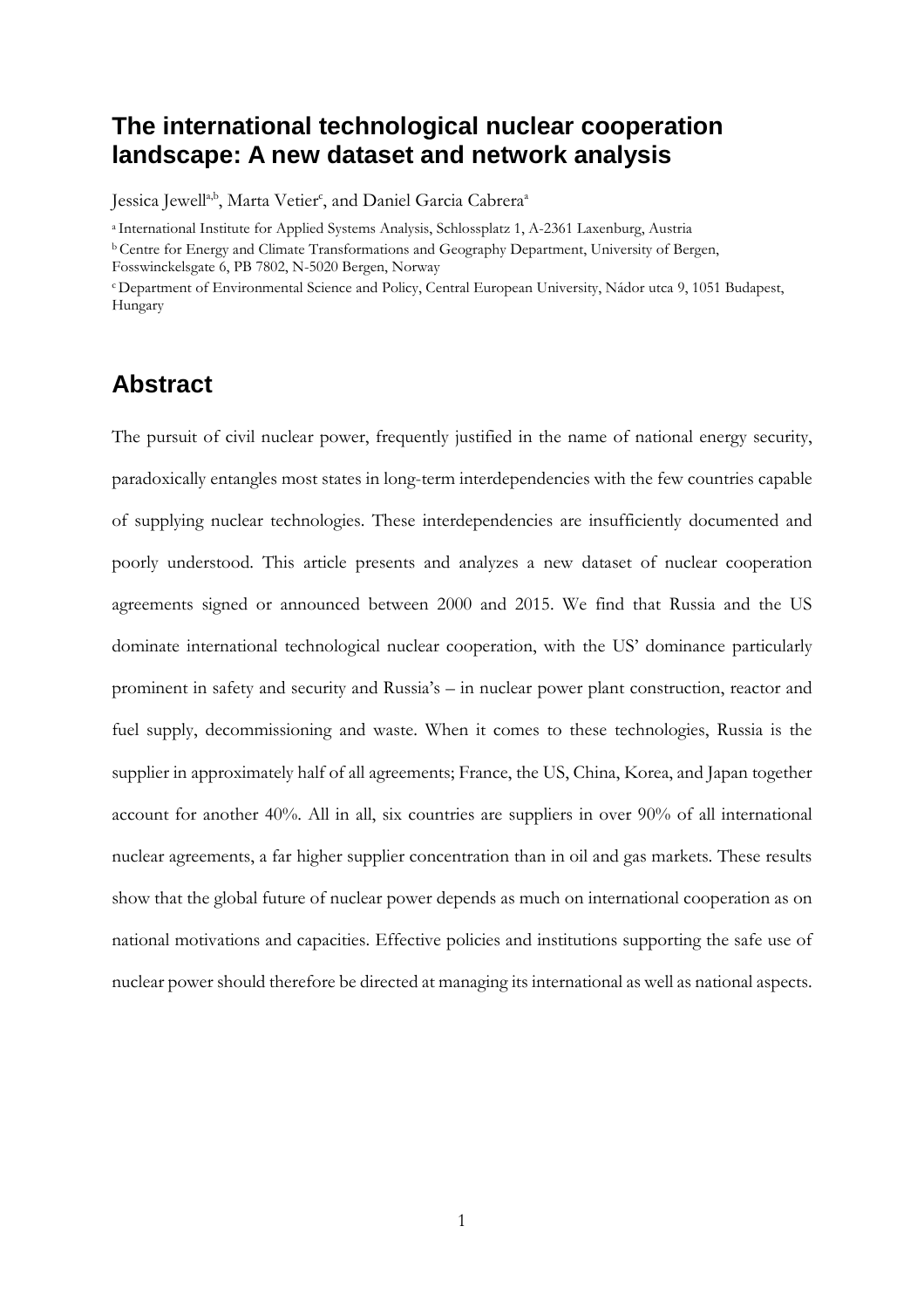## **1. Introduction**

 $\overline{a}$ 

In the run-up to the Paris climate talks, Jim Hansen and three other prominent climate scientists argued that nuclear power "will make the difference between the world missing crucial climate targets or achieving them" (Hansen et al., 2015). The argument sparked a vigorous debate on whether nuclear power expansion is even feasible, particularly given its history of rising costs and roots in vertically-integrated electricity markets (Bradford, 2015; Oreskes, 2015). This debate framed nuclear energy as primarily a national project. Hansen and colleagues argued that nuclear expansion "is technically achievable because France and Sweden were able to ramp up nuclear power to high levels in just 15-20 years". Oreskes countered, arguing expansion is unlikely given that France cannot even build a nuclear power plant on-time and under-budget.

Historically, the expansion of nuclear energy in frontrunner countries was a national effort: in the 1950s and 60s the Soviets, British, Americans and Canadians all started and expanded their nuclear programs based on domestic technologies. Even in countries where the introduction of nuclear power relied on foreign involvement, the programs were relatively quickly 'localized' and by the 1980s looked by and large national. Such experiences are well-documented in France (Hecht, 2001), West Germany (Mez and Piening, 2002), Japan (Smith and Rose, 1989), and Korea (Choi et al., 2009). [1](#page-1-0) Yet, the techno-national view of nuclear power may be less relevant in the future, when its biggest expansion is expected in developing and emerging economies (IAEA, 2014a) that have historically relied on technology transfer from nuclear frontrunners (Poneman, 1982). In an analysis of some 50 countries with aspirations to start a nuclear power program, Jewell (2011) concluded that very few of them will be able to do so without strong international support.

<span id="page-1-0"></span><sup>&</sup>lt;sup>1</sup> The Chinese actually designed and built their first nuclear power plant but since then have imported technology from France, Canada, Russia and the US (Zeng et al., 2016).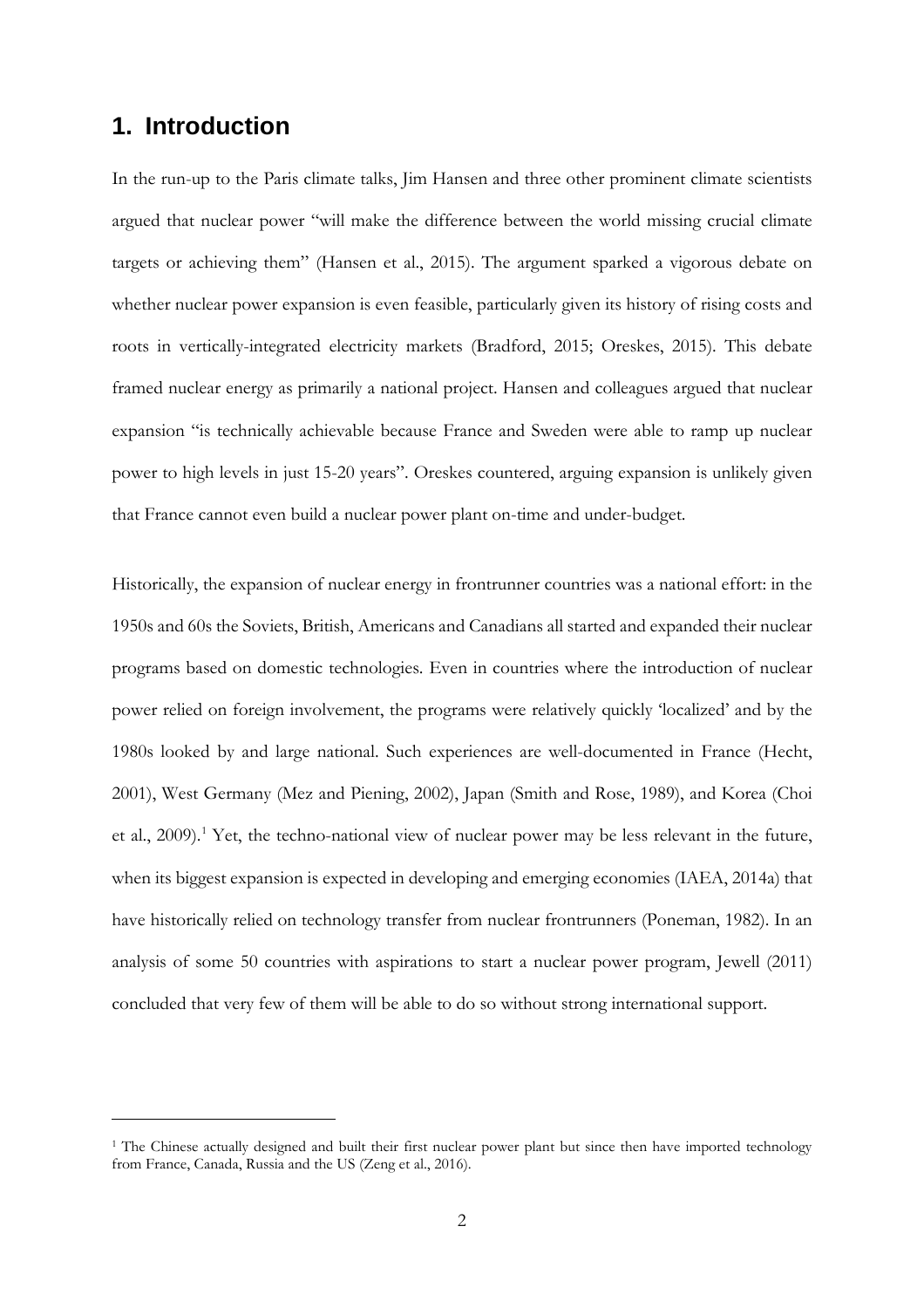There are cases where insufficient international support undermined the success of national nuclear power programs. In Turkey, disagreements between vendor countries and the government led to the failure of two of the country's attempts to introduce nuclear power (Jewell and Ates, 2015). The country is currently relying on two intergovernmental agreements in its fifth attempt: one with Russia and one with a Franco-Japanese consortium. The Russian agreement is a buildown-operate arrangement under which Russia will build the nuclear power plant as well as supply it with fuel, personnel and waste management in exchange for ownership and a guaranteed electricity price for a set period of time. A similar agreement with Russia is being implemented in Belarus and also under consideration in Hungary (WNN, 2016). These types of deals have raised concerns within national security communities in the West especially when the client is a North-Atlantic Treaty Organization (NATO) member (Galluci and Schellenberger, 2017). Russia's dominance in the reactor-supply market is attracting attention from international relations and security communities (Galluci and Schellenberger, 2017; Saha, 2017). However, Russia is not the only active supplier today. A South Korean company is building a new nuclear power plant in the United Arab Emirates (UAE). Thus, the debate on the future of nuclear power should not be analyzed only in terms of national capacities and motivation to build and operate nuclear power plants but also in terms of the potential for and constraints to international cooperation.

In spite of the importance of international cooperation in the development of nuclear power, the literature on the topic is fragmented. There is a long tradition of scholarly work investigating the proliferation risk from spreading nuclear know-how (e.g. Fuhrmann, 2009a; 2009b; Kroenig, 2009a; 2009b; Warburg, 2012) including the proliferation risks of a future nuclear power expansion (Ebinger and Massy, 2010; Lehtveer and Hedenus, 2015a). However, the empirical research on the current global nuclear energy landscape does not systematically answer which countries may play a major role shaping the future of nuclear energy. There are a few recent single cases and industry reports (Galluci and Schellenberger, 2017; Ramberg, 2015; Saha, 2017; WNA, 2016a) and broad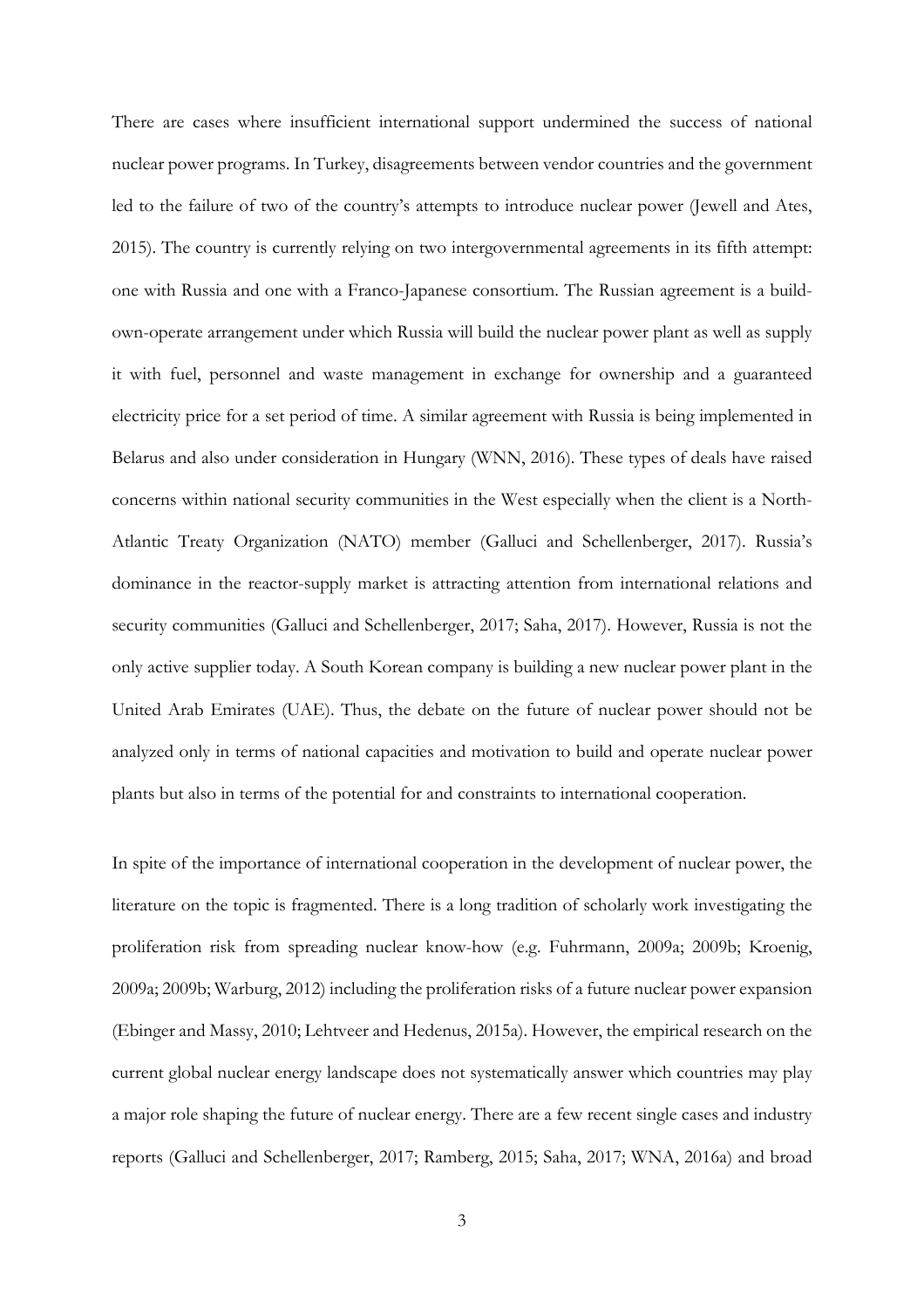overviews of fuel fabrication (IAEA 2012), nuclear power plant supply (Cherp et al. 2012) and technology supply chain capacities (Brutschin and Jewell 2018). Additionally, work on nuclear clients, distinguishes between nuclear independents, who develop nuclear power on their own and dependents, who prefer rapid and cheap deployment by importing the technology (Poneman 1982). More recently, Lantis (2014) is one of the first scholars to look at the interplay between suppliers and clients by studying the negotiation processes and the role of strategic and economic considerations in international nuclear cooperation between three suppliers (the United States, Japan and Russia) in two developing markets (Jordan and Vietnam).

The main insights that emerge from this literature are that: (1) there are significant asymmetries within the nuclear technology market and  $(2)$  the geography and international political economy of international cooperation in nuclear energy differs between different parts of the nuclear supply chain (Brutschin and Jewell, 2018). However, this literature does not answer the question: *Which types of arrangements, countries and practices will shape the future of nuclear energy?*

In this article, we explore this question through a systematic analysis of nuclear cooperation and break this overarching research question into three sub-questions:

- 1. What are the main types of international nuclear energy cooperation and how widespread is each type of cooperation?
- 2. Which countries are the main actors in each type of international technological nuclear energy cooperation?
- 3. What are the characteristics of the international technological nuclear energy cooperation network?

We define nuclear cooperation as when two or more states share information, knowledge or material resources related to nuclear power technologies. We answer the first research question by separating different parts of the nuclear supply chain and considering separately technological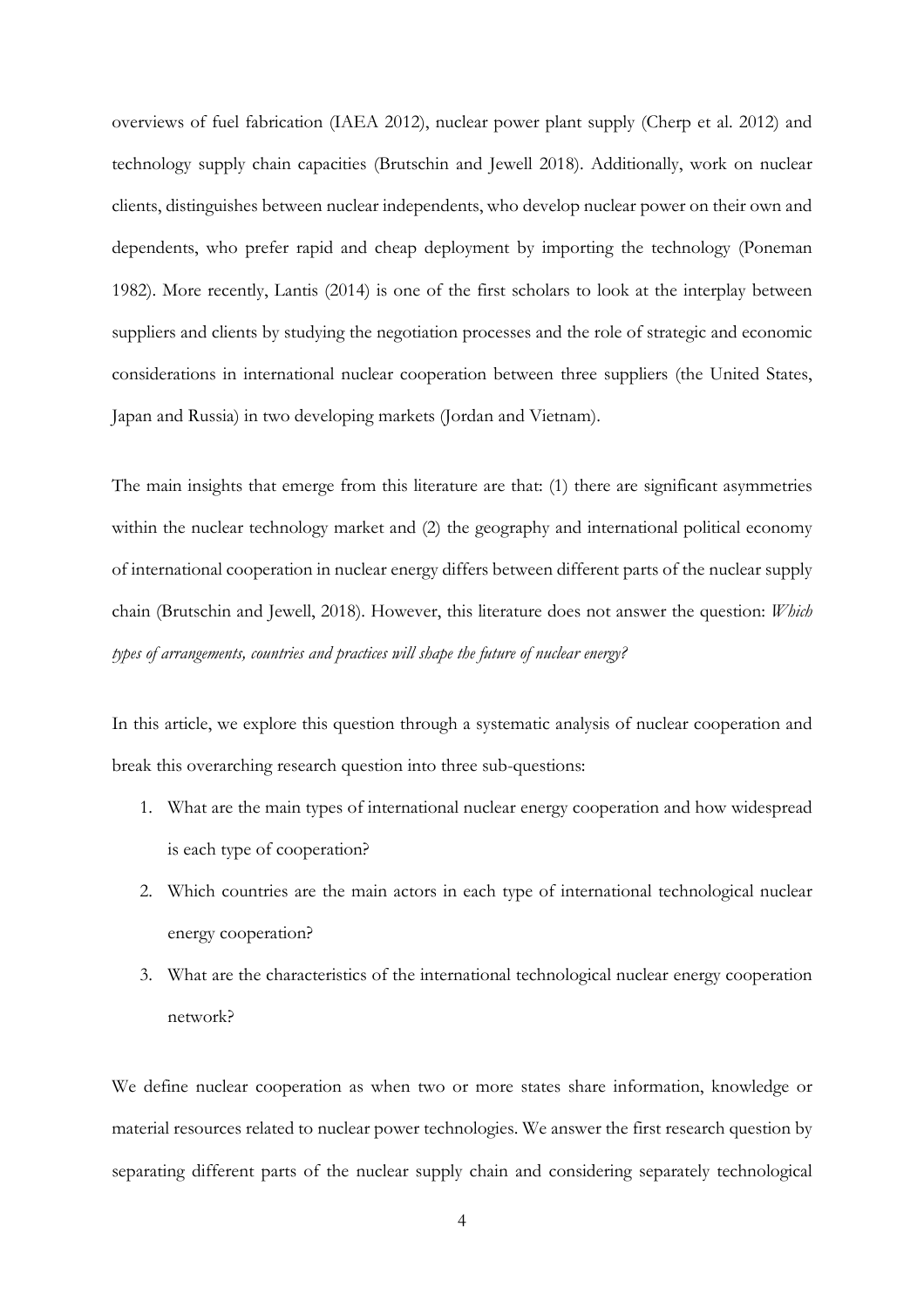cooperation and uranium mining and supply. With respect to the former, we further differentiate supportive cooperation and capacity building and exchange of knowledge (not involving concrete infrastructure development or material handling) from concrete cooperation. We also differentiate between cooperation involving asymmetric supplier-client relationships and more symmetric partnerships. We analyze these different types of cooperation by descriptive statistics.

For the second and third research questions, we focus only on international technological nuclear cooperation and exclude uranium-related agreements. We do this for two reasons. First, a state's pursuit of and expansion of nuclear power is dependent on first and foremost acquiring the technology and not on uranium imports; the leading exporters of nuclear technologies are not the leading exporters of uranium (Brutschin and Jewell, 2018). Second, our method relies on international cooperation as a proxy for dominance in the international nuclear landscape. For uranium, a much better measure would be uranium trade (such as UN Comtrade (2016)) which is beyond the scope of this article. We answer the second and third research questions with a combination of descriptive statistics and network analysis. The former is a toolset which has been used to examine the structure of relationships between countries (Hafner-Burton et al., 2009; Lloyd et al., 2009; Maoz, 2012; Nordlund, 2011) and how these relationships determine, constrain and enable their activities (Maoz, 2011). The details of our methodology are described in the next section followed by a report of our results related to each of the research questions and a discussion of the limitations of our approach and our conclusions.

### <span id="page-4-1"></span><span id="page-4-0"></span>**2. Methods**

#### *2.1. Data collection*

We define international nuclear cooperation as activities in which two or more states share, exchange, or combine material resources, knowledge, or information related to the development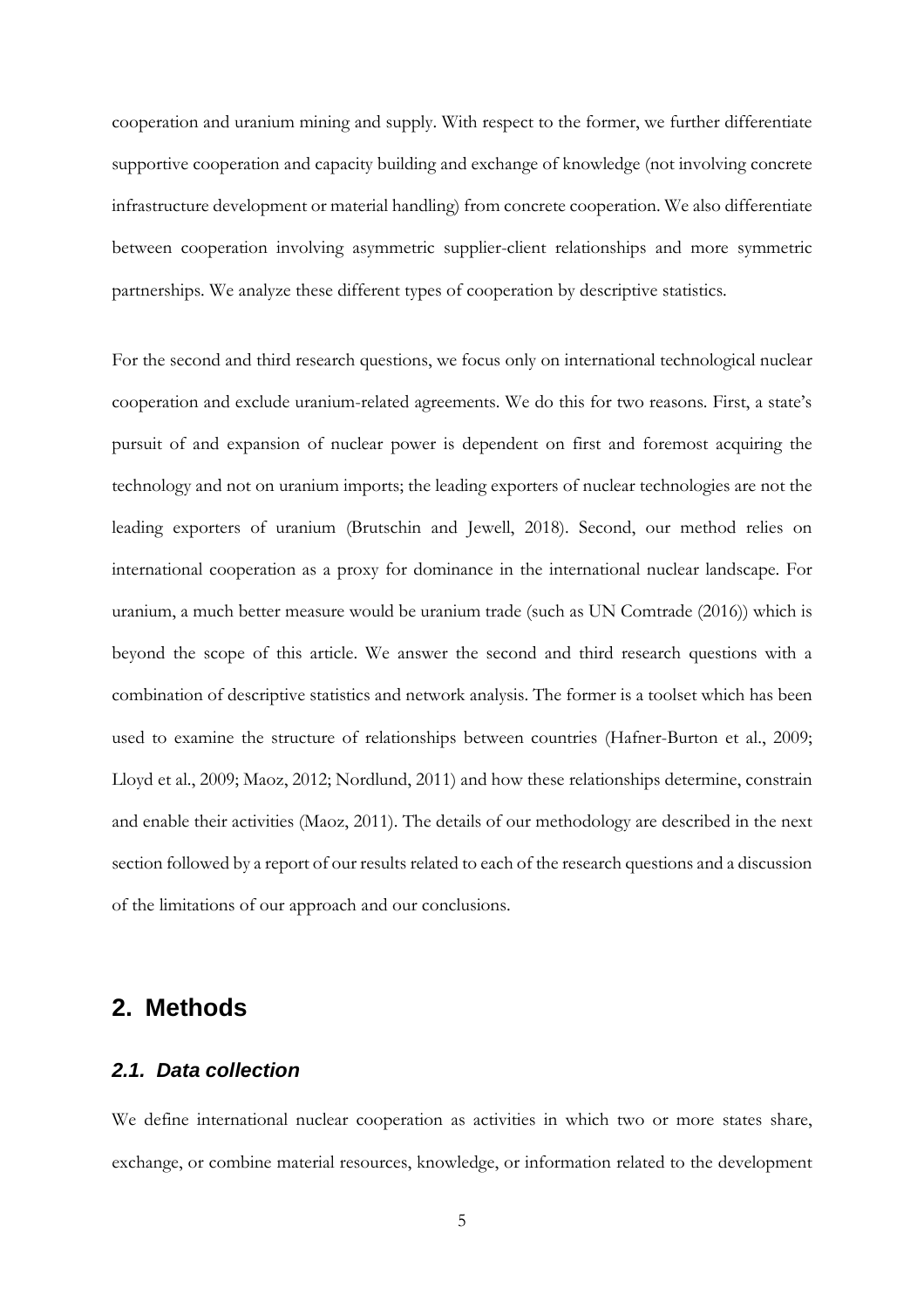of nuclear power technologies. To study such cooperation, we built an original dataset of nuclear energy cooperation agreements and non-binding statements of cooperation (memoranda of understanding – MoUs – and policy statements) involving two or more countries and concluded between 2000-2015. In this article, we call these documents "cooperation units". Using cooperation agreements is increasingly being used to study interactions between states in several disciplines including international relations (Kinne 2013, Dorussen et al 2016, Gallop 2016), environmental governance (Hollway et al 2016, Bodin and Prell 2011) and economics (Currarini et al 2015, Serrano 2003, Saban et al 2010). In this piece, we analyze technological interactions between states in order to understand how it may shape future energy choices. We focus on post-2000 accounts of international nuclear cooperation because it captures cooperation efforts which are actively shaping today's nuclear power programs. In addition to cases where there was evidence that a cooperation agreement was signed between two or more countries, we included data on non-binding statements of cooperation related to cooperation. The dataset was compiled between June 2014 and February 2015 from open sources and supplemented with a previously-published catalogue of nuclear cooperation agreements from Keeley (2009a; 2009b). Our dataset includes the following information for each agreement: title of the cooperation unit, supplier, client and partner countries, number of parties, type of cooperation, and reference.

We compiled the dataset from five sources: the World Nuclear Association website's *Country Profiles* (WNA, n.d.), news articles from the Nuclear Security Science and Policy Institute (NSSPI, n.d.), the World Nuclear News database (WNN, n.d.), a catalogue of bi-national cooperation maintained by James F. Keeley (2009b; 2009a) and targeted online searches. Our method of data collection followed five steps. First, we read the WNA profile for the 50 countries which are listed to identify cooperation units. Second, we searched WNN and the NSSPI databases for news articles covering agreements of nuclear cooperation and/or statements of cooperation related to nuclear energy. Once a cooperation agreement between two countries was identified (including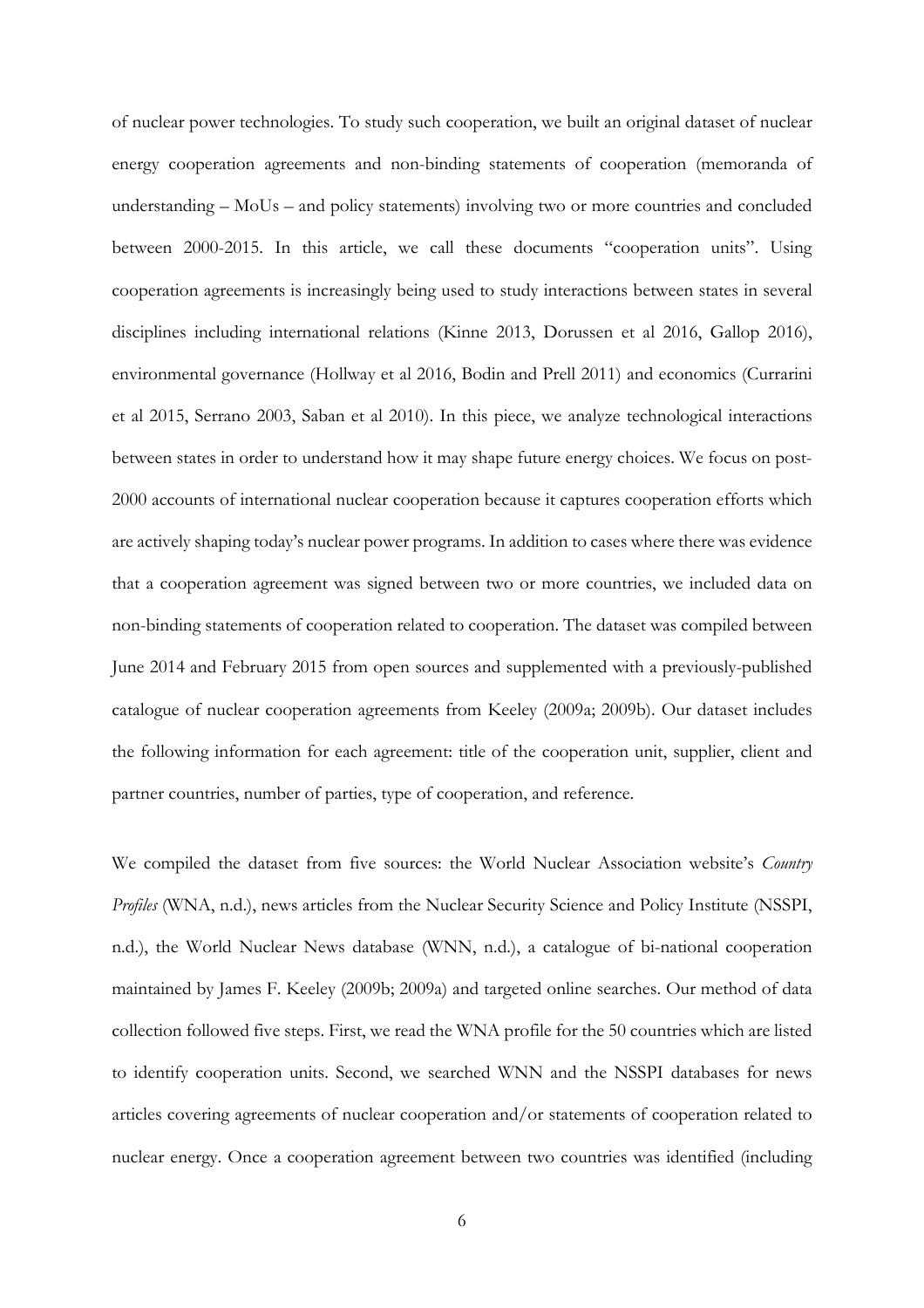those countries not on the *WNA* list), we searched for it in Google using the following formula: "nuclear agreement" + "country  $X$ " + "country Y". Any information we found was listed in the database with a reference to the most complete (preferably primary) data source. Third, we integrated Keeley's catalogue of bi-national nuclear cooperation agreements for the relevant time period.<sup>[2](#page-6-0)</sup> Finally, to complement the information from existing sources, we used Google to search for "nuclear agreement" and "country X" as well as "nuclear cooperation" and "country X" for all countries which had at least one cooperation agreement in either of the existing databases, have nuclear power, or are actively developing nuclear power.<sup>[3](#page-6-1)</sup>

#### *2.2. Coding cooperation units*

We began coding each cooperation unit by recording whether it was a formally signed agreement or a non-binding agreement (joint political announcement or memorandum of understanding). In the next step, we coded each cooperation unit according to the type of cooperation it included. Similar to Brutschin and Jewell (2018), we consider international technological nuclear cooperation in two distinct sectors: (1) nuclear power plant construction, reactor manufacturing, and nuclear fuel cycle; and (2) uranium mining and supply. We call cooperation related to nuclear reactor construction and manufacturing and the nuclear fuel cycle, **technological cooperation** and related to uranium mining and trade, **uranium cooperation** – [Table 1.](#page-8-0) Within technological cooperation we further distinguish **concrete** cooperation related to the nuclear power plant construction and operation, reactor supply, the nuclear fuel cycle and decommissioning and waste

<span id="page-6-0"></span> <sup>2</sup> In combining these two databases, we cross-checked the agreements in order to eliminate all repetitions.

<span id="page-6-1"></span><sup>&</sup>lt;sup>3</sup> The references we used to identify each of those cases includes: the Power Reactor Information System from the IAEA (IAEA, 2010), country profiles from the World Nuclear Association (WNA, n.d.), and recent reviews on the nuclear energy industry (Rogner, 2013; Schneider and Froggatt, 2013).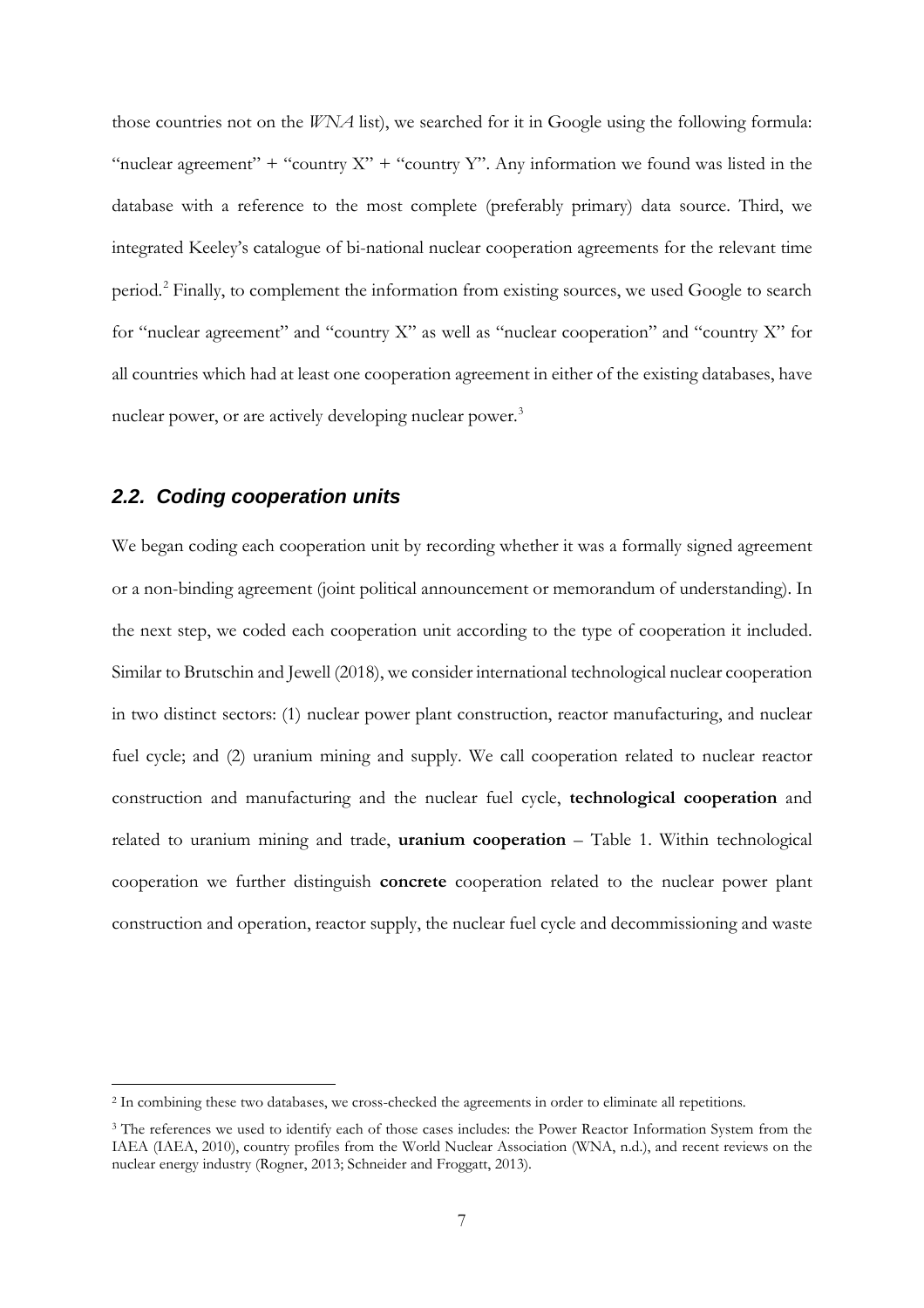management<sup>[4](#page-7-0)</sup> and **supportive** cooperation related to knowledge transfer, training, nuclear safety and security, and planning, regulation and supportive infrastructure – [Table 1.](#page-8-0)

We coded cooperation categories and sub-categories in a non-exclusive manner. For example, the intergovernmental agreement between Russia and Turkey includes provisions for plant construction, training and waste management, among others, so all of these categories were listed in the database for that agreement. If a cooperation unit explicitly included both concrete and supportive elements it was coded as belonging to both categories<sup>[5](#page-7-1)</sup>. For the agreements compiled from Keeley's (2009b) list, we coded the agreement based on the database where it was clear from the title of the agreement. For example, an agreement titled "Nuclear Safety Agreement" would be coded as falling within the "Nuclear Safety" category. For agreements that did not contain sufficient details in Keeley's catalogue, we searched for the original source; if it was not accessible we coded the agreement as "Supportive with no further information".

Finally, we distinguished two *modes* of cooperation: directional and partnerships. This was important not only for categorizing the cooperation units, but also for determining the role actors play in different cooperation. In **directional** cooperation one country (supplier) provides technological support, nuclear materials or capacity building assistance to another country (client). This type of cooperation often involves nuclear newcomer<sup>[6](#page-7-2)</sup> countries importing equipment and expertise from countries with developed nuclear capabilities (Choi et al., 2009; e.g. Smith and Rose, 1989). In directional cooperation, a supplier country has more technological capabilities than the

<span id="page-7-0"></span> <sup>4</sup> Strictly speaking, waste management is typically considered part of the nuclear fuel cycle. We consider it along with decommissioning because long-term waste management strategies are usually developed along with decommissioning strategies.

<span id="page-7-1"></span><sup>5</sup> In practice, virtually all concrete technological cooperation also implies supportive cooperation. For example, reactor supply normally includes some training. However, we only coded the cooperation as supportive if supportive elements were explicitly listed or named.

<span id="page-7-2"></span><sup>&</sup>lt;sup>6</sup> We use the term 'Newcomer' for countries which are trying to introduce nuclear power.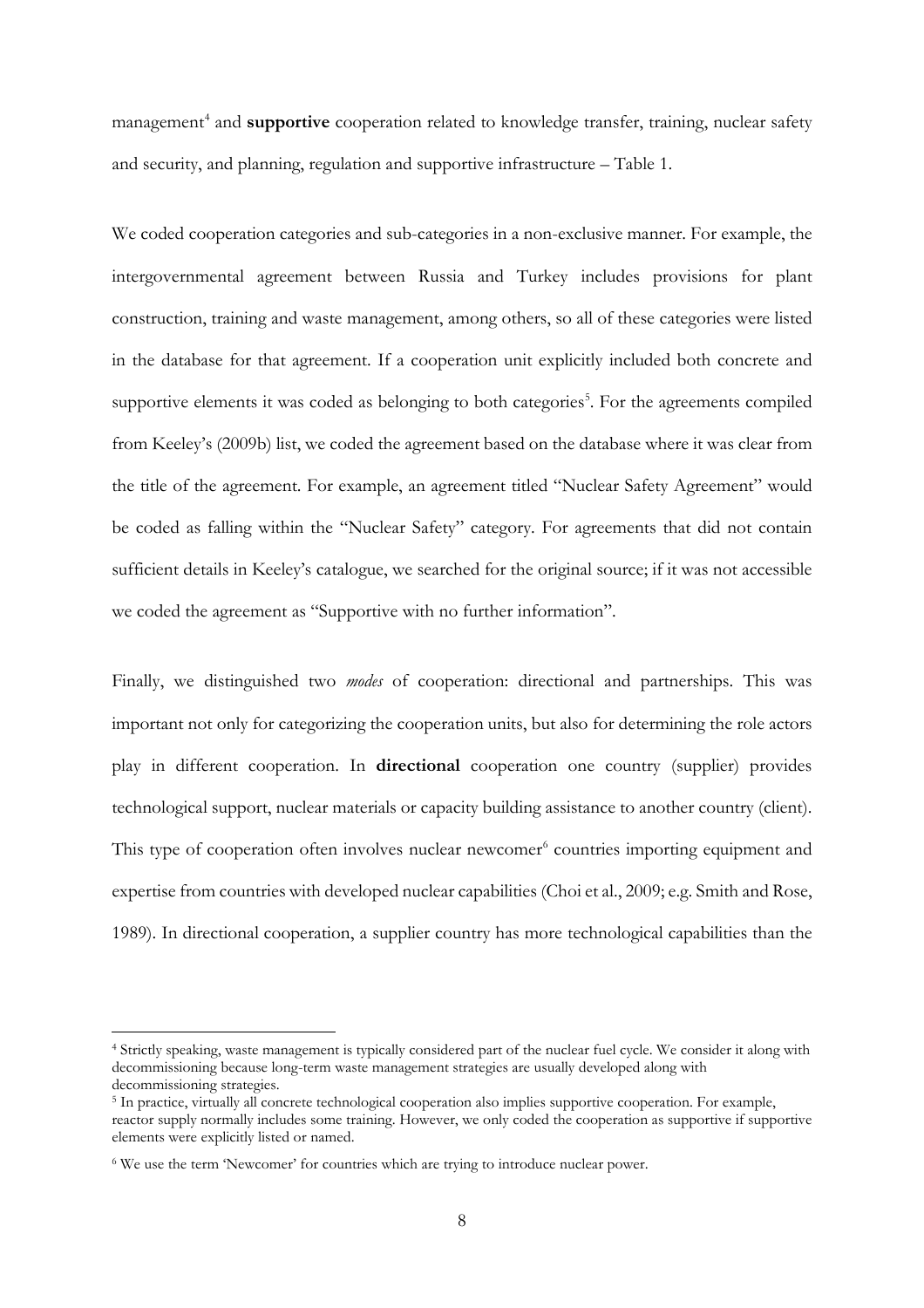client or recipient country. Directional cooperation is signaled with wording such as "assistance" or "support".<sup>[7](#page-8-1)</sup>

| <b>Categories</b>                    | Sub-categories                                           | <b>Description</b>                                                                                                                                                                |
|--------------------------------------|----------------------------------------------------------|-----------------------------------------------------------------------------------------------------------------------------------------------------------------------------------|
| <b>Directional</b>                   |                                                          | Supplier(s) and client(s) can be clearly identified                                                                                                                               |
| <b>Partnerships</b>                  |                                                          | Supplier(s) and client(s) cannot be clearly identified                                                                                                                            |
| <b>Agreement</b>                     |                                                          | A formally signed document was present                                                                                                                                            |
| Non-binding                          |                                                          | Memorandum of Understanding or Joint Statement: No formally signed<br>agreement was identified                                                                                    |
| <b>Technological</b>                 |                                                          | Related to nuclear technology and the nuclear fuel cycle                                                                                                                          |
|                                      | <b>Technological Concrete</b>                            | Material cooperation related to nuclear power                                                                                                                                     |
|                                      | Nuclear power plant<br>construction and<br>operation     | construction of, financing, maintenance and repairs of nuclear power<br>plants                                                                                                    |
| Reactor supply<br>Nuclear fuel cycle |                                                          | supply of both nuclear reactors for power production, research or<br>maritime propulsion                                                                                          |
|                                      |                                                          | supply of enriched nuclear fuel or other material related to the fuel<br>cycle for nuclear power plants, including fuel fabrication, reprocessing,<br>and fuel plant construction |
|                                      | Decommissioning<br>and waste<br>management               | nuclear power plant decommissioning and waste management as well<br>as nuclear waste handling procedures                                                                          |
|                                      | <b>Technological Supportive</b>                          | Capacity development for nuclear power                                                                                                                                            |
|                                      | Knowledge<br>exchange and<br>training                    | information exchange, training and capacity building, technology<br>transfer, intellectual property rights, academic or research cooperation,<br>local industry development       |
|                                      | Nuclear safety and<br>security                           | safety measures to prevent accidents and security measures to guard<br>against nuclear material or fissile materials falling into the wrong hands                                 |
|                                      | Planning, regulation<br>and supportive<br>infrastructure | planning and feasibility studies, developing and harmonizing regulation<br>and supportive infrastructure related to nuclear power plants and<br>materials                         |
|                                      | No information                                           | cooperation units for which no additional information was available                                                                                                               |
| <b>Uranium</b>                       |                                                          | Mining operations usually for the purpose of uranium trade                                                                                                                        |

<span id="page-8-0"></span>**Table 1 Coding categories for types of cooperation**

<span id="page-8-1"></span> <sup>7</sup> For example, in one agreement Ghana and Russia agree to bilateral cooperation in the "assistance in developing nuclear energy infrastructure in the Republic in Ghana" (technological concrete cooperation).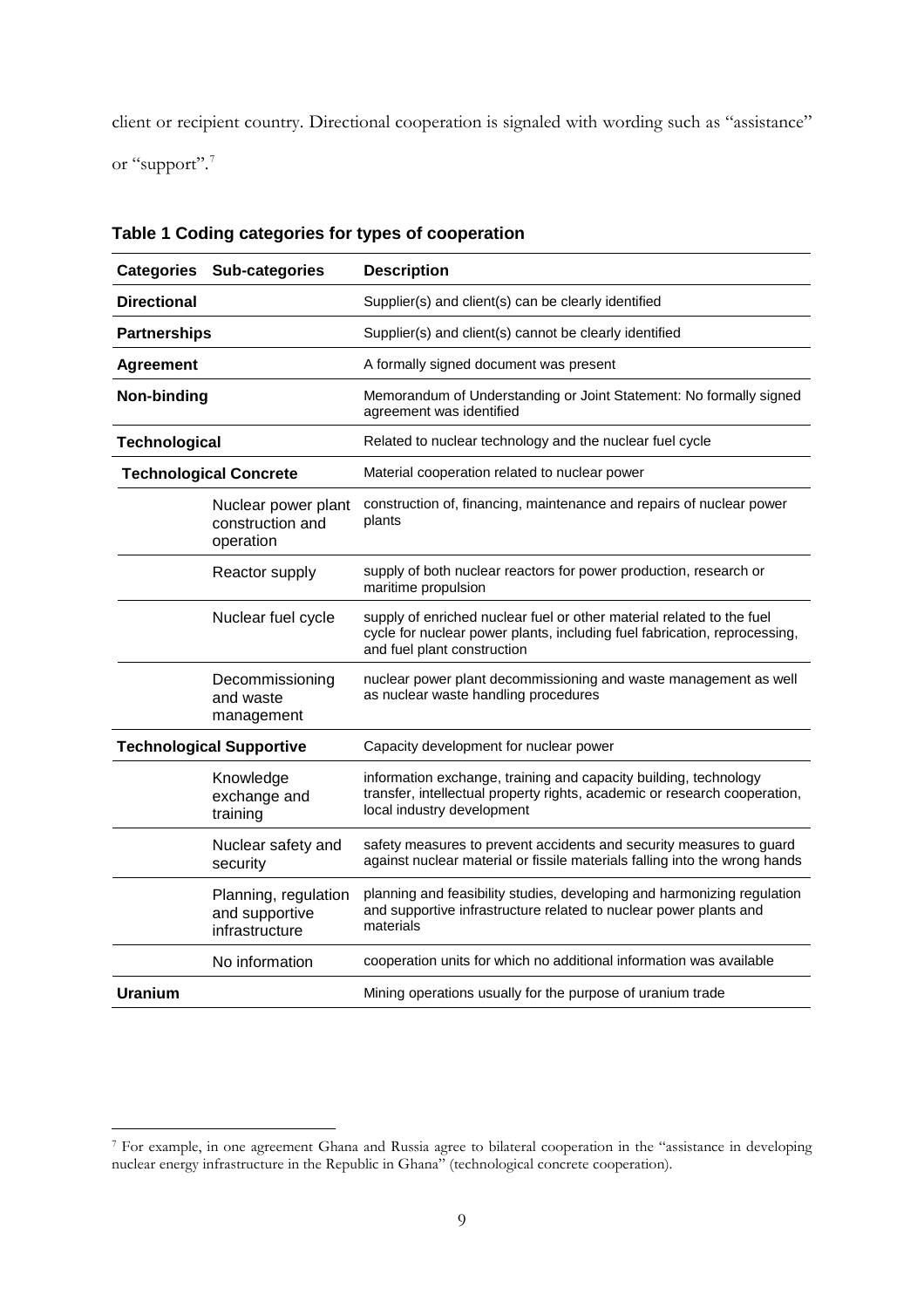If no clear directional relationship could be identified, the agreement was coded as a **partnership**. Partnerships are common between two countries with similar technological capabilities or are signaled with wording such as 'exchange' or 'joint venture'. If there was no clear direction of capacity development, even if the two parties have different capabilities, the cooperation unit was coded as a partnership.<sup>[8](#page-9-0)</sup> In fact, much cooperation on nuclear safety relates primarily to exchange of information and thus was coded as 'Supportive Partnerships'.

#### *2.3. Coding roles of actors in cooperation*

The database record for each cooperation unit includes information about the participating countries and their roles. [9](#page-9-1) Each party to a directional cooperation unit was coded as 'supplier' or 'client'. Parties to non-directional agreements were coded as 'partners'. Where there were three partners involved in an agreement (so-called 'tri-partite' agreements), each bi-directional relationship was coded independently[.10](#page-9-2)

Non-exclusive coding of cooperation units meant that in some agreements the same party was coded as both a supplier and a client. This was most common recorded in uranium-related agreements, many of which also involved directional technological cooperation. For example, Algeria and Russia have an agreement which covers planning for a nuclear power plant and uranium prospecting/mining development in Algeria, with Algeria potentially supplying uranium

<span id="page-9-0"></span> <sup>8</sup> One example is a joint declaration between the UK and India to facilitate cooperation in various areas related to nuclear power including trade and research. Another example of a partnership agreement is an arrangement between Slovenia and Italy "for the early exchange of information in the event of a radiological emergency and cooperation in nuclear safety matters".

<span id="page-9-1"></span><sup>9</sup> This assumption is appropriate since in the majority of cases, nuclear cooperation agreements are between two states or state-owned companies. Even in countries where private corporations are involved in nuclear cooperation, their activities are often heavily regulated by the state. For example, in the US, companies can only cooperate with countries which have signed a '123 agreement' with the US.

<span id="page-9-2"></span><sup>10</sup> For example, in one agreement, Finland partnered with Russia to provide assistance to develop a nuclear power plant in Bulgaria. In this case, Russia and Finland were coded as supplier countries with Bulgaria as the client country, and Russia and Finland were coded as having a partnership cooperation.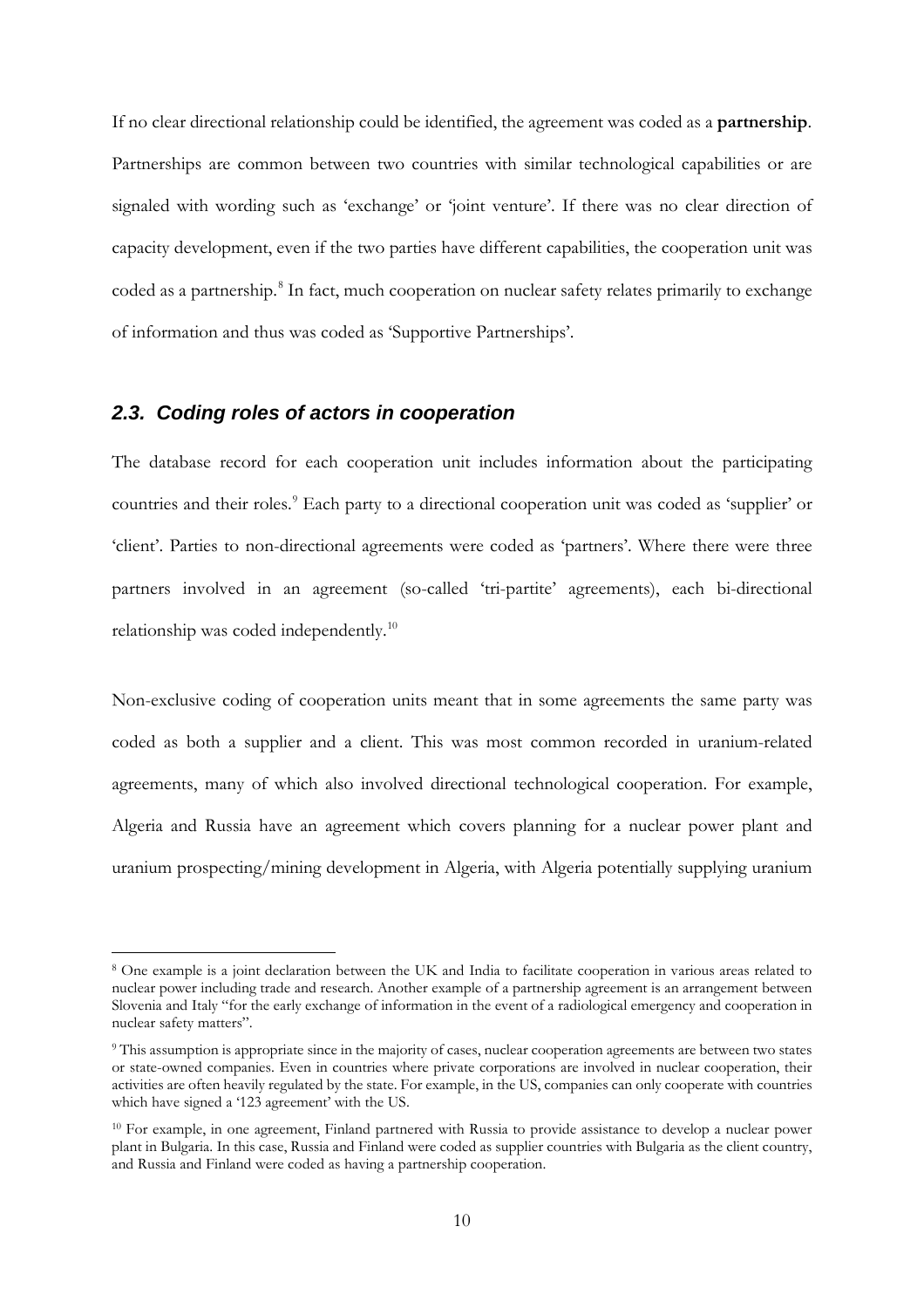to Russia in the future. This agreement was coded as both a concrete technological cooperation unit (reactor and nuclear power plant construction) with Russia as the supplier and Algeria as the client, as well as a uranium cooperation unit with Algeria as the supplier and Russia as the client.<sup>[11](#page-10-0)</sup>

#### <span id="page-10-2"></span>*2.4. Data and network analysis*

To answer the first research question (*What are the main types of international nuclear energy cooperation and how widespread is each type of cooperation?*) we counted cooperation units that fall into each of the categories and sub-categories listed in [Table 1.](#page-8-0) These categories also structured our analysis for the second and third questions, where we used both descriptive statistics and network analysis. Within the network analysis, countries (or jurisdictions) are nodes and cooperation units are links. Directional cooperation was represented by directed links and partnerships by undirected links. We analyzed four different networks independently: all technological nuclear cooperation units together, all technological supportive (both directional and partnerships), technological concrete directional, and technological concrete partnerships. Analyzing these networks separately allowed us to zoom-in on different types and modes of cooperation individually. The weights of the links were defined by adding the number of cooperation links signed between two countries.<sup>[12](#page-10-1)</sup>

To answer the second research question (*Which countries are the main actors in each type of international technological nuclear energy cooperation?*) we calculated the prevalence of each country in different types and subtypes of cooperation. Additionally, for each of the networks, we calculated the number of countries a given country had cooperation with (the **degree** of the respective node) and the number of cooperation units in which a given country participated (**weighted degree** of the

<span id="page-10-0"></span><sup>&</sup>lt;sup>11</sup> In the database these agreements are denoted with an "A" and a "B" at the end of the number.

<span id="page-10-1"></span><sup>12</sup> Self-loops, i.e. when two or more different entities of the same country were parties to the same cooperation agreement, were not recorded. For example, in a few agreements, Areva and Électricité de France are joint suppliers. In these cases, the France-Client country relationship was only counted once in the network analysis and descriptive statistics.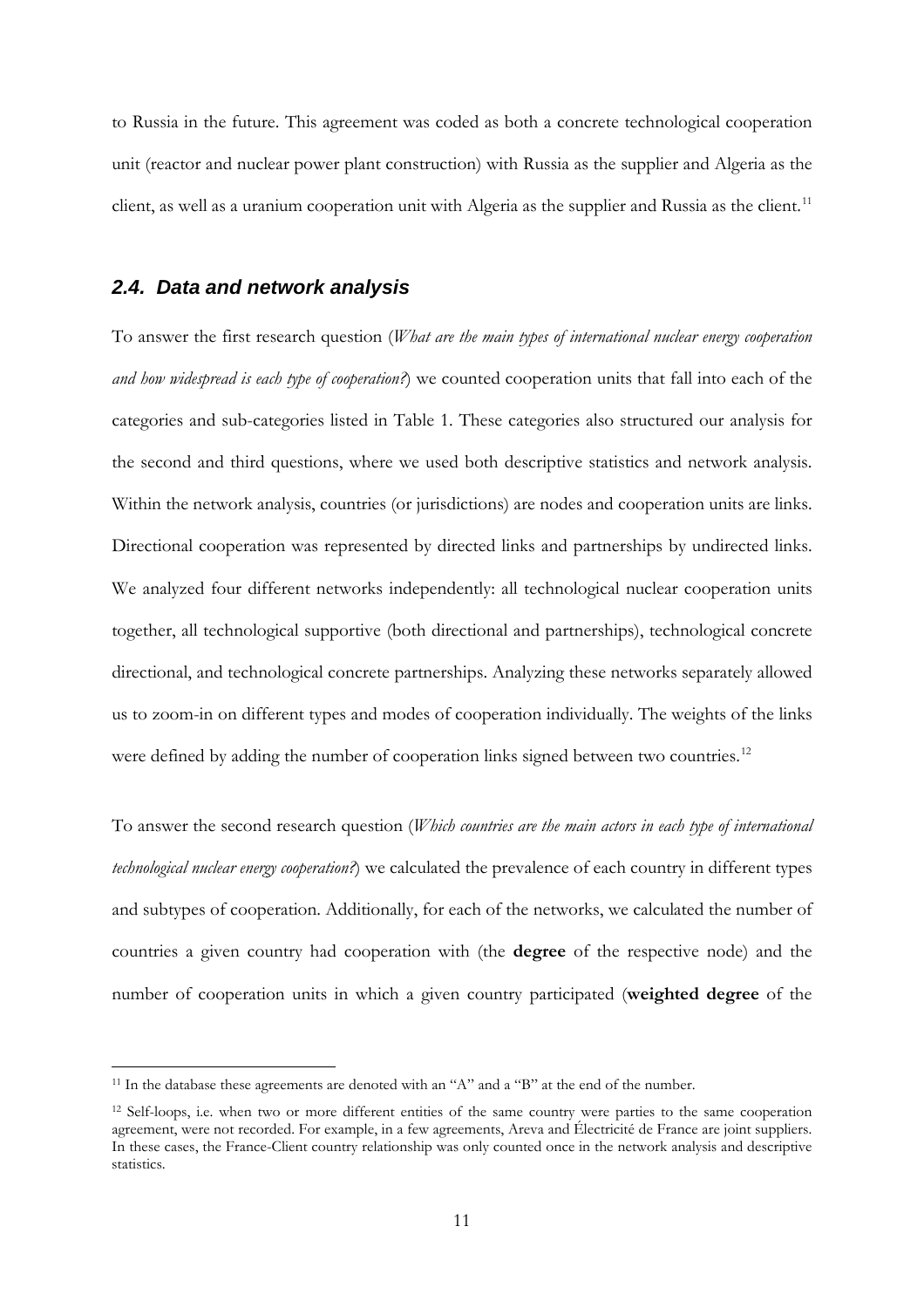respective node). To identify the most the active suppliers and clients involved in directional cooperation we calculated **out** and **in degree** for each node (i.e. the number of directional links originating or ending in the node). We also calculated the **net-degree**, both weighted and unweighted: subtracting in-degrees of nodes from their out-degrees. This measure indicates whether the country is predominantly a supplier (positive net-degree) or a client (negative net-degree).

To analyze how central a particular country is in a particular type of cooperation we calculated the closeness centrality of each node. **Closeness centrality** is an indicator of how 'close' a country to all others, i.e. how easily it can 'reach' other nodes through connections (or links) in the network: the more central a country is, the closer it is to all other countries in the network (Freeman, 1978; Wasserman and Faust, 1994). It is calculated by taking the reciprocal of the sum of the shortest paths from the node to all other nodes of the network (see note to [Table 2\)](#page-13-0). With respect to nuclear cooperation it can, for example, signal how easily technologies from a supplier country can reach potential client countries or how easily intangible knowledge can be exchanged between partner countries. [13](#page-11-0)

To answer the third question (*What are the characteristics of the international nuclear energy cooperation network?*) we measured the **size** (the number of nodes (countries), links (unique country pairs) and total sum of links (number of cooperation unit pairs) and **density** (the percentage of all possible connections between countries which are actually present in the network) of each network. We also calculated how many **connected components** there are in the network: do all nodes form a single connected network, or is it fragmented into two or more components? We also calculated

<span id="page-11-0"></span><sup>&</sup>lt;sup>13</sup> We report and interpret this indicator for specific types of nodes and networks where it makes conceptual sense: for suppliers in the concrete technological networks, supportive technological networks and for all participants in the entire network. We do not report it for clients in concrete technologicalor concrete partnerships as in these cases this indicator is not meaningful because closeness to other nodes in the network does not necessarily mean access to different suppliers or partners.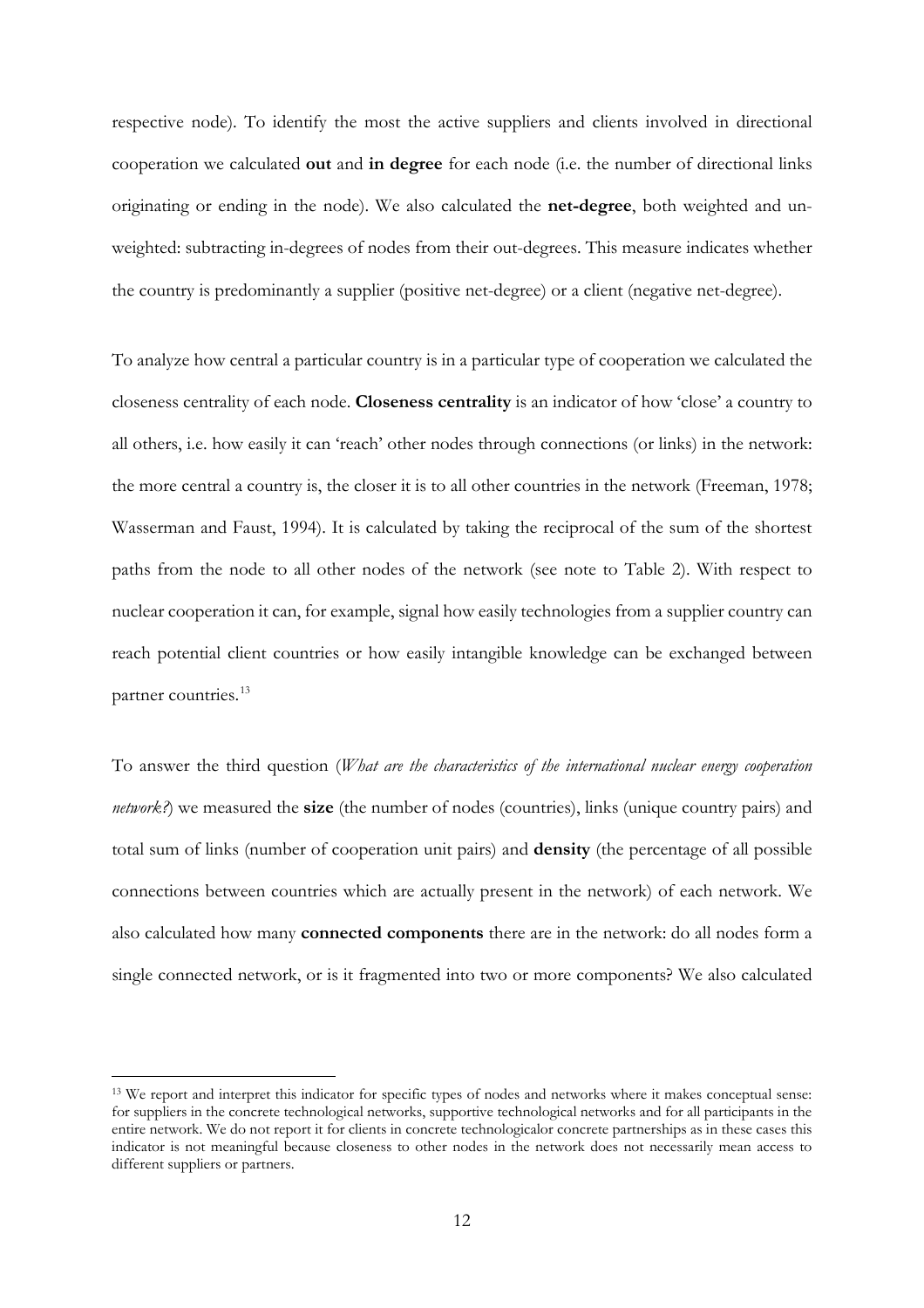**network level degree centralization** of each network, which captures to what extent existing connections between countries are concentrated to one or more actor, or to say it in simple words, how big are the biggest actors – this metric approaches one in a star network with a single central actor and zero in a fully connected network where all nodes are interconnected (Freeman, 1978; Wasserman and Faust, 1994). The final measure used to evaluate the structure of a network is its **average clustering coefficient**. The clustering coefficient of individual nodes captures what share of their partners are also connected to each other forming triangles (triads). Averaging node level clustering for the whole network gives the average clustering coefficient of the whole network, thus giving an indication of the structure of the network (Wasserman and Faust, 1994). Before calculating density, closeness centrality and average clustering coefficient, we first converted each network into a symmetrical and binary network by removing link weights and link directions. [14](#page-12-0) Furthermore, isolated dyads (if they existed) were removed from the transformed (binary, undirected) networks to calculate closeness centrality.

<span id="page-12-0"></span><sup>&</sup>lt;sup>14</sup> These undirected, binary networks only consider how many and which partners each country has. They do not take into consideration if the country is supplier or client, nor the number of agreements signed between two countries. Conceptually the existence of a single cooperation unit between two countries should suffice as a basis for future agreements, independent of the role that the countries play. This transformation also allowed us to investigate the question of centralization without the influence of the level of activity of individual actors. To calculate closeness centrality, isolates were removed.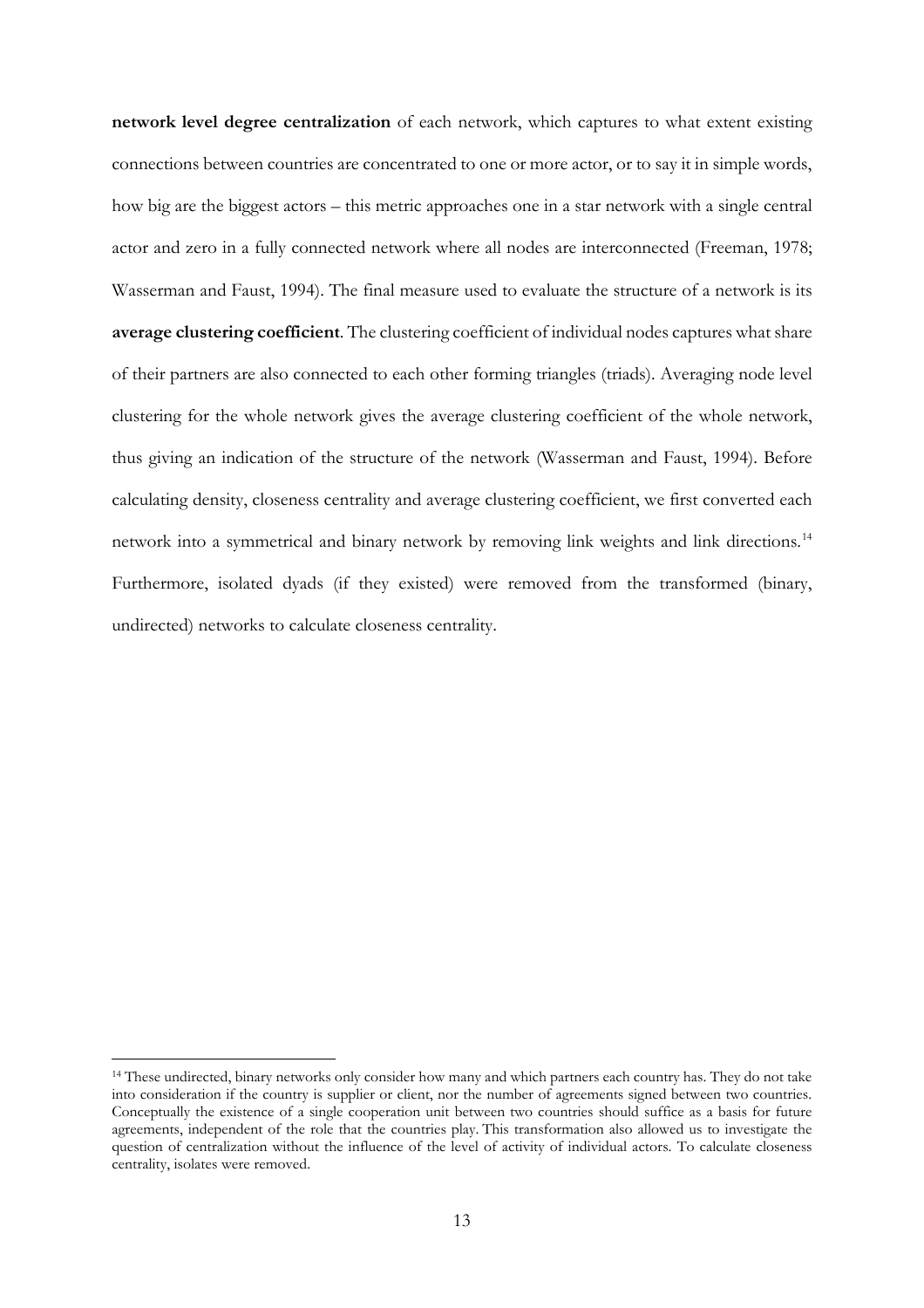| <b>Research question</b>                                                                                                          | <b>Data and Network metrics</b>                                                                                                                                                                                                                                                                                                                                                                                                                                                                                                                                                                                                                                                |
|-----------------------------------------------------------------------------------------------------------------------------------|--------------------------------------------------------------------------------------------------------------------------------------------------------------------------------------------------------------------------------------------------------------------------------------------------------------------------------------------------------------------------------------------------------------------------------------------------------------------------------------------------------------------------------------------------------------------------------------------------------------------------------------------------------------------------------|
| RQ1. What are the main types of<br>international nuclear energy<br>cooperation and how widespread is<br>each type of cooperation? | Number of cooperation units within different categories and<br>sub-categories                                                                                                                                                                                                                                                                                                                                                                                                                                                                                                                                                                                                  |
| RQ2. Which countries are the main<br>actors in each type of international<br>nuclear energy cooperation?                          | Degree metrics:<br>$degree = number of partners$<br>in-degree = number of suppliers<br>out-degree = number of clients<br>net degree = out-degree minus in-degree<br>Weighted degree metrics:<br>weighted degree = number of cooperation links<br>weighted in-degree = number cooperation links in<br>which the node is a client<br>weighted out-degree = number cooperation links in<br>which the node is a supplier<br>net weighted degree = weighted out-degree minus<br>weighted in-degree<br>Closeness centrality = position within the network, how close<br>they are to all other countries (scale: 0-1)*<br>Percentage of cooperation units of various categories where |
| RQ3. What are the characteristics<br>of the international nuclear energy<br>cooperation network?                                  | the country acts as a supplier, client or partner<br>Node count $=$ number of participating countries<br>Link count $=$ number of cooperation links in the network<br>Density = how many links exist compared to the maximum<br>possible number (scale: 0-1)<br>Connectedness = number of connected components, one or<br>more networks<br>Network-level degree centralization $=$ to what extent are the<br>existing connections concentrated to a few countries**<br>Average clustering coefficient $=$ to what extent do countries<br>form triads***                                                                                                                        |

<span id="page-13-0"></span>**Table 2. Data and network metrics used to answer each research question.**

Note: \*Closeness centrality of the binary and undirected networks, after removing isolated dyads has been calculated with ORA-LITE (2018), based on Freeman (1978) as: let D be the distance network defined as:  $D(i,j)$  = shortest path length from i to j, and  $D(i,i) = 0$ . The sum of shortest path lengths from node i to all other nodes is d  $=$   $\sum$ Di,j : for all nodes j. And closeness centrality value for node i = (N-1) / d.

\*\* Degree centralization has been calculated with ORA-LITE (2018). Total degree centralization: let A be the input network with N nodes. Let v = vector of Total-Degree Centrality values for network A. Let c be the Centralization value for vector v, which is a measure of the vector's spread or variability that is defined as the normalized sum of distances from the maximum value. Then Total-Degree Centralization =  $c / (N - 2)$ . In- and out-degree centralization: let A be the input network with N rows. Let v = vector of In/Out-Degree Centrality values for network A. Let c be the centralization value for vector v, which is a measure of the vector's spread or variability that is defined as the normalized sum of distances from the maximum value. In/Out-Degree Centralization =  $c / (N - 1)$ .

\*\*\*Average clustering coefficient of the binary and undirected networks has been calculated ORA-LITE (ORA-LITE, 2018), based on Watts and Stogatz (1998): "averaging the clustering coefficient of each node, which is defined as the density of the node's ego network. […] The ego network for node i consists of node i itself, all nodes directly connected to it, and the links between these nodes." (ORA-LITE, 2018)

Excel was used to generate link lists (of node to node relationships) which were then imported to

UCINET (Borgatti et al., 2002), ORA-LITE (ORA-LITE, 2018) and Gephi (Bastian et al., 2009)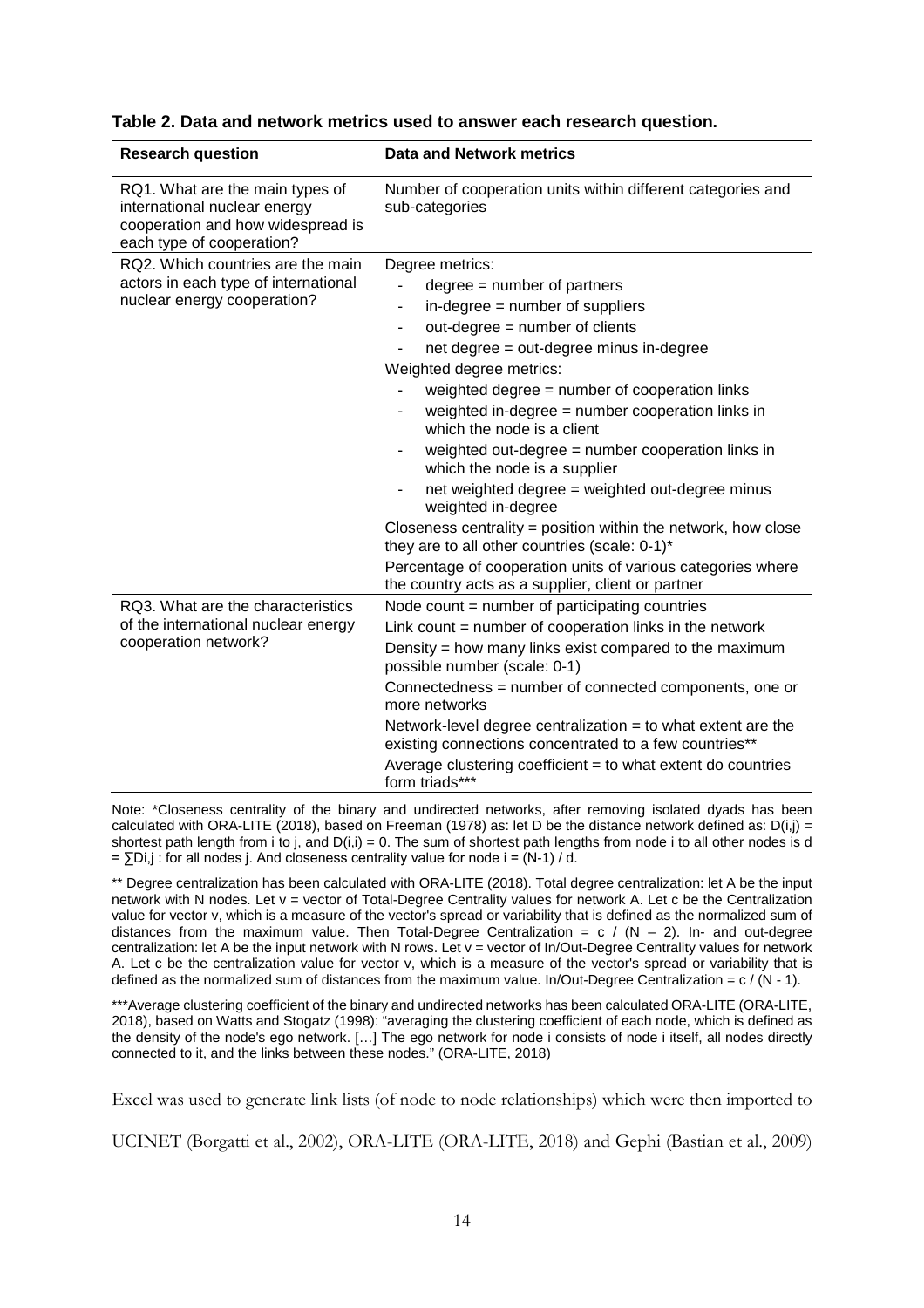for analysis and visualization. Additional statistical calculations were carried out in Excel. The networks were visualized using the Force Atlas 2 layout algorithm of Gephi, which is an algorithm designed for networks characterized by a few highly connected nodes (Jacomy et al., 2014).

## **3. Results**

#### *3.1. Types of international nuclear cooperation*

We identified 738 cooperation units related to international cooperation in the field of civilian nuclear power. A little less than half of these (325) were from Keeley's (Keeley, 2009a) list and the other half were from our own data collection.

We found evidence of an actually signed agreement in about 70% (509) of the cooperation units; the remaining 30% were either memoranda of understanding or joint statements. Most cooperation units involved two countries; 14 agreements involved three countries. Approximately half of all cooperation units  $(360)$  contained directional elements and half  $(378)$  did not<sup>15</sup>, with almost all of the tripartite cooperation units having both a directional and a partnership component. These proportions were about the same with or without informal statements. Directional cooperation can be both concrete and supportive: for example, a supplier country assisting in building a nuclear power plant (concrete) or enhancing safety and security measures (supportive). Non-directional cooperation comes in many different forms: for example, between two established nuclear powers in setting up a national nuclear power program in a third country or between neighbors in building a joint nuclear infrastructure such as a nuclear power plant or

<span id="page-14-0"></span><sup>&</sup>lt;sup>15</sup> The sum of these two is greater than the total number of cooperation units because tripartite agreements often contain a partnership between two supplier countries and one client country (See Methods).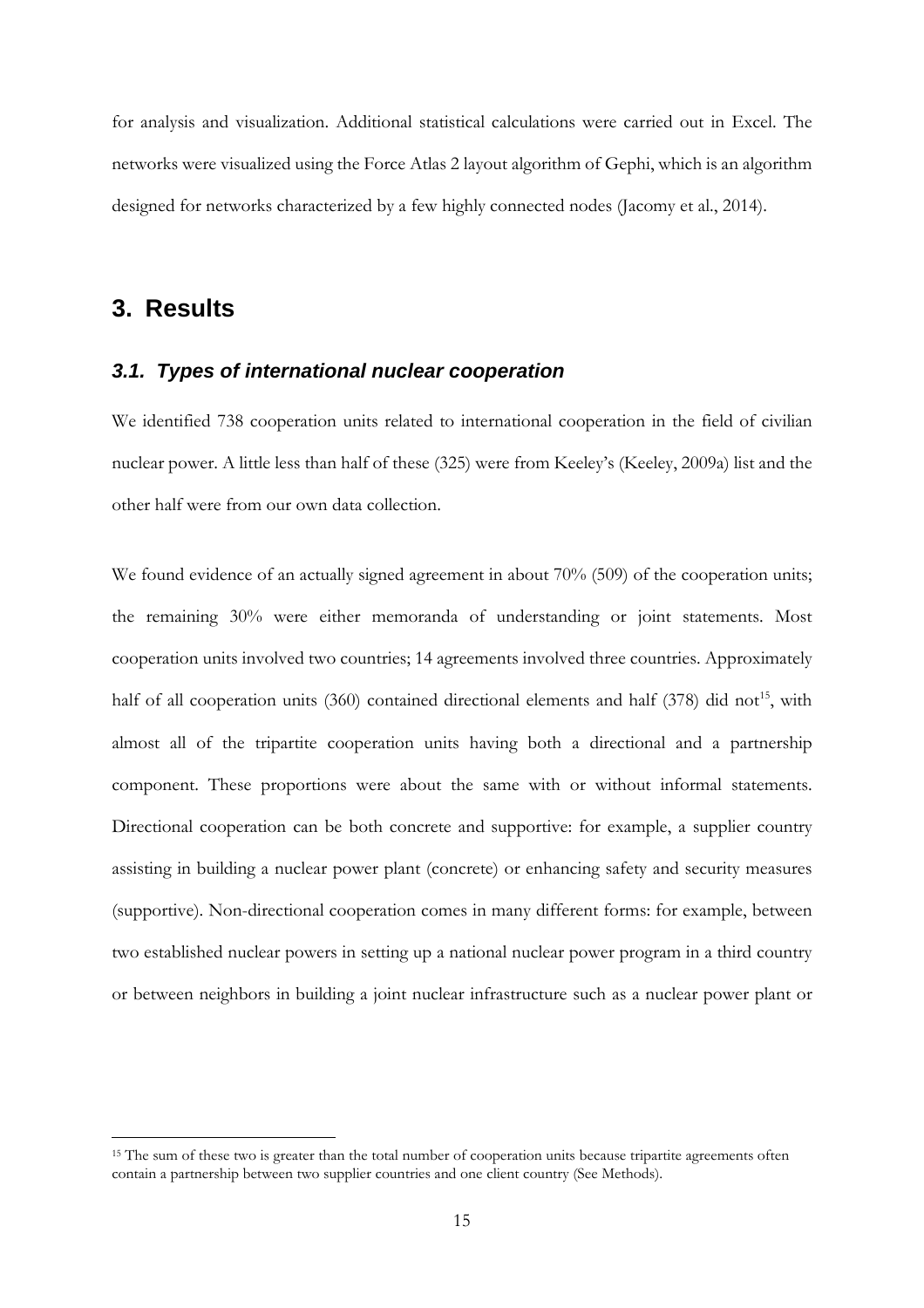waste management facility. Partnerships are usually supportive and only about 20% of partnerships involve concrete cooperation.

All in all, 252 (34%) of cooperation units include **concrete** technological material aspects<sup>16</sup>; the other technological cooperation units only contain supportive elements. Nuclear power plant construction and operation and reactor supply are included in 15% and 10% of cooperation units respectively. Approximately 13% of cooperation units have provisions related to the nuclear fuel cycle (supply of nuclear fuel or related materials, fuel reprocessing or construction of reprocessing facilities). Another 9% of cooperation units include decommissioning and waste management. Only 67 (9%) include cooperation in uranium exploration, mining or trade. Excluding non-binding changes each of these proportions by less than 3%.

Many cooperation units with concrete elements also include provisions for **supportive** cooperation for knowledge exchange and capacity building. Such supportive elements are mentioned in 558 (about 76%) cooperation units and range from research and training (included in 52% of all units) to nuclear safety and security (29%) to planning, regulation and supportive infrastructure (14%) [\(Table 3\)](#page-16-0). Supportive cooperation is essential for nuclear newcomers who normally need transfer of technological and regulatory knowledge from countries with existing nuclear programs. Even countries without commercial nuclear power are involved in supportive cooperation related to research and nuclear safety.

 $\overline{a}$ 

<span id="page-15-0"></span><sup>&</sup>lt;sup>16</sup> This does not include uranium-related cooperation (see [Methods](#page-4-0) and [Table 3\)](#page-16-0).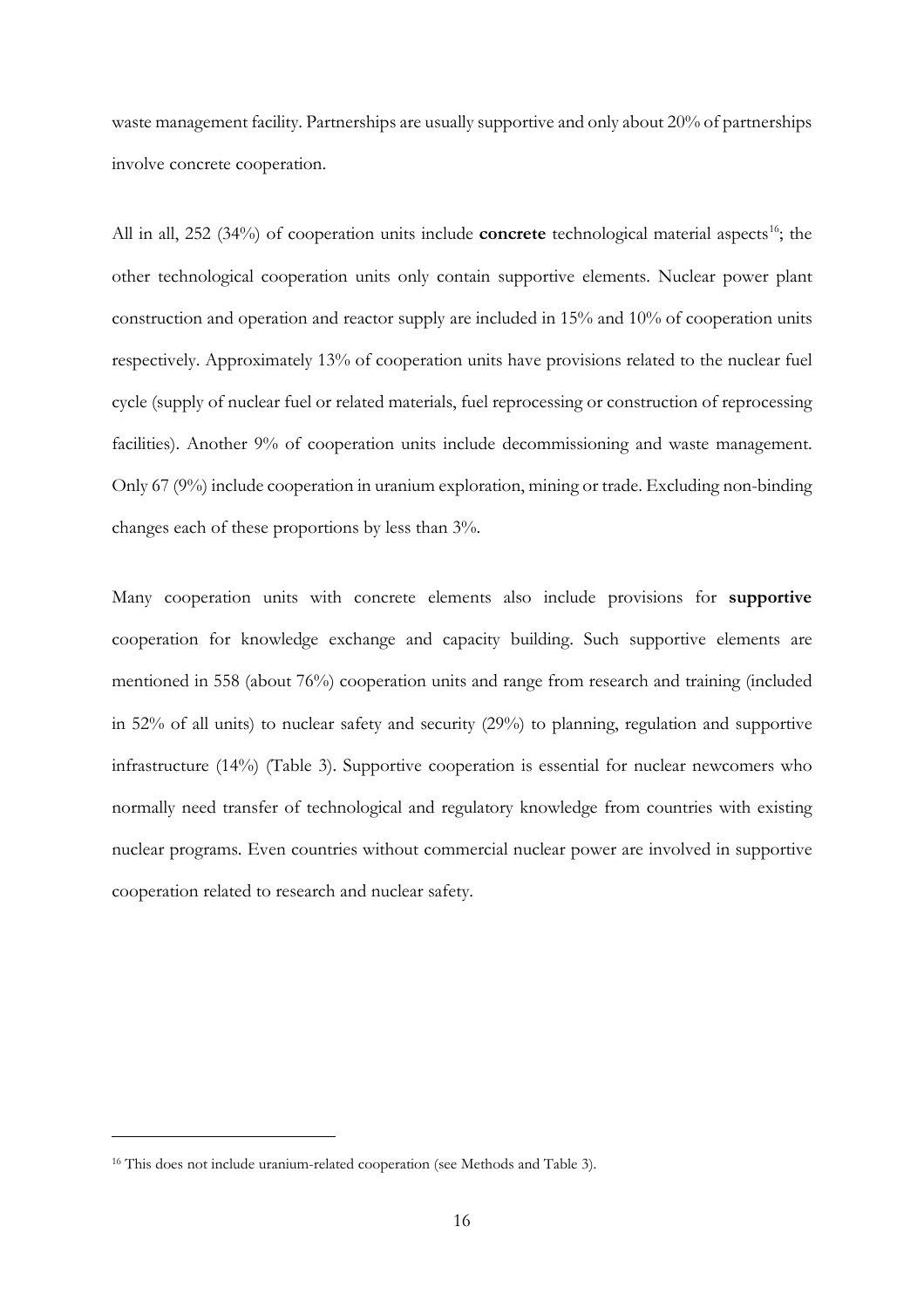| <b>Type of cooperation</b>                        | Number of cooperation of each type |     |                                             |    |  |
|---------------------------------------------------|------------------------------------|-----|---------------------------------------------|----|--|
|                                                   | All                                |     | <b>Directional Partnerships Tri-partite</b> |    |  |
| All agreements                                    | 100% (737)                         | 346 | 377                                         | 14 |  |
| <b>Technological concrete</b>                     | 34% (252)                          | 170 | 71                                          | 11 |  |
| Nuclear power plant Construction and<br>operation | 15% (111)                          | 86  | 18                                          | 7  |  |
| Reactor supply                                    | 10% (71)                           | 61  | 8                                           | 2  |  |
| Nuclear fuel cycle                                | 13% (98)                           | 63  | 32                                          | 3  |  |
| Decommissioning and waste management              | 9% (64)                            | 35  | 28                                          | 1  |  |
| <b>Technological supportive</b>                   | 75% (558)                          | 209 | 344                                         | 5  |  |
| Knowledge exchange and training                   | 52% (384)                          | 142 | 240                                         | 2  |  |
| <b>Nuclear Safety and security</b>                | 29% (213)                          | 37  | 174                                         | 2  |  |
| Planning, regulation & supportive infrastructure  | 14% (102)                          | 61  | 39                                          | 2  |  |
| No information                                    | 9% (63)                            | 39  | 24                                          |    |  |
| <b>Uranium</b>                                    | 9% (67)                            | 62  | 3                                           | 1  |  |

<span id="page-16-0"></span>**Table 3 The extent of different types of international nuclear cooperation**

Notes: The counts and percentages sum to more than 100% because the categories were coded in a non-exclusive manner.

#### *3.2. Main actors in international technological nuclear cooperation*

The full international technological nuclear cooperation network involves 83 countries and the European Union (EU) forming 355 country pairs. A total of 43 countries are suppliers in at least one cooperation unit, 65 countries are clients in at least one cooperation unit, and 69 countries are partners in at least one cooperation unit.<sup>[17](#page-16-1)</sup> The US and Russia dominate all types of cooperation: they have cooperation with the highest number of countries (degrees) and participate in the largest number of cooperation units (weighted degree). They are followed by France, China, Japan, Korea, India, Canada, Argentina and Ukraine. The US is best positioned to reach all other countries (it has the highest closeness centrality) closely followed by Russia, and less closely by France and

<span id="page-16-1"></span><sup>&</sup>lt;sup>17</sup> The EU is a supplier in one agreement, a client in another and a partner in 18 agreements.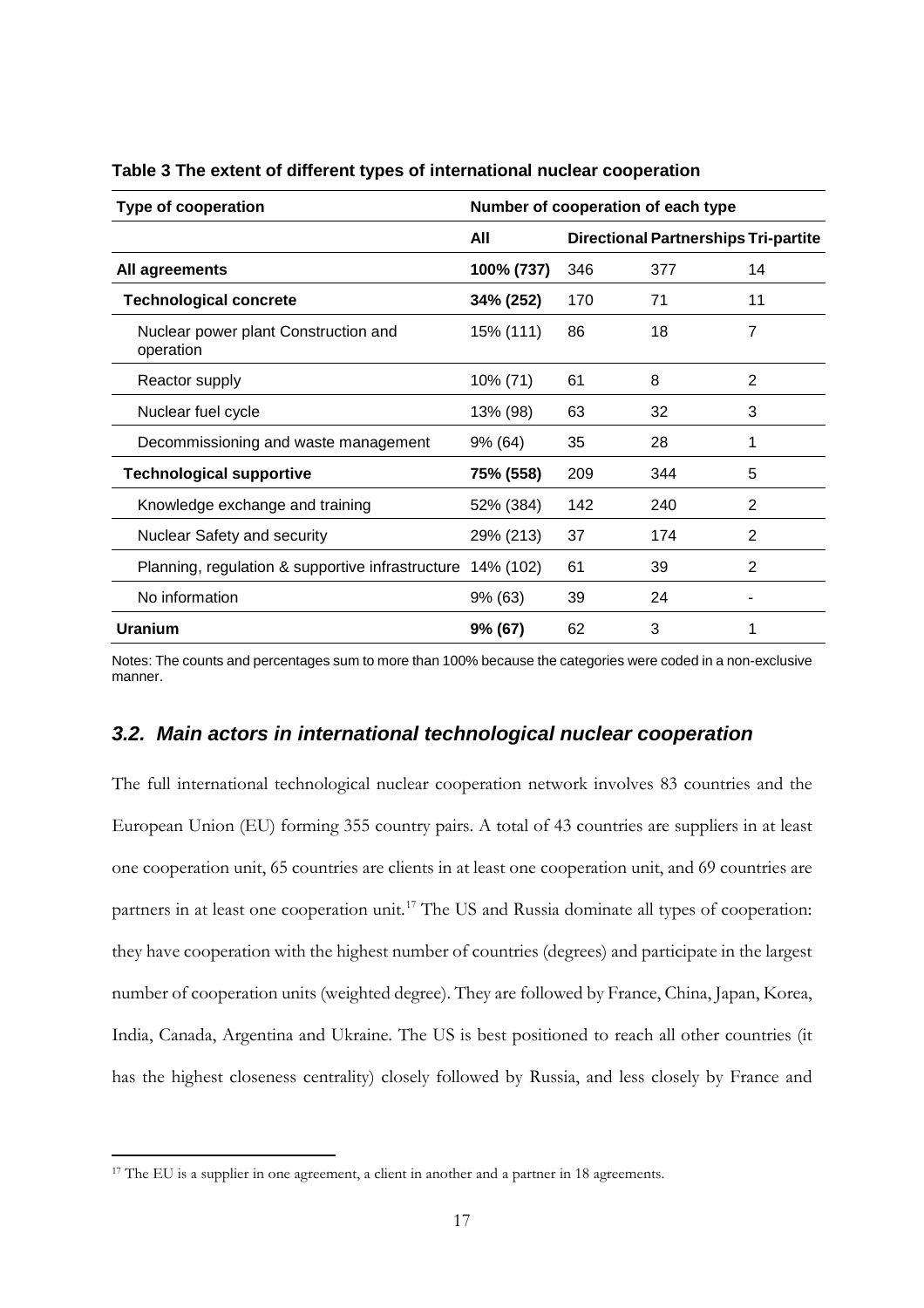Korea [\(Table 4\)](#page-17-0). Virtually all countries with the exception of Niger and Venezuela participate in at least one non-uranium agreement.

| <b>Country</b> | <b>Number of partner</b><br>countries (degree) | <b>Number of cooperation</b><br>units (weighted<br>degree) | <b>Network position</b><br>(closeness centrality) |
|----------------|------------------------------------------------|------------------------------------------------------------|---------------------------------------------------|
| US             | 55                                             | 178                                                        | 0.76                                              |
| Russia         | 51                                             | 155                                                        | 0.71                                              |
| France         | 39                                             | 107                                                        | 0.65                                              |
| China          | 27                                             | 76                                                         | 0.57                                              |
| Japan          | 24                                             | 76                                                         | 0.55                                              |
| Korea          | 31                                             | 70                                                         | 0.61                                              |
| India          | 16                                             | 51                                                         | 0.53                                              |
| Canada         | 26                                             | 49                                                         | 0.57                                              |
| Argentina      | 19                                             | 37                                                         | 0.54                                              |
| Ukraine        | 17                                             | 34                                                         | 0.52                                              |

<span id="page-17-0"></span>**Table 4. Numbers of cooperation partners and cooperation units and network position for the ten most active countries in international technological nuclear cooperation** 

#### 3.2.1.Nuclear technology suppliers

Only 17 countries and the EU are suppliers in at least one concrete technological agreement, and only six countries (Russia, US, France, China, Korea and Japan) account for 94% of suppliers in such agreements [\(Figure 2,](#page-26-0) [Table 5\)](#page-18-0). Russia is by far the largest technological supplier: in 81 (46%) of all concrete technological agreements [\(Table 5\)](#page-18-0), which is more than three times France and the US, the two next most active concrete technological suppliers. Russia supplies technology to 35 countries, which is more than twice as high as the country with the next highest number of national connections, France (16). Russia also dominates all sub-categories of concrete cooperation. These findings are robust to the inclusion or exclusion of non-binding cooperation statements. [18](#page-17-1) The only concrete form of cooperation where these six countries account for less than 80% of suppliers is decommissioning and waste, a less common type of cooperation mentioned only in 36

<span id="page-17-1"></span><sup>&</sup>lt;sup>18</sup> Excluding these non-binding cooperation statements changes the percentages in the table by 3% or less.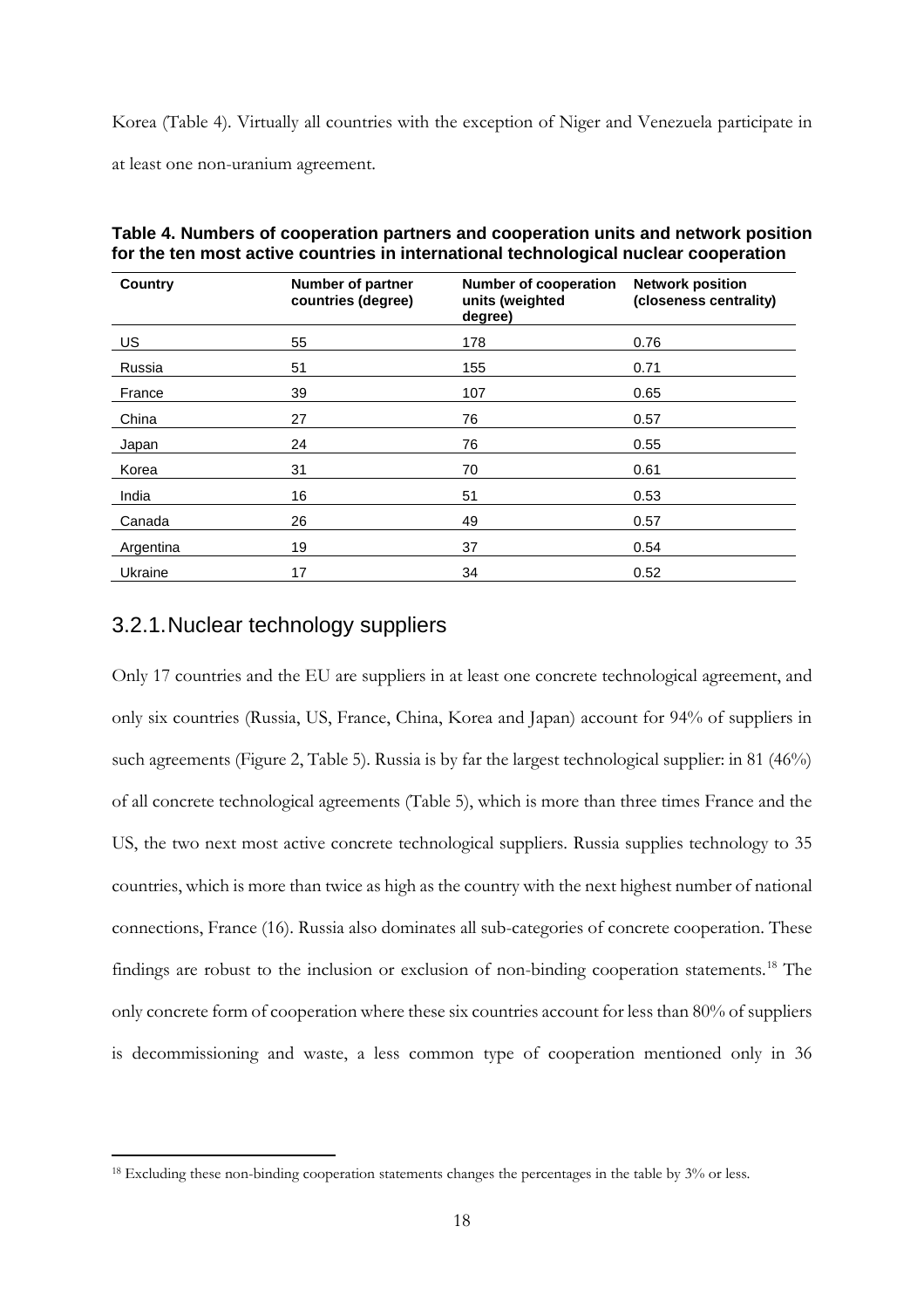directional agreements. Argentina is a supplier in four agreements (11%): for three newcomers

(UAE, Saudi Arabia, and Bolivia) and Australia in exchange for uranium supply.

|                | Number of        |                            | <b>Participation in</b><br>cooperating links                       |          | % of cooperation units where country<br>acts as supplier |                                                               |              |       |                               | <b>Network</b>                    |
|----------------|------------------|----------------------------|--------------------------------------------------------------------|----------|----------------------------------------------------------|---------------------------------------------------------------|--------------|-------|-------------------------------|-----------------------------------|
| <b>Country</b> | Clients<br>(out- | $(in-)$<br>degree) degree) | Suppliers As supplier As client<br>out-degree) in-degree) technol. |          | All                                                      | Construct.<br>(weighted (weighted concrete & operation supply | Reactor Fuel | cycle | Decomiss. position<br>& waste | <i>(</i> closeness<br>centrality) |
| <b>Russia</b>  | 35               | 1                          | 81                                                                 |          | 46%                                                      | 53%                                                           | 51%          | 48%   | 53%                           | 0.72                              |
| <b>France</b>  | 16               | 1                          | 23                                                                 |          | 13%                                                      | 11%                                                           | 6%           | 14%   | 11%                           | 0.55                              |
| <b>US</b>      | 11               | $\mathbf 0$                | 18                                                                 | $\Omega$ | 10%                                                      | 6%                                                            | 6%           | 11%   | 8%                            | 0.44                              |
| China          | 10               | 5                          | 17                                                                 | 14       | 10%                                                      | 9%                                                            | 13%          | 11%   | 3%                            | 0.56                              |
| Korea          | 13               | 0                          | 15                                                                 | 0        | 8%                                                       | 10%                                                           | 11%          | 3%    | 3%                            | 0.43                              |
| Japan          | 9                | 3                          | 14                                                                 | 3        | 8%                                                       | 10%                                                           | 2%           | 6%    | 0%                            | 0.49                              |
| All<br>others  |                  |                            |                                                                    |          | 12%                                                      | 9%                                                            | 11%          | 8%    | 25%                           |                                   |

<span id="page-18-0"></span>**Table 5 Main suppliers in concrete technological cooperation**

Note: The table includes the six most active supplier countries accounting suppliers in over 90% of cooperation units containing a concrete technological supply element.

The largest supplier, Russia also has the highest closeness centrality, meaning that it is 'closer' in network terms to the other countries which may mean more countries readily have access to Russian technology. It is followed by China, France and the UK Interestingly, two of the largest suppliers (Korea and the US) have fairly low closeness centrality (29<sup>th</sup> and 22<sup>nd</sup> respectively); this is because they are not connected to Russia which are central in the concrete technological network and connected to most other nodes.

#### 3.2.2.Nuclear technology clients

India, China, Bulgaria and Ukraine are the most active clients in concrete technological cooperation [\(Table 6\)](#page-19-0). The most active client countries except for Pakistan have several suppliers (in-degree). For example: Jordan, Turkey, the UAE and Saudi Arabia all have 8-9 cooperation links with 6 suppliers. Our analysis also shows that most countries serve primarily as either a supplier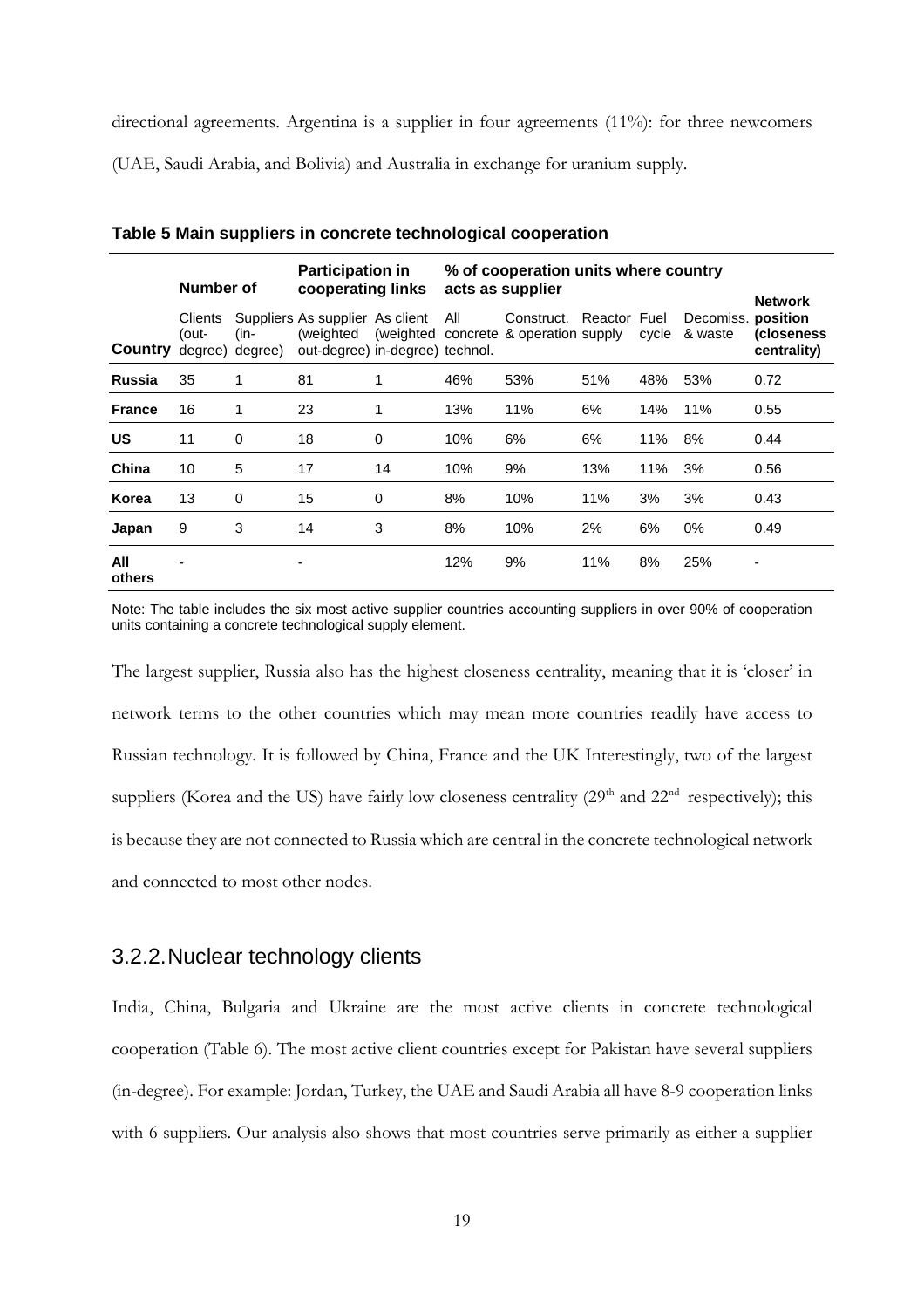or a client. This can be seen by comparing [Table 5](#page-18-0) and [Table 6.](#page-19-0) The countries where this is not the case are China (supplier in 17 and client in 14 agreements), Argentina (supplier in 5 and client in 5) and the UK (supplier in 3 and client in 5).

| <b>Country</b>  | (in-degree) | Number of suppliers Number of cooperation<br>links (weighted in-degree) | % of units where the country is a<br>client (directional concrete) |
|-----------------|-------------|-------------------------------------------------------------------------|--------------------------------------------------------------------|
| India           | 3           | 16                                                                      | 9%                                                                 |
| China           | 5           | 14                                                                      | 8%                                                                 |
| <b>Bulgaria</b> | 4           | 10                                                                      | 6%                                                                 |
| Ukraine         | 3           | 10                                                                      | 6%                                                                 |
| Jordan          | 6           | 9                                                                       | 5%                                                                 |
| Kazakhstan      | 3           | 8                                                                       | 4%                                                                 |
| Turkey          | 6           | 8                                                                       | 4%                                                                 |
| <b>UAE</b>      | 6           | 8                                                                       | 4%                                                                 |
| Vietnam         | 4           | $\overline{7}$                                                          | 4%                                                                 |
| Armenia         | 3           | 6                                                                       | 3%                                                                 |
| Pakistan        | 1           | 6                                                                       | 3%                                                                 |
| Saudi Arabia    | 6           | 6                                                                       | 3%                                                                 |
| South Africa    | 3           | 6                                                                       | 3%                                                                 |
| All others      |             | $\leq 5$                                                                | ≤3% (total 42%)                                                    |

<span id="page-19-0"></span>**Table 6. Main clients in concrete technological cooperation**

Note: The table excludes countries which are a client in five or less concrete technological cooperation links. It thus shows the 13 most active clients which account for over half of clients in concrete directional cooperation.

### 3.2.3.Partners in concrete technological cooperation

The five countries with the most concrete partnerships (highest weighted degree), Russia, France, Japan, the US and Korea [\(Table 5\)](#page-18-0), are also among the top 6 suppliers in concrete technological cooperation [\(Table 7\)](#page-20-0). Additionally, 8 countries and the EU participate in at least 5 concrete partnerships.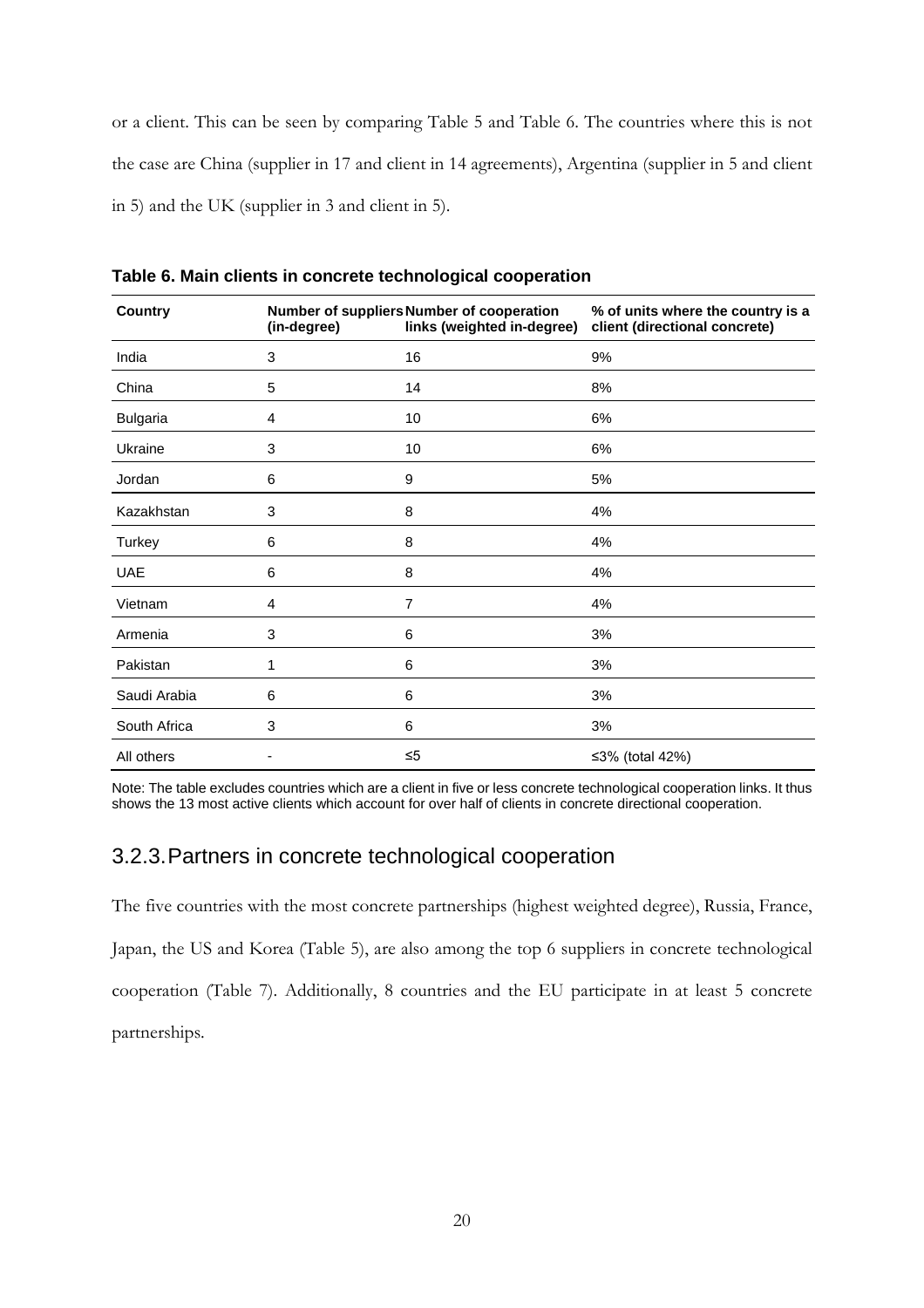|               | national<br>partners | Number of Number of<br>concrete<br>partnerships<br>(weighted<br>degree) | % of cooperation units where acts as a partner |                             |                   |               |                      |  |
|---------------|----------------------|-------------------------------------------------------------------------|------------------------------------------------|-----------------------------|-------------------|---------------|----------------------|--|
| Country       | (degree)             |                                                                         | All<br>concrete                                | Construction &<br>operation | Reactor<br>supply | Fuel<br>cycle | Decomiss, &<br>waste |  |
| Russia        | 15                   | 24                                                                      | 30%                                            | 36%                         | 13%               | 29%           | 24%                  |  |
| France        | 8                    | 19                                                                      | 23%                                            | 32%                         | 38%               | 9%            | 28%                  |  |
| Japan         | $\overline{7}$       | 16                                                                      | 20%                                            | 16%                         | $0\%$             | 18%           | 28%                  |  |
| US            | 6                    | 14                                                                      | 17%                                            | 16%                         | 0%                | 12%           | 28%                  |  |
| Korea         | 5                    | 8                                                                       | 10%                                            | 16%                         | 13%               | 15%           | 7%                   |  |
| EU            | $\overline{7}$       | $\overline{7}$                                                          | 9%                                             | 0%                          | 0%                | 12%           | 14%                  |  |
| Ukraine       | 5                    | $\overline{7}$                                                          | 9%                                             | $0\%$                       | $0\%$             | 18%           | 3%                   |  |
| Canada        | 6                    | 6                                                                       | 7%                                             | 0%                          | $0\%$             | 18%           | 0%                   |  |
| UK            | 4                    | 6                                                                       | 7%                                             | 8%                          | 13%               | 0%            | 10%                  |  |
| Argentina     | 3                    | 5                                                                       | 6%                                             | 4%                          | 13%               | 12%           | 3%                   |  |
| <b>Brazil</b> | 3                    | 5                                                                       | 6%                                             | 4%                          | 25%               | 9%            | 3%                   |  |
| China         | 3                    | 5                                                                       | 6%                                             | 16%                         | 38%               | 3%            | 0%                   |  |
| Finland       | 4                    | 5                                                                       | 6%                                             | 12%                         | 0%                | 0%            | 7%                   |  |
| India         | 4                    | 5                                                                       | 6%                                             | 0%                          | 0%                | 9%            | 7%                   |  |

<span id="page-20-0"></span>**Table 7 Main participants in concrete technological partnerships**

Note: Excludes countries with less than 5 concrete technological partnerships.

This group includes the other one of the biggest suppliers (China), three countries operating nuclear fleets for over two decades (Canada, the UK, and Finland), two of the main client countries (India and Ukraine) and Brazil and Argentina which have three agreements between each other related to the construction of a joint nuclear power plant. The EU is another major player in the concrete technological partnerships providing financing and support for decommissioning as well as fuel cycle and nuclear waste services, particularly in Eastern Europe.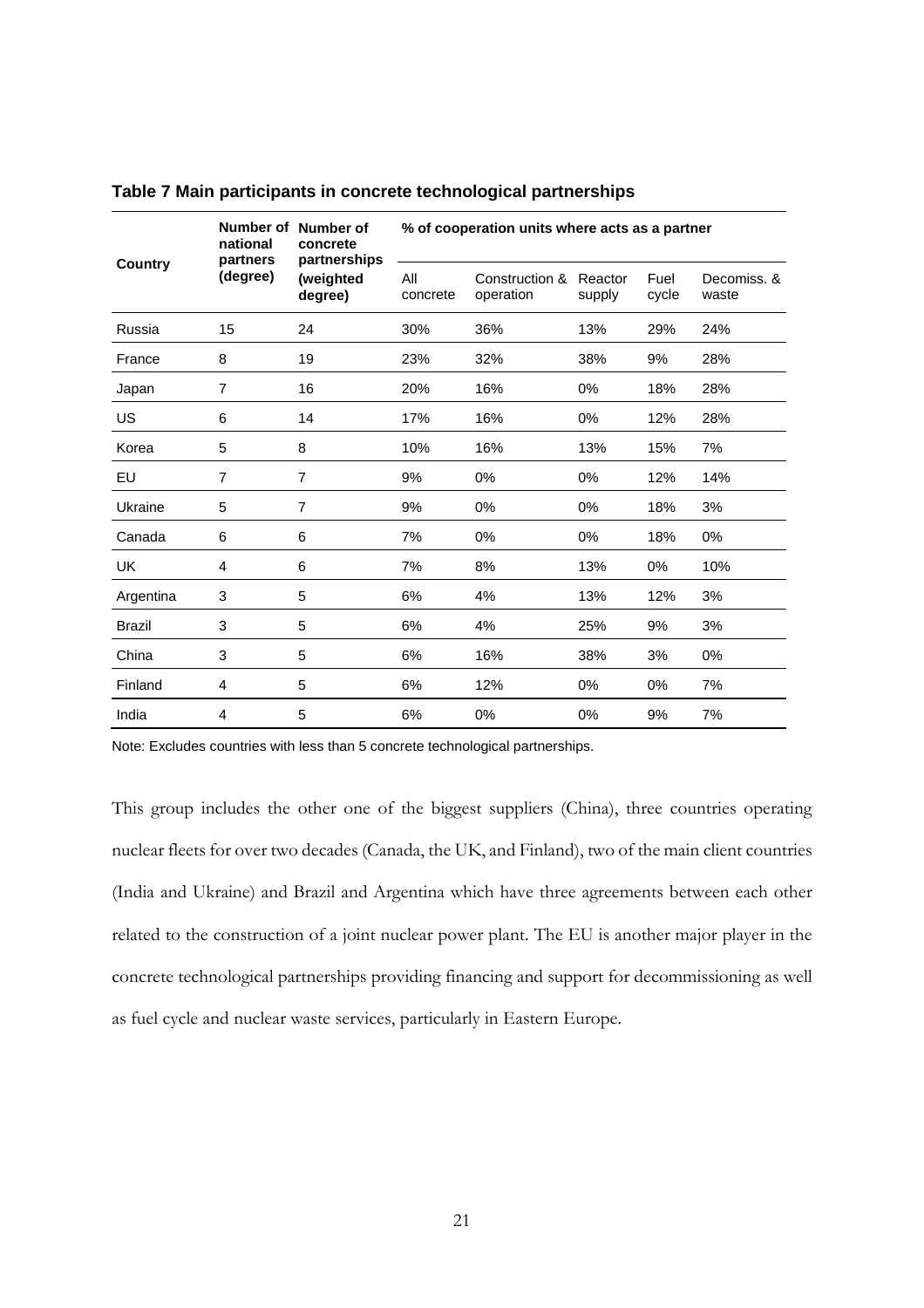#### 3.2.4.Participants in supportive technological cooperation

Within purely supportive cooperation, countries involved in most cooperation units (highest weighted degree) are the same as the top six suppliers in concrete technological cooperation plus Canada. The US is the most active in supportive cooperation (weighted degree: 146), participating in 39% of non-concrete cooperation units with a Knowledge and training component and 52% of cooperation units with a Safety and security component. The US' leadership in supportive cooperation may be linked to its historical dominance as a technology supplier and could in the future be eroded as Russia and other technology suppliers become more dominant.<sup>[19](#page-21-0)</sup> In contrast, Russia participates in only 11% of purely supportive cooperation units (weighted degree: 49). In addition to the top six suppliers of concrete technological cooperation are three nuclear veterans (Argentina, Canada, and the Czech Republic) and one of the most active clients (India). There are only five countries in our dataset that do not participate in supportive technological cooperation: Bolivia, Myanmar, Niger, Senegal and Venezuela. This could signal either very early stages of or a lack of seriousness about pursuing nuclear power. Senegal and Venezuela canceled their nuclear power programs after the Fukushima accident (Rogner, 2013).

 $\overline{a}$ 

<span id="page-21-0"></span><sup>&</sup>lt;sup>19</sup> For a discussion of the US' historic leadership in setting nuclear safety and security standards and its link to its role as technology supplier see Saha (2017).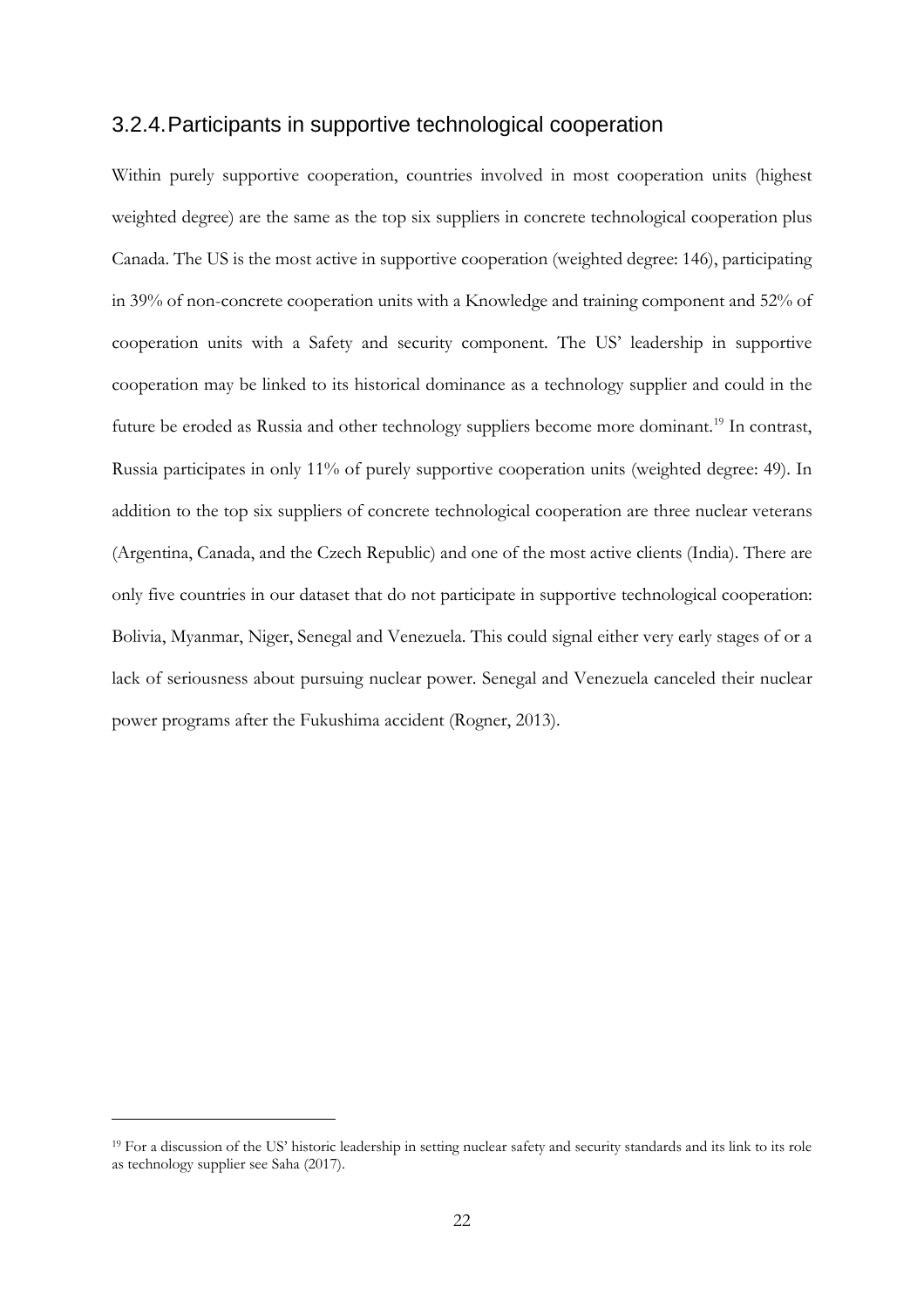|            |                                             | Number of                                                  | % of cooperation units where acts as a participant |                                     |                                 |                             |                          |                                                         |
|------------|---------------------------------------------|------------------------------------------------------------|----------------------------------------------------|-------------------------------------|---------------------------------|-----------------------------|--------------------------|---------------------------------------------------------|
| Country    | <b>Number</b><br>οf<br>partners<br>(degree) | supportive<br>cooperation<br>links<br>(weighted<br>degree) | Only<br>supportive<br>cooperation                  | Knowledge<br>exchange<br>& training | Nuclear<br>safety &<br>security | Planning<br>&<br>regulation | <b>No</b><br>information | <b>Network</b><br>position<br>(closeness<br>centrality) |
| US         | 52                                          | 146                                                        | 33%                                                | 39%                                 | 53%                             | 27%                         | 10%                      | 0.75                                                    |
| France     | 30                                          | 64                                                         | 14%                                                | 18%                                 | 11%                             | 10%                         | 18%                      | 0.61                                                    |
| Russia     | 37                                          | 49                                                         | 11%                                                | 8%                                  | 7%                              | 14%                         | 19%                      | 0.63                                                    |
| Korea      | 21                                          | 47                                                         | 11%                                                | 10%                                 | 6%                              | 6%                          | 16%                      | 0.56                                                    |
| Japan      | 17                                          | 44                                                         | 10%                                                | 11%                                 | 10%                             | 8%                          | $0\%$                    | 0.53                                                    |
| Canada     | 25                                          | 42                                                         | 9%                                                 | 10%                                 | 4%                              | 24%                         | 0%                       | 0.56                                                    |
| China      | 20                                          | 41                                                         | 9%                                                 | 8%                                  | 5%                              | 3%                          | 21%                      | 0.53                                                    |
| India      | 14                                          | 29                                                         | 7%                                                 | 5%                                  | 3%                              | 7%                          | 11%                      | 0.52                                                    |
| Argentina  | 13                                          | 22                                                         | 5%                                                 | 6%                                  | 6%                              | 4%                          | 2%                       | 0.51                                                    |
| Czech Rep. | 11                                          | 21                                                         | 5%                                                 | 6%                                  | 9%                              | 4%                          | 2%                       | 0.51                                                    |

<span id="page-22-1"></span>**Table 8 Main participants in purely supportive technological cooperation**

Note: Includes countries which participate in at least 20 supportive cooperation links or 5% of all supportive units.

The countries with the most connections (highest weighted degree) are the same as those with the highest closeness centrality scores. The US is closest to all other countries in the network, followed by Russia and France.

### *3.3. Characteristics of the international technological nuclear cooperation network*

The network of all cooperation units [\(Figure 1,](#page-23-0) [Table 9\)](#page-24-0) forms a single connected component that involves 84 jurisdictions<sup>[20](#page-22-0)</sup> (nodes) and 342 unique country pairs (links). Japan and the US have the most agreements together (highest link weight of 20). The network has a density of 0.103 meaning

<span id="page-22-0"></span> <sup>20</sup> Eighty-three countries and the European Union (EU).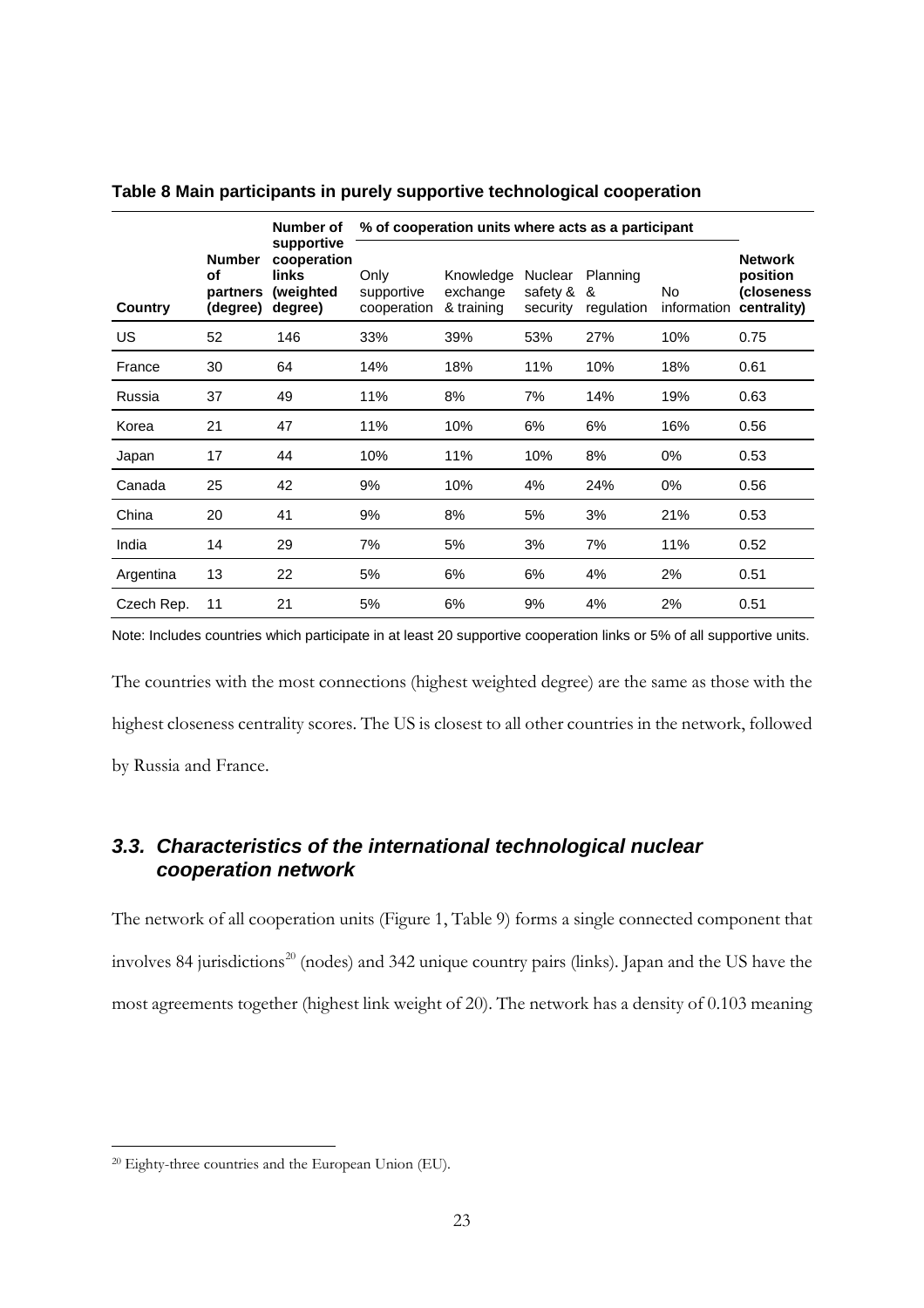that around 10% of all possible connections are present, however these connections are concentrated around a few actors (degree centralization is 0.59).

<span id="page-23-0"></span>



Note: Layout by Gephi Force Atlas 2 algorithm (se[e Methods\)](#page-4-0). The size of each node is determined by the number of cooperation units the country has signed (weighted degree). All connections are mapped as undirected. Links are scaled according to the number of cooperation units between the countries (link weight).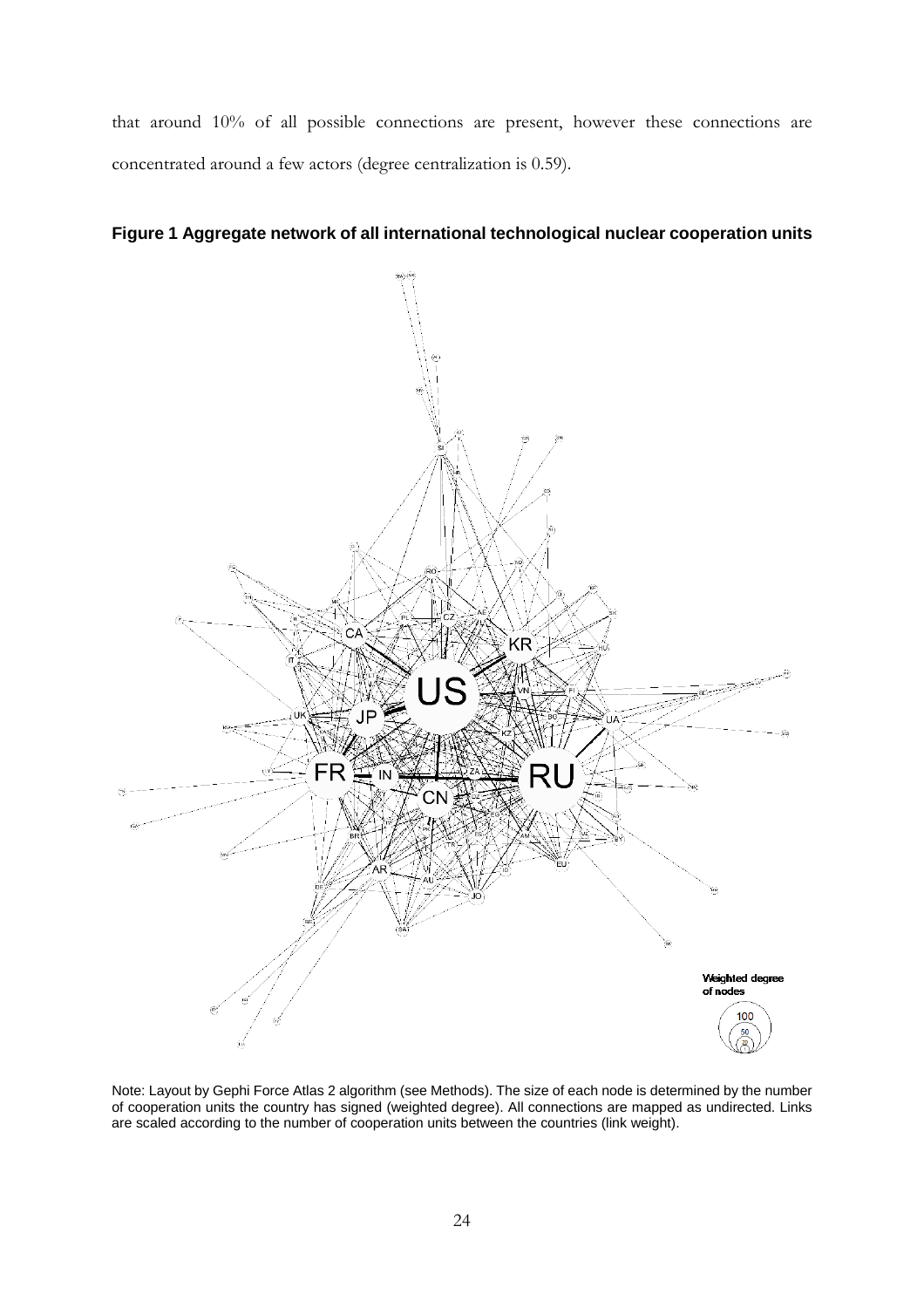The network of all nuclear cooperation shown in [Figure 1](#page-23-0) can be disaggregated into four networks by type of cooperation. The characteristics of these networks are listed in [Table 9](#page-24-0) and discussed in the next four subsections.

### <span id="page-24-0"></span>**Table 9. Characteristics of the aggregate and individual technological nuclear cooperation networks**

|                                                                        | <b>Full</b>    | <b>Concrete</b>       |                      | <b>Supportive</b> |
|------------------------------------------------------------------------|----------------|-----------------------|----------------------|-------------------|
|                                                                        | <b>Network</b> | <b>Directional</b>    | <b>Partnerships</b>  |                   |
| Directional                                                            | No             | Yes                   | No                   | No <sup>*</sup>   |
| Participating countries (Number of nodes)                              | 84             | 55                    | 36                   | 79                |
| Number of cooperation pairs (links)                                    | 342            | 115                   | 57                   | 266               |
| Number of cooperation links (Total sum of<br>weighted links)           | 719            | 189                   | 83                   | 450               |
| Highest number of links between two<br>countries (Highest link weight) | 20             | 10                    | 6                    | 13                |
| Countries with highest link weight                                     |                | Japan-US Russia-India | Japan-US             | Japan-US          |
| Number of components                                                   | 1              | 1                     | $\overline{2}$       | 1                 |
| Isolates                                                               | na             | na                    | Croatia-<br>Slovenia | na                |
| Density (unweighted, directed)                                         | na             | 0.039                 | na                   | na                |
| Density (unweighted, undirected)                                       | 0.103          | 0.076                 | 0.09                 | 0.086             |
| Out-degree centralization (unweighted,<br>directed)                    | na             | 0.621                 | na                   | na                |
| In-degree centralization (unweighted,<br>directed)                     | na             | 0.074                 | na                   | na                |
| Degree centralization (unweighted,<br>directed)                        | na             | 0.306                 | na                   | na                |
| Undirected degree centralization<br>(unweighted, undirected)           | 0.590          | 0.613                 | 0.358                | 0.595             |
| Average clustering coefficient<br>(unweighted, undirected)             | 0.574          | 0.251                 | 0.171                | 0.503             |

Notes: \*Directional cooperation links in this network were converted to un-directional for the network analysis, see section [2.4.](#page-10-2)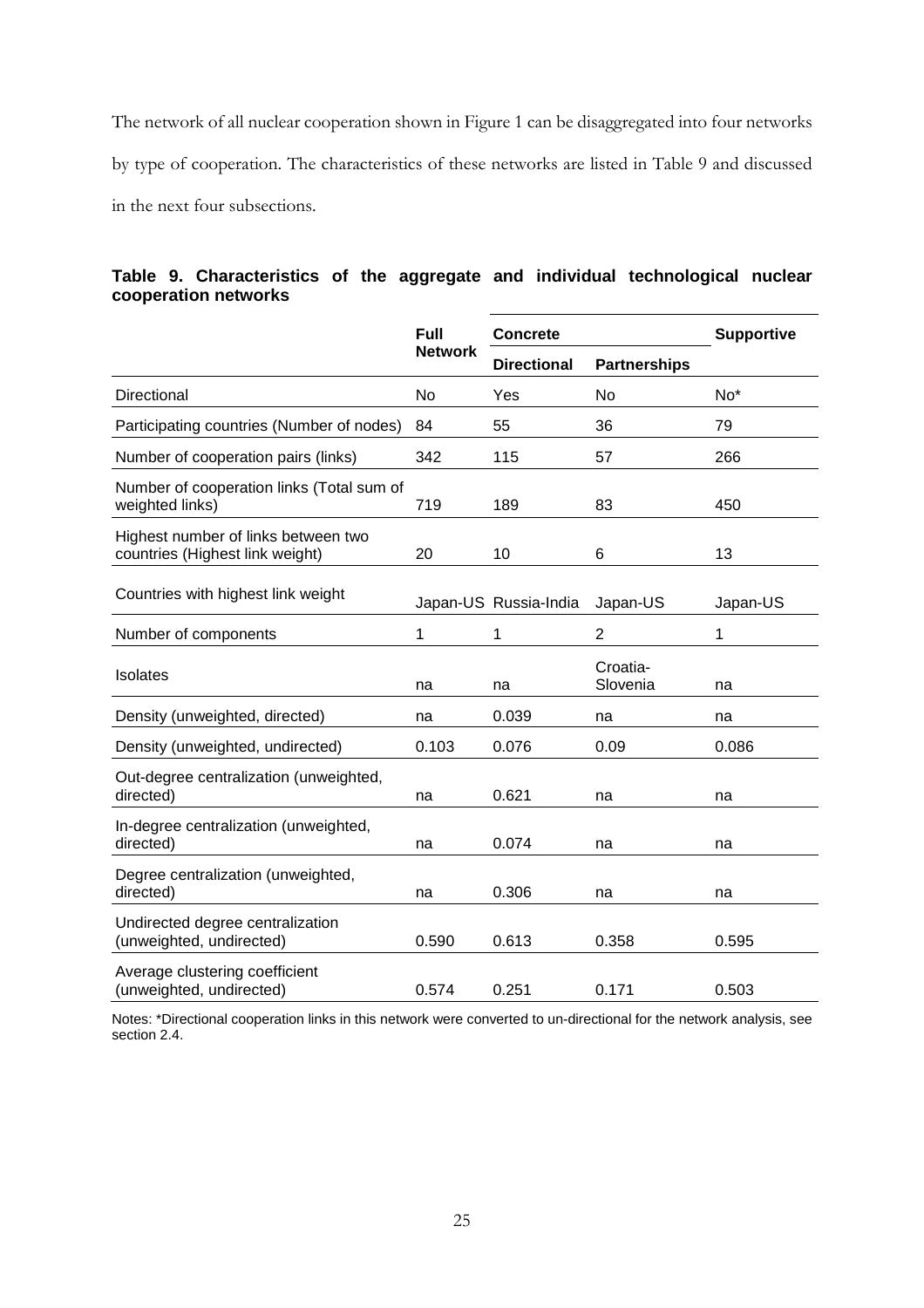### 3.3.1.Concrete directional technological cooperation

Fifty-five countries involved in concrete directional technological cooperation form a single network with 113 unique country pairs and 189 cooperation links<sup>[21](#page-25-0)</sup> (sum of weighted links). The most cooperation links are between Russia and India (10). There are two bi-directional links: between Kazakhstan and Japan, and France and India.<sup>[22](#page-25-1)</sup>

The density of the network is 0.076 (unweighted, undirected), which is the lowest among the examined networks [\(Figure 2,](#page-26-0) [Table 9\)](#page-24-0). The suppliers of concrete technological cooperation are highly centralized: out-degree centralization is 0.621 as compared to in-degree centralization of clients which is merely 0.074. The average clustering coefficient of the network is merely 0.251, meaning that its local structure is more like a star-like network, with only 20% of a country's partners being connected also to each other.

<span id="page-25-0"></span><sup>&</sup>lt;sup>21</sup> We use the term cooperation link to distinguish between cooperation unit because a cooperation unit can involve three parties whereas a cooperation link can only involve two.

<span id="page-25-1"></span><sup>&</sup>lt;sup>22</sup> In the agreement where Kazakhstan is a supplier to Japan, Kazakhstan agrees to supply part of the nuclear fuel for one of Japan's nuclear reactors. In the agreement where India is a supplier to France, India agrees to partially finance a French nuclear power plant.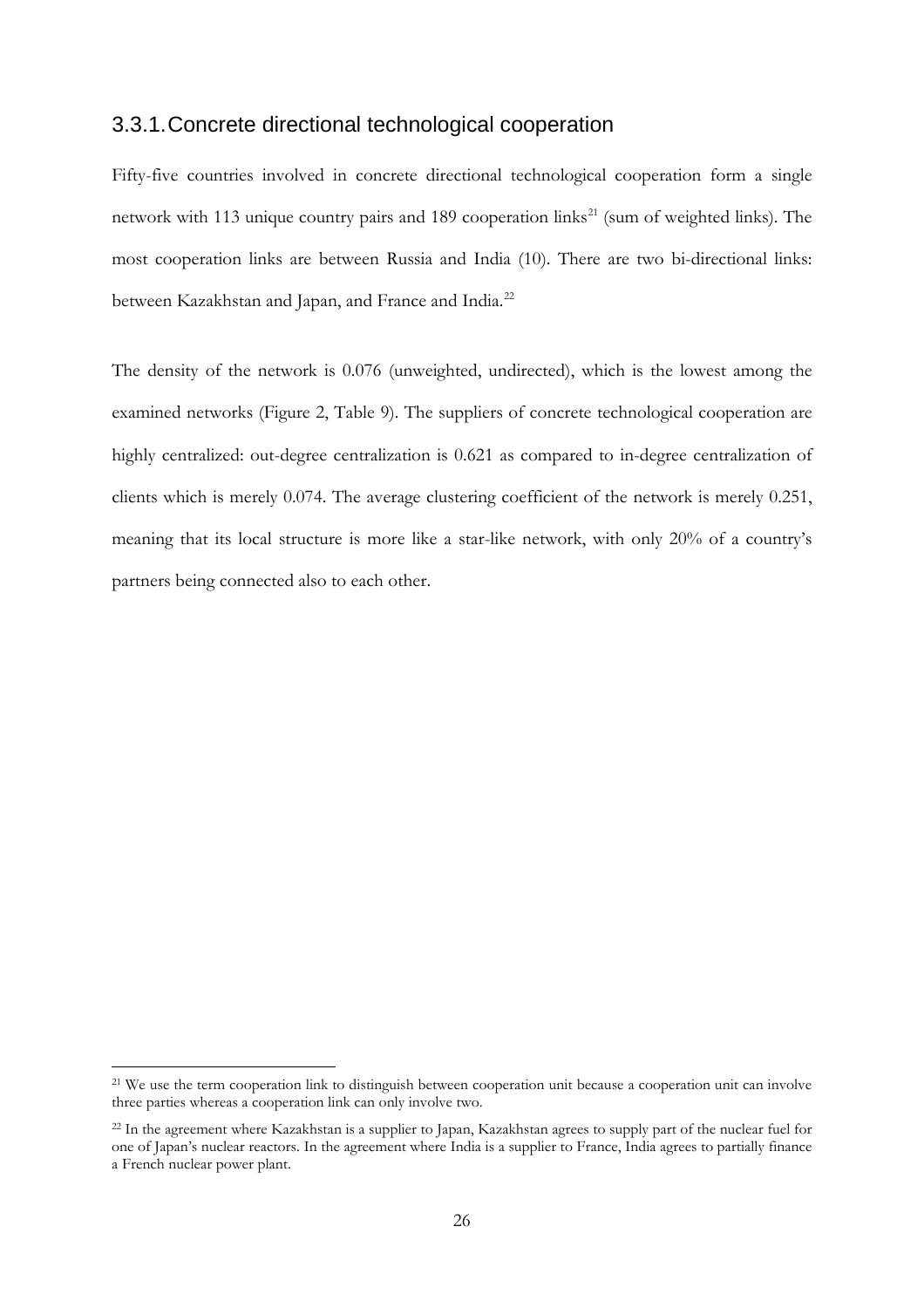

<span id="page-26-0"></span>**Figure 2 Network of supplier and client countries formed by directional concrete technological cooperation units**

Notes: Layout by Gephi Force Atlas 2 algorithm (see [Methods\)](#page-4-0). In panel (a), each node is scaled by its activity as a supplier in directed concrete technological cooperation units (weighted out-degree); in panel (b), each node is scaled by its activity as a client in directed concrete technological cooperation units (weighted in-degree). Links are scaled according to the number of directed concrete technological cooperation links between the countries (link weight).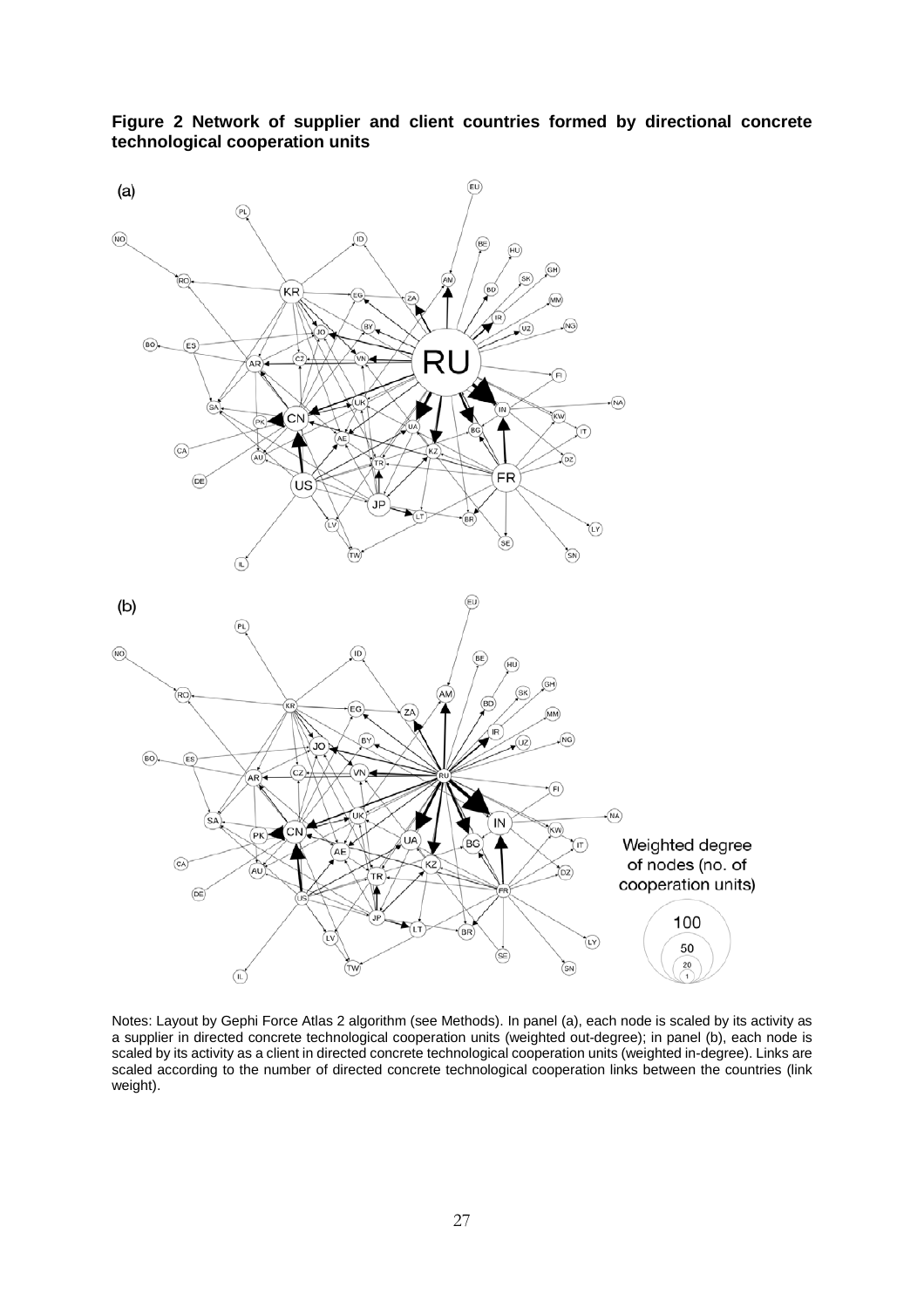#### 3.3.2.Concrete technological partnerships

Thirty-six countries (nodes) form this network consisting of 57 country pairs (links) connected through 83 cooperation links. The network has a large component (34 nodes) and an isolated dyad of Croatia and Slovenia (which jointly operate a nuclear power plant located in Slovenia and which supplies a large share of Croatia's electricity). The largest number of partnerships (6) is between Japan and the US (Figure 3, [Table 9\)](#page-24-0). The overall distribution of concrete partnerships is robust against including or excluding non-binding types of cooperation and changes the distribution by less than two percentage points.<sup>[23](#page-27-0)</sup>

**Figure 3. Network of countries formed by concrete technological partnerships**



Note: Layout by Gephi Force Atlas 2 algorithm (see Methodology). The size of each node is scaled by the number of concrete technological partnerships the country has signed (weighted degree). Links are scaled according to the number of concrete technological partnerships between the countries (link weight).

Centralization of the concrete technological partnerships is lower than the directional relationships: degree centralization is 0.358, meaning that the cooperation links are less

<span id="page-27-0"></span><sup>&</sup>lt;sup>23</sup> However, the distribution between countries within each subcategory is sensitive to the inclusion or exclusion of non-binding statements. This is mostly due to the fact that there are relatively fewer concrete partnerships than other types of cooperation thus a few cooperation units can affect the distribution by up to 15 percentage points. Most notably, removing non-binding statements increases Russia's dominance in Construction and operation by 10 percentage points and decreases Korea's proportion by 13 percentage points.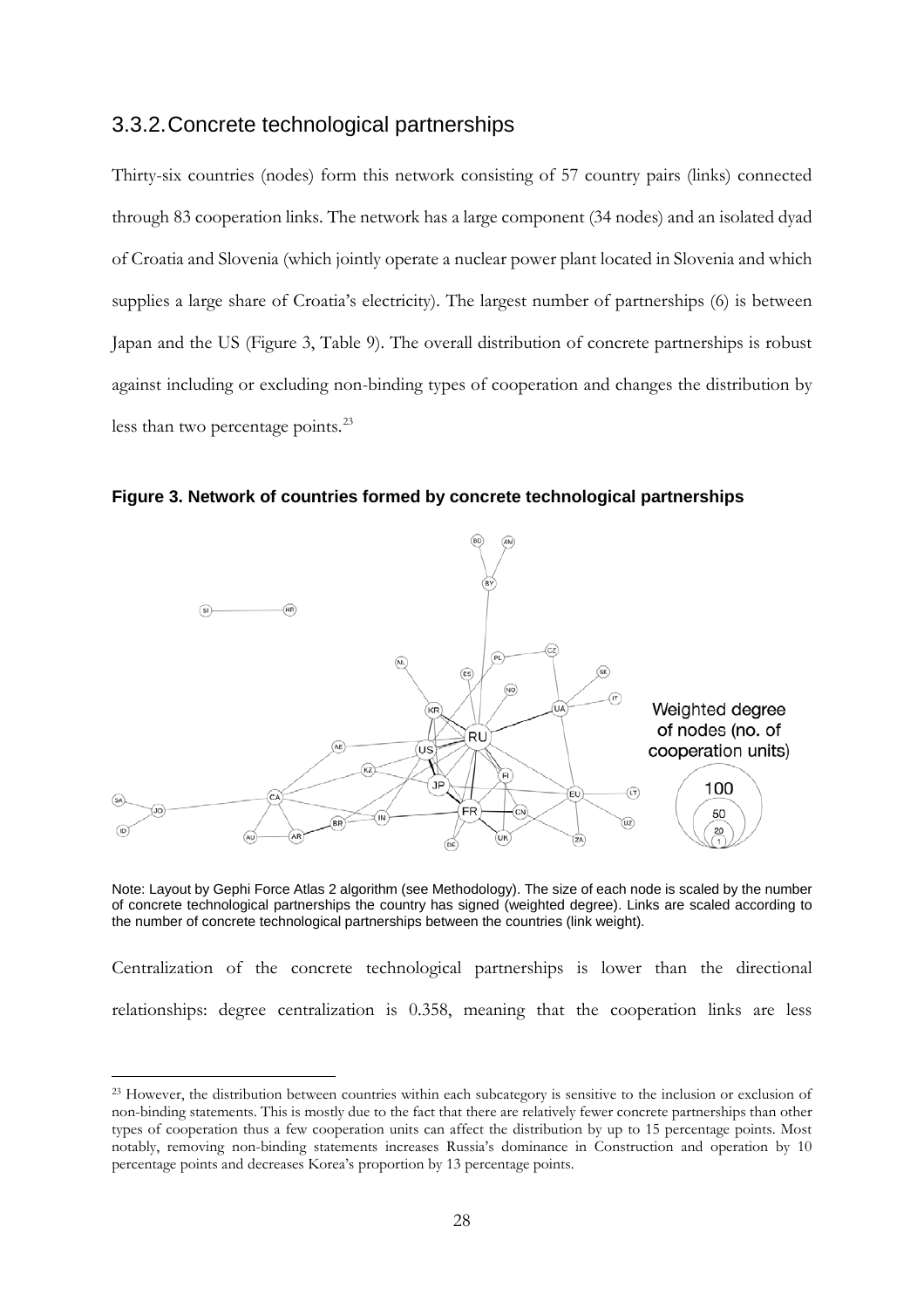concentrated around a few actors. Its clustering coefficient, on the other hand, is low averaging at 0.171, indicating a local structure around nodes that are star-like.

#### 3.3.3.Supportive cooperation

The 450 cooperation links of purely supportive cooperation form a network that involve 79 countries (nodes), that form 266 unique country pairs (links) in a single connected network. The highest number of agreements (link weight) is 13 between Japan and the US The density of the network is 0.086 [\(Table 9,](#page-24-0) Figure 4). The distribution of main actors in all supportive cooperation is robust to the exclusion of non-binding cooperation and changes the distribution between the top participants by less than 5%. However, for the sub-categories, excluding non-binding statements increases the US' dominance in safety and security, knowledge and training and planning and regulation by about 20 percentage points which reflects the country's seriousness about in engaging in cooperation related to safety and security. It also increases Russia and Canada's dominance in planning and regulation by 11 and 18 percentage points respectively.

This network is highly centralized: its degree centralization is 0.595, indicating that most cooperation units are concentrated around a few major actors, see also [Table 8.](#page-22-1) The average clustering coefficient of countries in supportive technological cooperation (0.503), is much higher than for other types of cooperation. This means that, on average, more than half of each countries' partners are also connected to each other. Intuitively, it makes sense: countries more easily form supportive cooperation links which are not constrained by their 'hard' technological capabilities. The flow of knowledge is easier than the flow of equipment, infrastructure and finance.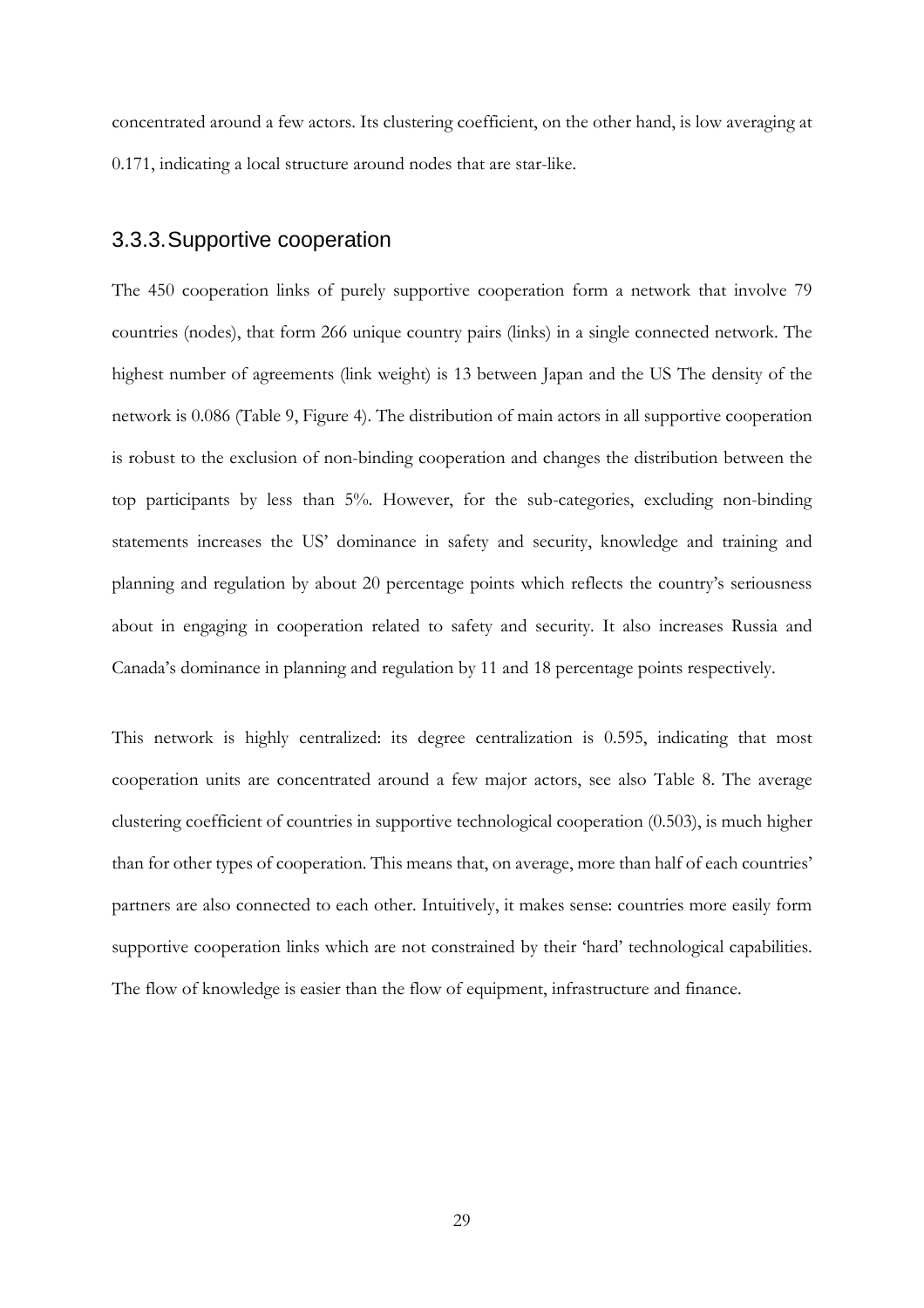**Figure 4 Network of countries formed by purely supportive technological cooperation units**



Note: Layout by Gephi Force Atlas 2 algorithm (se[e Methods\)](#page-4-0). The size of each node is determined by the number of supportive technological partnerships the country has signed (weighted degree). Links are scaled according to the number of supportive technological partnerships between the countries (link weight).

# **4. Limitations and avenues for further research**

There are a number of limitations to our approach which should be addressed with further research. Using reports of cooperation agreements as a proxy for international activity has the potential to under-sample cooperation between private companies and cooperation which is less publicized. This approach is also unable to distinguish between agreements which are likely to go ahead and those which may be simply signed for prestige or strategic reasons. To understand the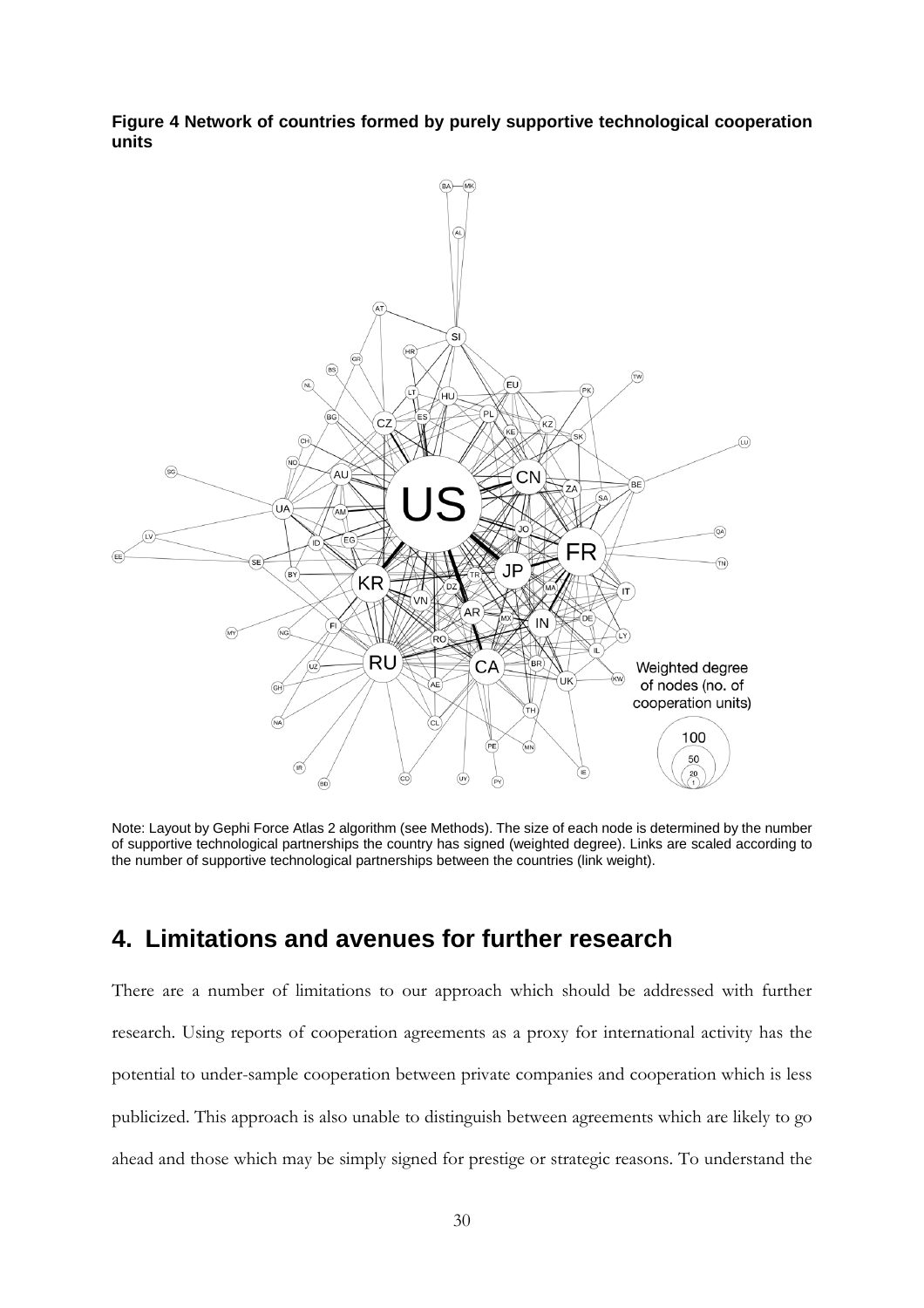extent of these limitations, this database could be supplemented with a detailed case study of a handful of country-pairs to see how frequently nuclear cooperation agreements are signed by private companies without government-to-government activity and to quantify the relationship between supportive and concrete cooperation as well as to estimate the percentage of agreements which are signed for purely symbolic reasons. Those clients in advanced stages of planning new nuclear power programs, such as Turkey, UAE, and Vietnam would be prime candidates for this analysis.

Another promising direction of future research is to explore the time dynamics of nuclear cooperation. Our sampling approach focuses on the period 2000-2015 from a number of established databases and targeted online searches (see section [2.1\)](#page-4-1). While this sampling approach is appropriate for our research question which focuses on which actors and arrangements will shape the future of nuclear energy, it probably under-samples routine on-going cooperation, particularly between established partners who do not have nuclear power expansion plans. This approach also does not account for the expiration of agreements nor how agreements may change over time. Expanding the sample period would open the door for a wider range of research questions. For example, how has international nuclear cooperation changed over time and how has it been affected by the privatization of the nuclear industry in some countries?

Using time series analysis, would also make it possible to explore at questions such as how many years after importing nuclear technologies it takes a country able to become a supplier.<sup>[24](#page-30-0)</sup> This would give more insight into when China and India may be able to export nuclear technologies. Combining time series analysis with more granular analysis of cooperation with private firms (if such data could be obtained from the historical record), it would be possible to explore when US

<span id="page-30-0"></span> <sup>24</sup> This would expand earlier work from Choi et al. (2009) about the length of time it takes to 'localize' a nuclear industry to how long it takes to export that industry.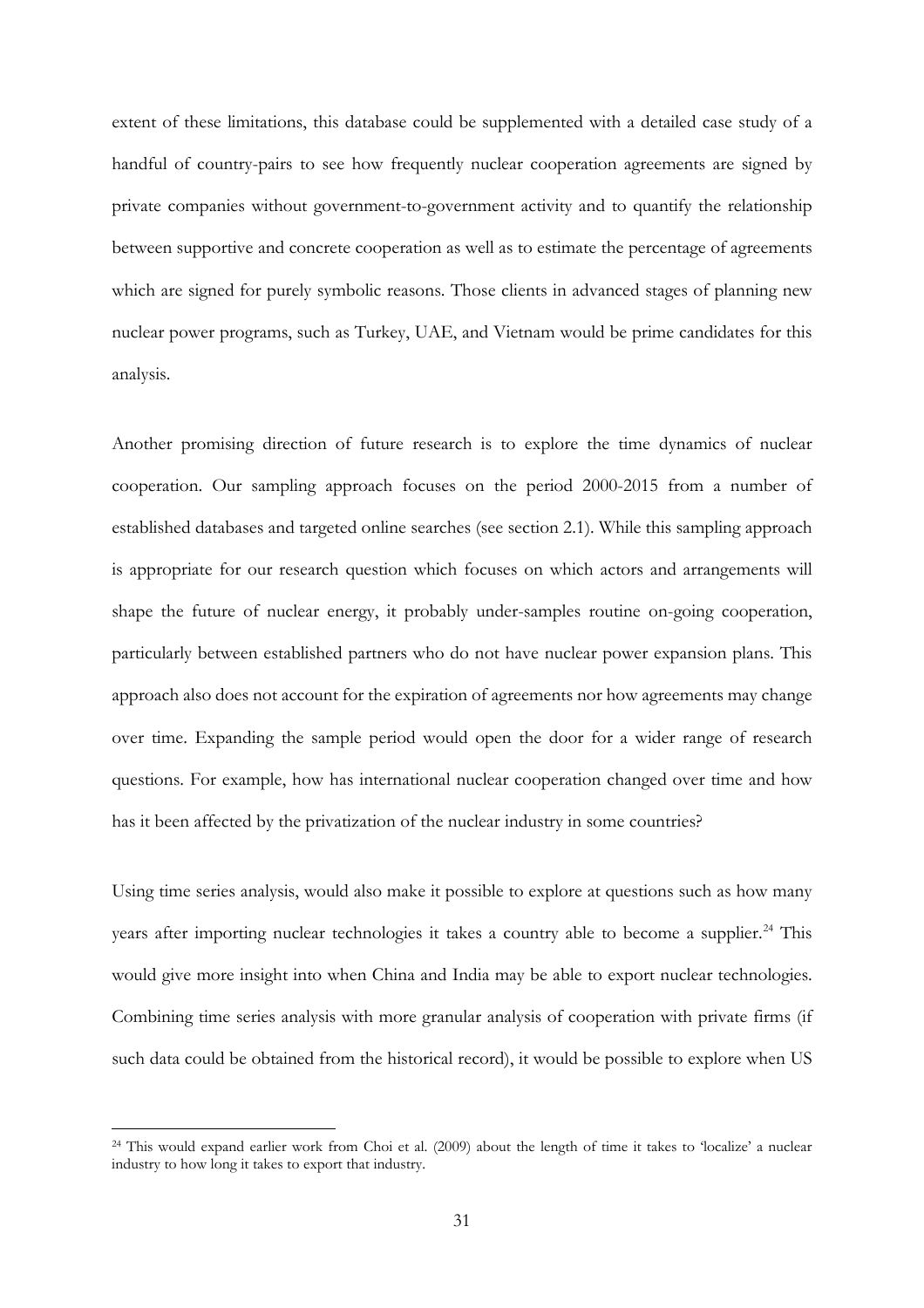firms lost their dominance as nuclear exporters. It would also make it possible to explore whether nuclear suppliers played a role in the different cost trajectories observed in countries with nuclear power (Loevering et al. 2016; Koomey et al. 2016; Grubler 2010) Finally, it would be good to compare the top suppliers in our dataset to see whether their nuclear export strategy changed after Fukushima.

It would also be possible to expand the network analysis. Using network analysis to understand international networks has a long tradition with three main types of analysis: to identify clusters or neighborhoods of countries using data such as on trade or membership in international organizations; to test world-systems theory or the theory that many factors which influence a nation state's development are exogenous to that state (and belong to the "world system"); and more recently to explore key questions in international relations and political science (Nordlund, 2011). Our use of network analysis is closest to the first tradition to gain insights into the nature and geography of an international network. We do not position our research to either extend or test world-systems theory or key IR theories though the dataset we present could potentially also be used to test hypotheses in those literatures. There are two particularly promising avenues in this regard. On the one hand, using a longer time series analysis, would make it possible to see how the network has evolved overtime and how different technologies move through the network. Another promising area is to expand the analysis as to why supplier states cooperate in the first place which could build on work by both Fuhrmann (2009) and Lantis (2014) who explore this question.

# **5. Conclusion and policy implications**

While nuclear energy plays an important role in energy, its international political economy remains much less researched and understood than international political economy of other energy sources,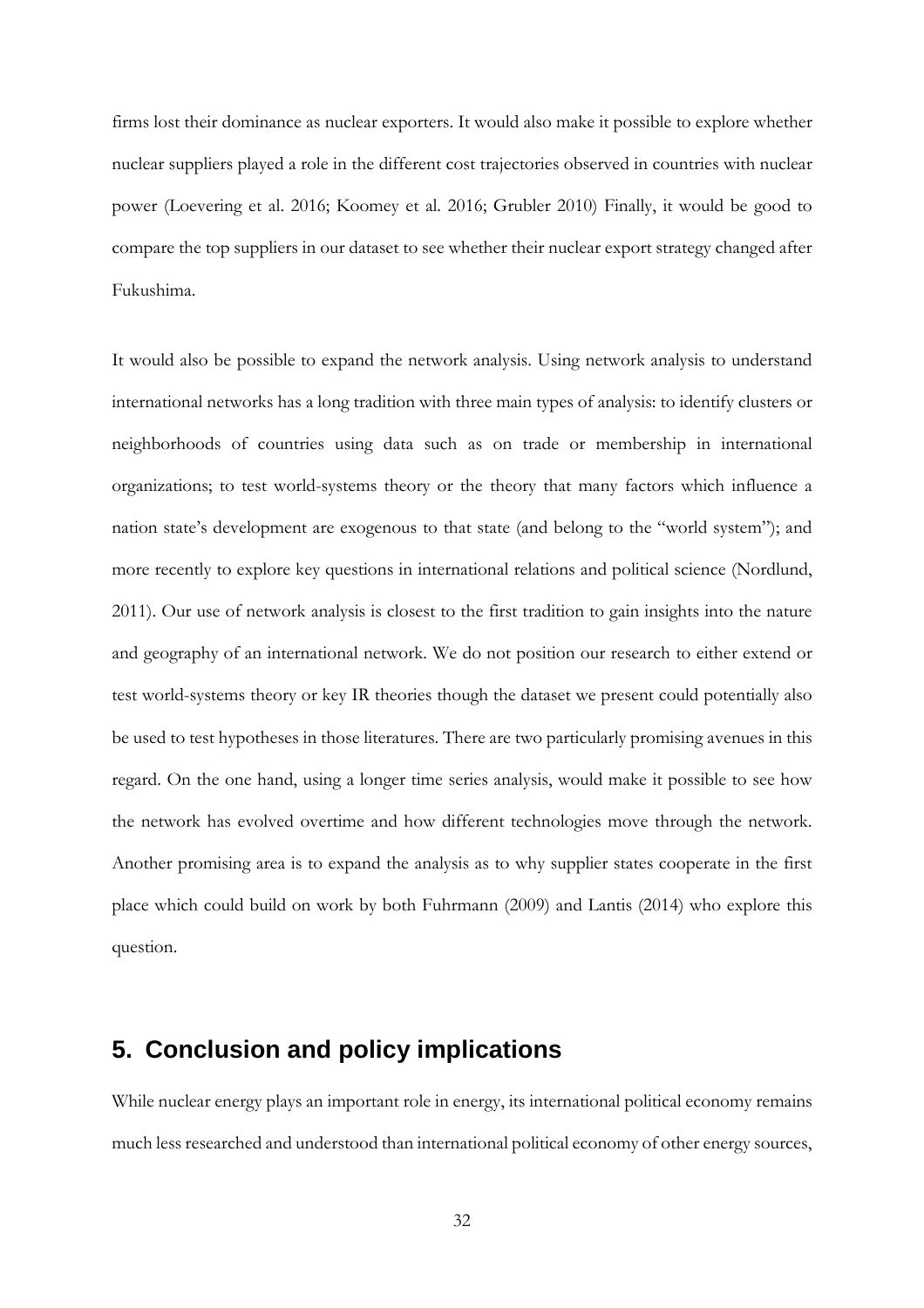particularly oil and gas. Our study addresses this gap by building and systematically analyzing a comprehensive dataset of 738 recent international civil nuclear agreements and non-binding statements of cooperation between 84 jurisdictions. In addition to descriptive statistics, we use network science methods, a tool for studying international cooperation.

#### *5.1. Summary of findings*

We find evidence of significant international cooperation in all types of international technological nuclear cooperation, including construction and operation of nuclear power plants, manufacturing of nuclear reactors, production of nuclear fuel, decommissioning and waste management, and supply of uranium (Table 3). Such tangible material elements feature in over 40%. A related observation is that about 60% cooperation does not include any material aspects, but instead covers regulatory and knowledge-exchange provisions, especially in the field of nuclear safety and security. Since such provisions also feature in many agreements with concrete material elements, this type of 'supportive' cooperation is clearly the most widespread form of international technological nuclear cooperation.

Our analysis confirms earlier findings (Brutschin and Jewell, 2018; Cherp et al., 2012) that despite the large number of countries involved in international technological nuclear cooperation it is dominated by only a handful of countries, most notably Russia and the US. However, the main nuclear suppliers and clients somewhat differ across different types of cooperation. To begin with, only six countries (Russia, France, the US, China, Korea and Japan) are suppliers in over 90% of all agreements with concrete technological elements, with Russia being a supplier in 46% of all such agreements and in over 50% of agreements concerning nuclear power plant construction and nuclear reactors. The same six countries are also involved in the largest number of concrete technological partnerships and supportive cooperation (e.g. knowledge and regulations). However, the US, rather than Russia is the most active participant in supportive cooperation: it is involved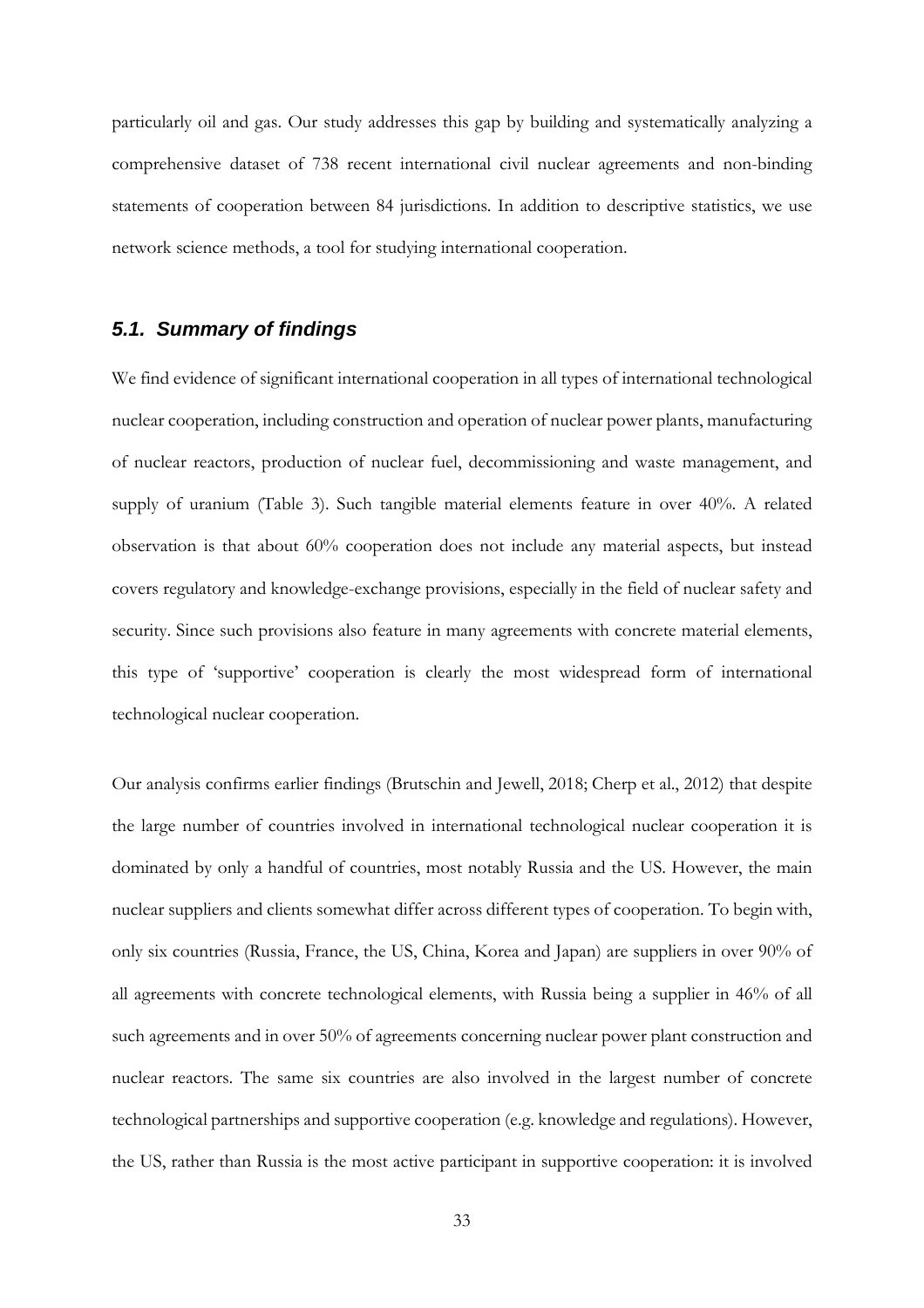in one-third of all supportive agreements and more than one-half of cooperation concerned with safety and security.

The dominance of Russia in international technological nuclear cooperation has been observed by other authors. A recent article in *Foreign Affairs* calls attention to the fact that Russia has 34 reactorsupply deals worth about \$300 billion, making up about 60% of the global reactor market (Galluci and Schellenberger, 2017). This figure is remarkably close to our finding that Russia is a supplier in over 50% of reactor agreements. What we also find is that in addition to reactor supply, Russia dominates agreements related to construction and operation of nuclear power plants, the fuel cycle and waste management. Lantis (2014) argued that both strategic and economic considerations (especially diversifying hard currency earnings from gas and oil revenues) may be behind Russia's interest in exporting nuclear technology and that it is difficult for other countries to compete with state-owned Russian companies for international markets. It is not uncommon for Russia to offer comprehensive deals including financing and training as part of its reactor supply and nuclear power plant construction. Such deals are made possible by a well-coordinated network of stateowned subsidiaries of Atomenergoprom (led by Rosatom), which has offices in over 60 countries (ROSATOM, 2016). This may be especially attractive for newcomers such as Turkey (Jewell and Ates, 2015) and Belarus which have signed intergovernmental agreements with Russia under which Russia will pay for, build and operate the nuclear power plants in exchange for a guaranteed electricity price for a fixed number of years.

Russia is a supplier in more nuclear technology agreements than the four next largest suppliers (France, US, China and Korea) combined. American companies have comparable technological capabilities to Russia, but as Lantis (2014) points out, American companies not only lack comparable state-backing but also can only cooperate with countries which have signed the 123 agreement. This restriction requires client countries to limit nuclear activities in exchange for the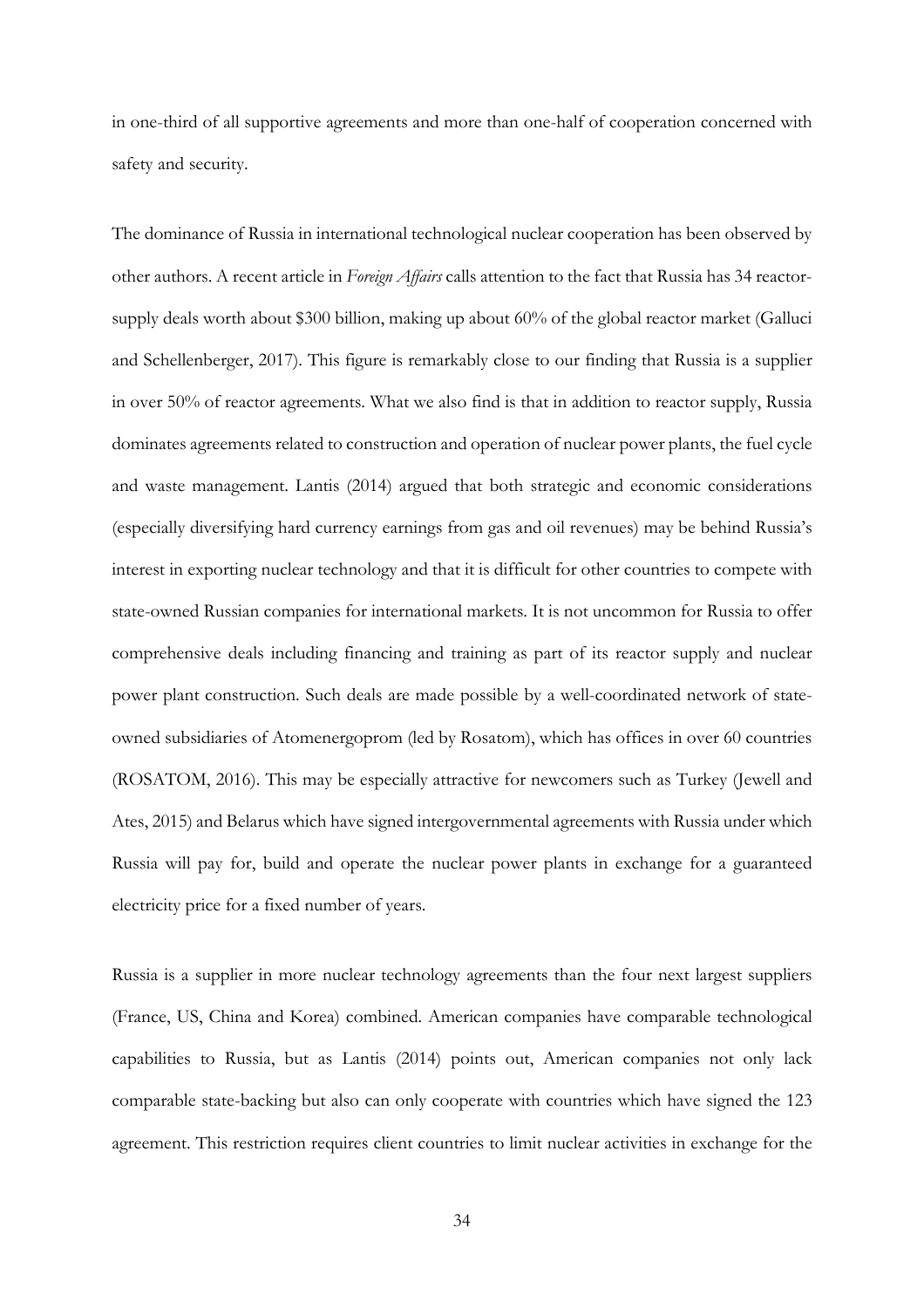right to purchase equipment from American firms. The recent bankruptcy of Westinghouse may signal further weakening the US position on the global nuclear market (Galluci and Schellenberger, 2017). The question is whether the decline of the US' technological dominance will also lead to an erosion of its role in supportive and capacity building cooperation. [25](#page-34-0) Although Lantis (2014) found evidence of a 'race' for clients between Russia and Japan and Cherp et al. (2017) point to Japanese corporations actively acquiring overseas nuclear technology assets in the 2000s, our analysis does not identify Japan as a particularly active supplier.

China is a supplier in only 11% of concrete technological agreements, though it is pursuing a strategy to export nuclear technology (WNA, 2016b; Wübbeke and Ting, 2016). With its stateowned centralized nuclear power industry and deep pockets, China could potentially compete with Russia as a supplier. Even though most of their fleet has been built with imported technologies, Chinese firms are now working on advanced reactor designs which they hope to export. India also emerges as an interesting case as the largest client in both concrete and supportive cooperation. This is probably due to two reasons: plans for expanding its own nuclear power to and a strategy of strengthening its domestic industry to eventually become an exporter. India has a handful of domestically produced nuclear power plants and is actively pursuing both technological and political developments which would enable it to become a major exporter (WNA, 2016c).

The clients of nuclear technology are less concentrated than suppliers (the six largest clients account for only 32% of the agreements), a fact that further solidifies the power of major suppliers. While suppliers are mostly industrialized countries with large and older domestic nuclear power fleets, the main nuclear technology clients are dominated by nuclear newcomers, i.e. countries interested in launching national nuclear programs (Vietnam, Jordan, Saudi Arabia, Egypt, UAE,

<span id="page-34-0"></span><sup>&</sup>lt;sup>25</sup> For a discussion of the US' historical leadership in defining and global nuclear safety and security standards see Saha (2017).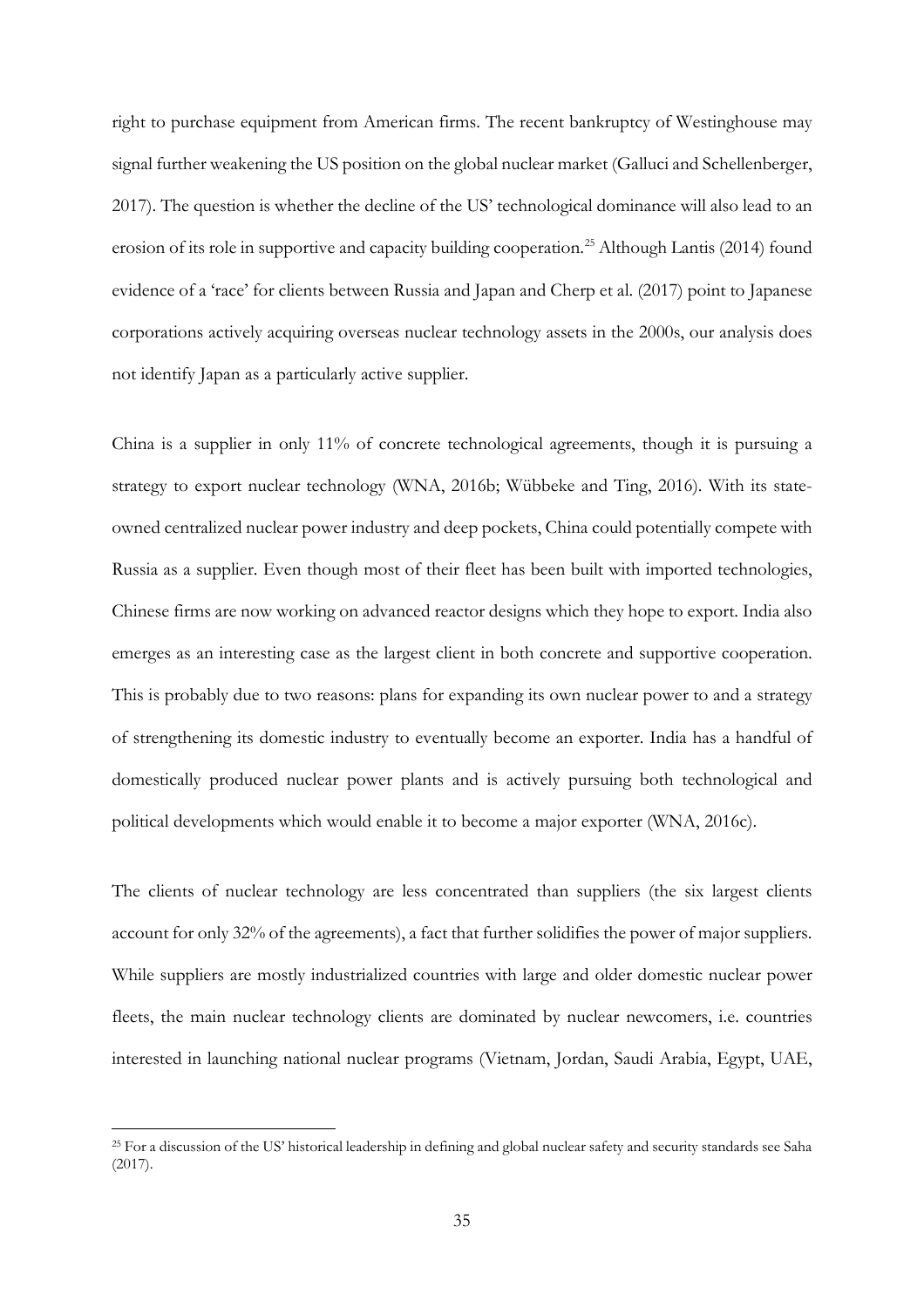Algeria, Turkey and Kazakhstan). The International Atomic Energy Agency (IAEA) assumes that all nuclear newcomers will initially import the technology and features the readiness to invite international bids as a milestone to introducing nuclear power (IAEA, 2015) which underlines the centrality of international technological cooperation in national plans to launch nuclear power programs. It's possible that the level of client activity could be an indication of seriousness regarding the pursuit of nuclear energy.

Our network analysis identifies a somewhat different structure of international technological nuclear cooperation networks depending on the type of cooperation. The concrete technological nuclear cooperation network is fairly centralized with few dominant actors and 'star-like' structures, whereas the network of supportive cooperation is less centralized and more 'mesh-like'. This means that knowledge and regulatory procedures (which are obviously less constrained by 'hard' financial and technological capabilities) can more freely flow between countries, not necessarily involving major hubs such as Russia. This, once again, emphasizes a distinct nature of supportive cooperation that should be subject to more detailed analysis in the future.

#### *5.2. Policy implications*

Our findings also can inform policies by highlighting risks and opportunities of future developments of nuclear energy. Our view of potential future expansion of nuclear power diverges from on the one hand 'techno-nationalists' who describe the development of nuclear power as primarily a national project (Hansen et al. 2015; Oreskes 2015) and on the other hand from energy modelers investigating whether nuclear power is needed to achieve climate targets (Clarke et al., 2014; Kim et al., 2014; Lehtveer and Hedenus, 2015b; Riahi et al., 2012) on the global scale and in purely economic terms. In contrast, we believe that cooperation between individual nations motivated by both economic and political (first and foremost energy security) considerations will play a central role in future nuclear power scenarios. This article is the first systematic analysis of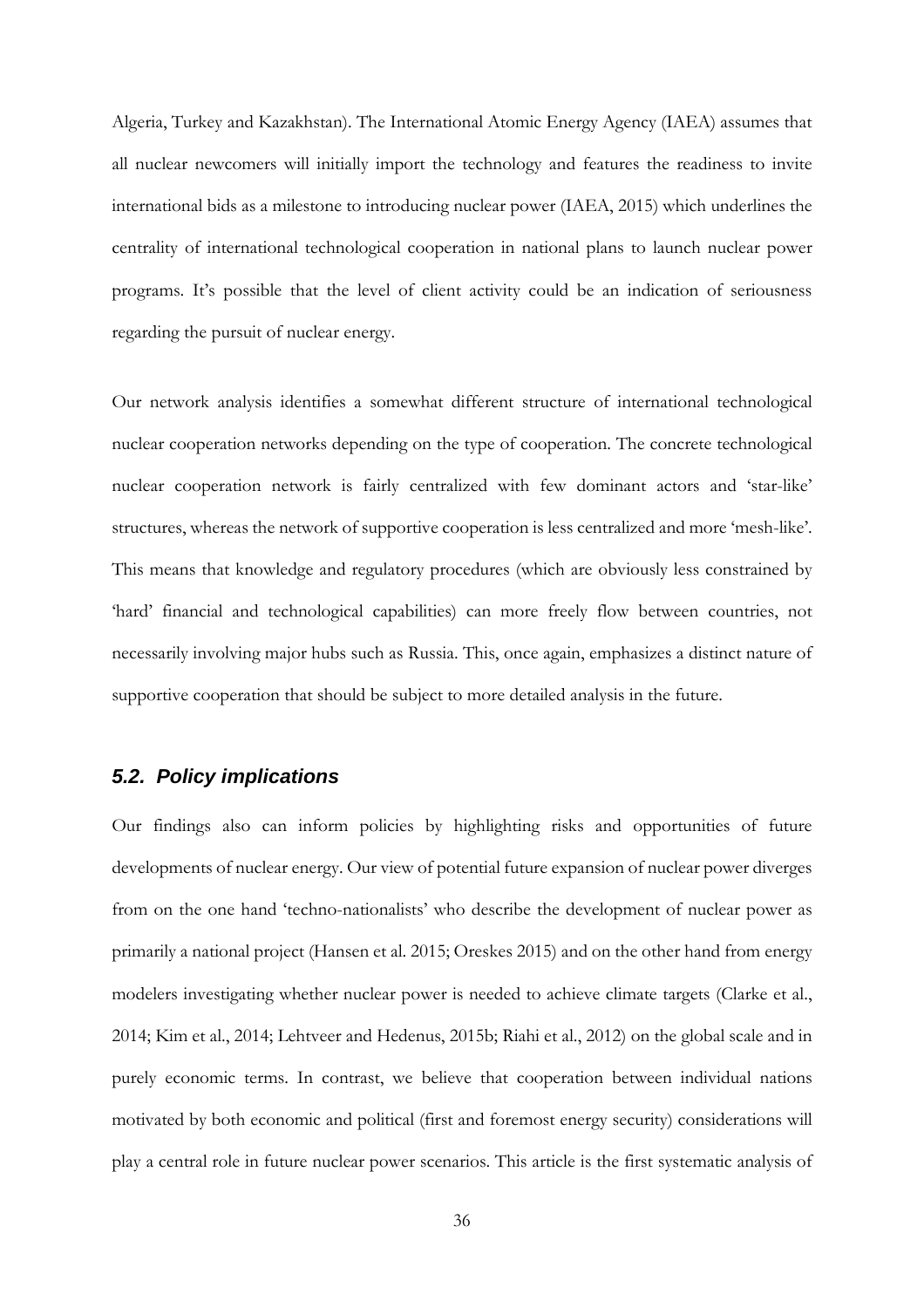the international technological nuclear landscape; this section reflects on the policy implications of this analysis.

It is important to recognize that international nuclear technological cooperation is likely to be dominated by a few major suppliers, most notably by Russia. Effective and safe models of such cooperation need to be developed for any scenario of significant nuclear power expansion to succeed. Currently there are two main models of nuclear reactor supply. The UAE has contracted a South Korean firm to build the country's first nuclear power plant and the Emiratis are paying for the plant. In contrast, Belarus and Turkey have signed build-own-operate contracts with Russia in which Russia pays, builds and owns the plants in exchange for a guaranteed electricity price for a certain number of years. If successful, it could help many newcomers to overcome the key challenge of achieving sufficient investment and domestic capacity to manage nuclear power. At the same time, there are still a number of uncertainties including how liability, investment recovery, and the risk of policy changes (IAEA, 2014b). Secondly, this may put client countries in uncertainty related to economic and financial stability of the supplier (such as the recent fluctuations of the Russian ruble).

Whatever the chosen model, the concentration of potential nuclear suppliers may present energy security risks. This is especially important since a serious motivation for introducing nuclear power for many countries is precisely energy security (Fuhrmann, 2012; Gourley and Stulberg, 2013; Price, 1990; Sovacool and Valentine, 2012). Nuclear power expansion decreases energy security risks by reducing imported fossil fuels, increasing the diversity of electricity systems (NEA, 2010; Watson and Scott, 2009), shielding consumers from fluctuations in fossil fuel prices (IAEA, 2008) and alleviating scarcity concerns (Macfarlane and Miller, 2007; NEA, 2008). However, it has the potential to introduce new ones, most importantly technological dependence. The risk of Russia a sole supplier of nuclear fuel for certain nuclear plants in the EU has been flagged as a security risk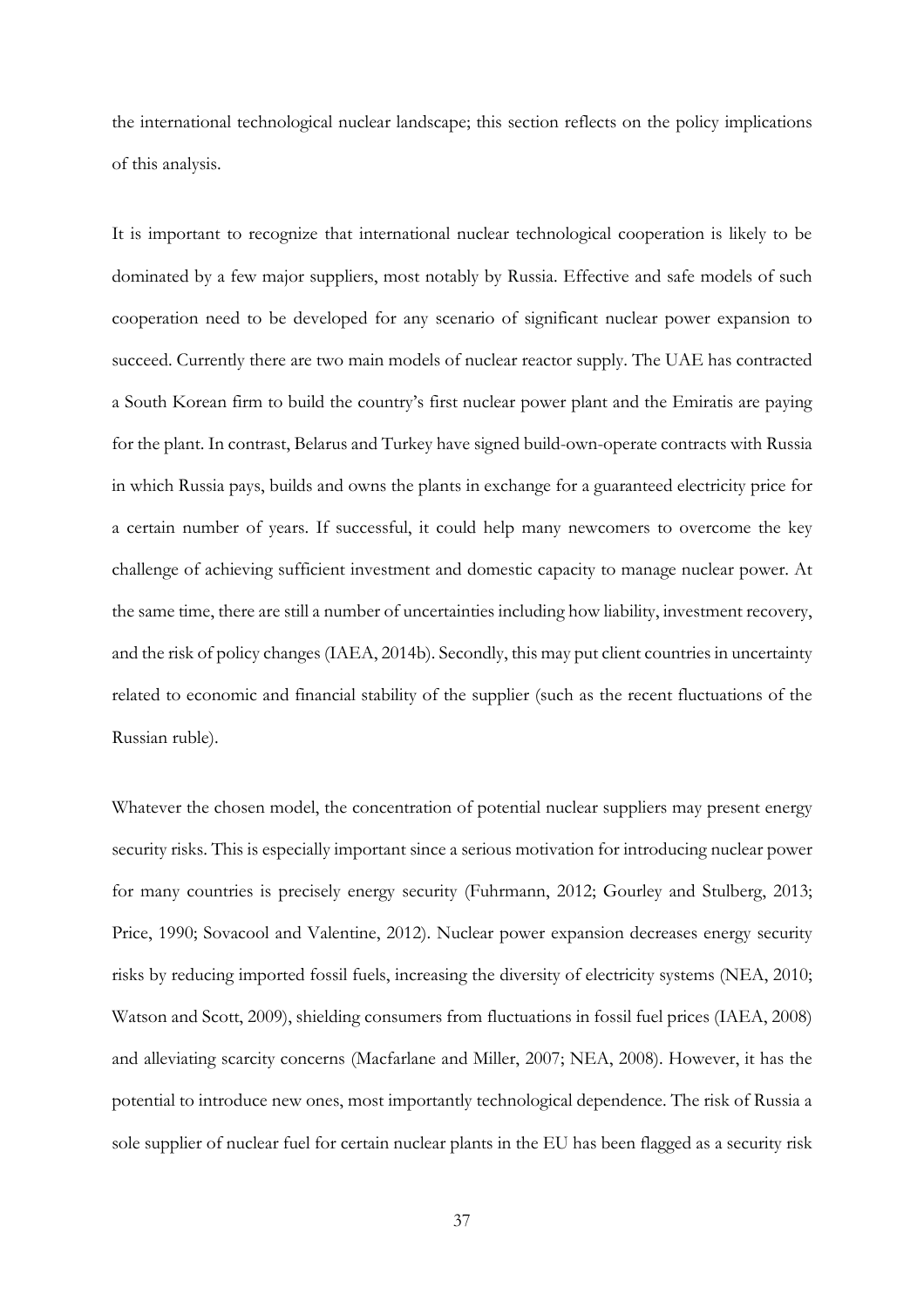(European Commission, 2014). Hungary, Slovakia, Bulgaria and the Czech Republic, along with a third of Finland's nuclear power fleet can only be fueled by a single Russian company which has led Westinghouse (a competing nuclear fuel supplier) to warn the EU of these plants' energy insecurity (Oliver, 2014). This discussion highlights an important difference between dependence risks associated with nuclear power and those associated with oil and gas: while oil and gas risks are primarily short-term shocks which can be dealt with by strategies such as excess storage and diversity of suppliers, nuclear power risks entail long-term dependencies which cannot be addressed so simply as they lock client countries into particular dependencies that cannot be easily addressed.

Our analysis shows that dependencies in case of nuclear power are not limited to nuclear fuel and not concentrated in Europe (as is the case with natural gas). We show that suppliers of nuclear technology, especially of reactors and nuclear power plants may be more concentrated than those of oil and gas. Russia is the supplier in 43% of nuclear technology agreements, whereas Saudi Arabia supplies only 19% of internationally traded crude oil and Russia 20% of natural gas. Six countries account for 90% of suppliers of nuclear technology, while about 18 countries supply about  $90\%$  of oil and gas.<sup>[26](#page-37-0)</sup>

While the international community has already recognized the importance of the international cooperation in the development of nuclear power, thus far, the focus has primarily been limited to fuel banks such as the IAEA-backed one initially proposed by Mohammed El-Baradei (IAEA, 2006) and the US-backed Global Nuclear Energy Partnership (GNEP) which was established in 2006 by the second Bush administration to support the safe expansion of nuclear power around the world primarily through expanding fuel services in established nuclear countries (US

<span id="page-37-0"></span> <sup>26</sup> Calculated from IEA data (2016).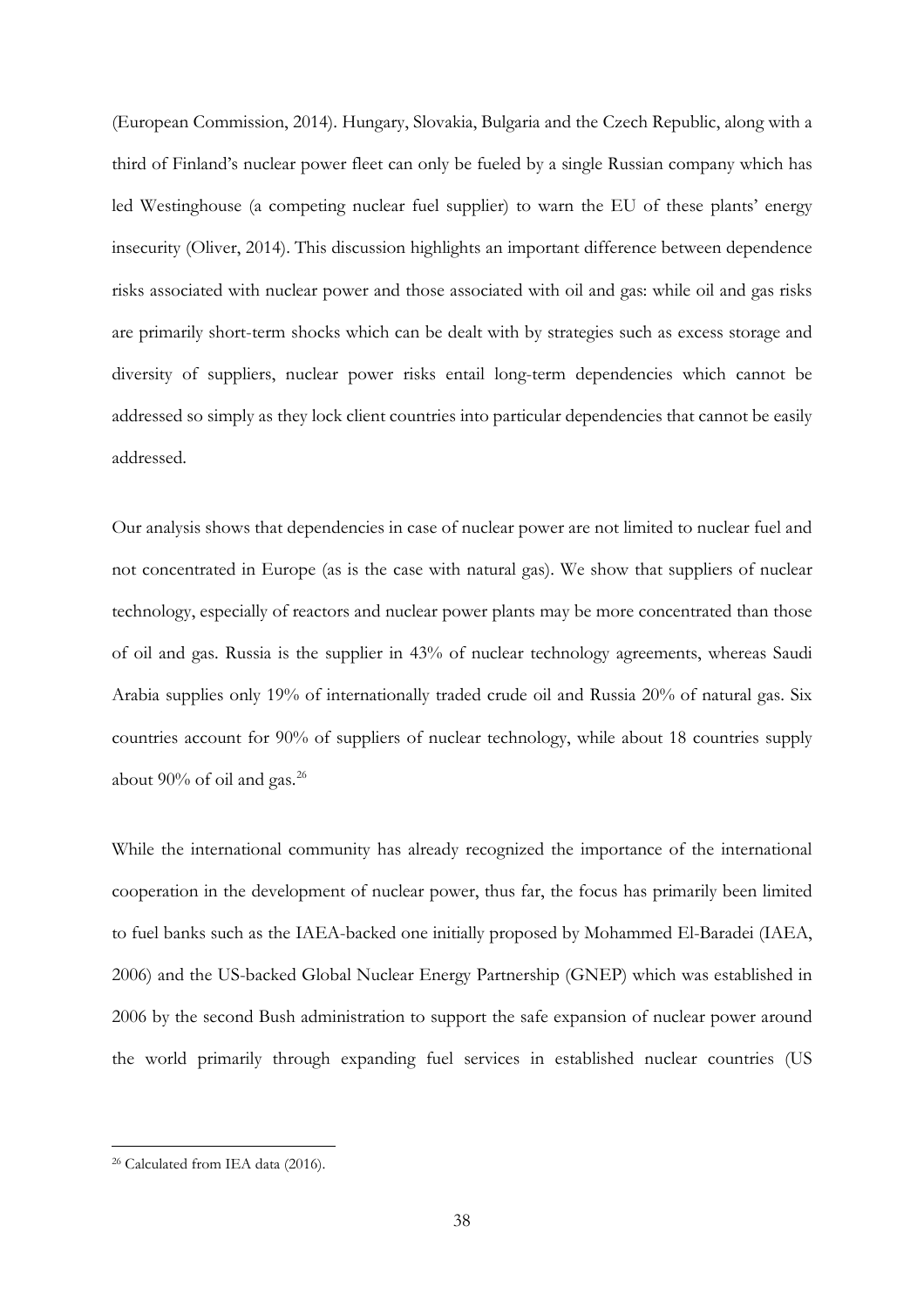Department of Energy, 2006). Neither of these initiatives include infrastructural development services as a primary focus, though GNEP was transformed into the International Framework for Nuclear Energy Cooperation and its mission to include nuclear infrastructure development (IFNEC, 2016) and the IAEA also hosts Technical Meetings to support newcomer countries in developing their national positions on nuclear power. Our results highlight that any expansion of nuclear energy would go far beyond fuel dependencies. Furthermore, much of the literature on future energy security highlights how low-carbon policies decreases fossil energy imports (Cherp et al., 2016; Jewell et al., 2014; 2016; McCollum et al., 2014). However, insofar as they increase the use of nuclear power they may introduce new patterns of dependence.

## **6. References**

Bastian, M., Heymann, S., Jacomy, M., 2009. Gephi: An Open Source Software for Exploring and Manipulating Networks, in:. Presented at the Proceedings of the Third International ICSWM Conference, pp. 361–362.

Bodin, Örjan, and Christina Prell, eds. 2011. *Social Networks and Natural Resource Management: Uncovering the Social Fabric of Environmental Governance*. Cambridge, UK: Cambridge University Press.

Bointner, R., 2014. Innovation in the energy sector: Lessons learnt from R&D expenditures and patents in selected IEA countries. Energy Policy 73, 733–747. doi:10.1016/j.enpol.2014.06.001

Borgatti, S.P., Everett, M.G., Freeman, L.C., 2002. UCINET for Windows: Software for social network analysis. Analytic Technologies, Harvard, MA.

Bradford, P., 2015. Praise the Lord and pass the ammunition: Nuclear power and climate progress in the 21st century [WWW Document]. Bulletin of the Atomic Scientists. URL http://thebulletin.org/commentary/praise-lord-and-pass-ammunition-nuclear-power-andclimate-progress-21st-century (accessed 5.31.16).

Brutschin, E., Jewell, J., 2018. International political economy of nuclear energy, in: Goldthau, A., Keating, M.F., Kuzemko, C. (Eds.), Handbook of International Political Economy of Energy and Natural Resources. Chelentham, UK, pp. 322–341.

Cherp, A., Adenikinju, A., Goldthau, A., Hernandez, F., Hughes, L., Jansen, J.C., Jewell, J., Olshanskaya, M., Soares de Oliveira, R., Sovacool, B.K., Vakulenko, S., 2012. Chapter 5 - Energy and Security, in: Global Energy Assessment: Toward a More Sustainable Future, Global Energy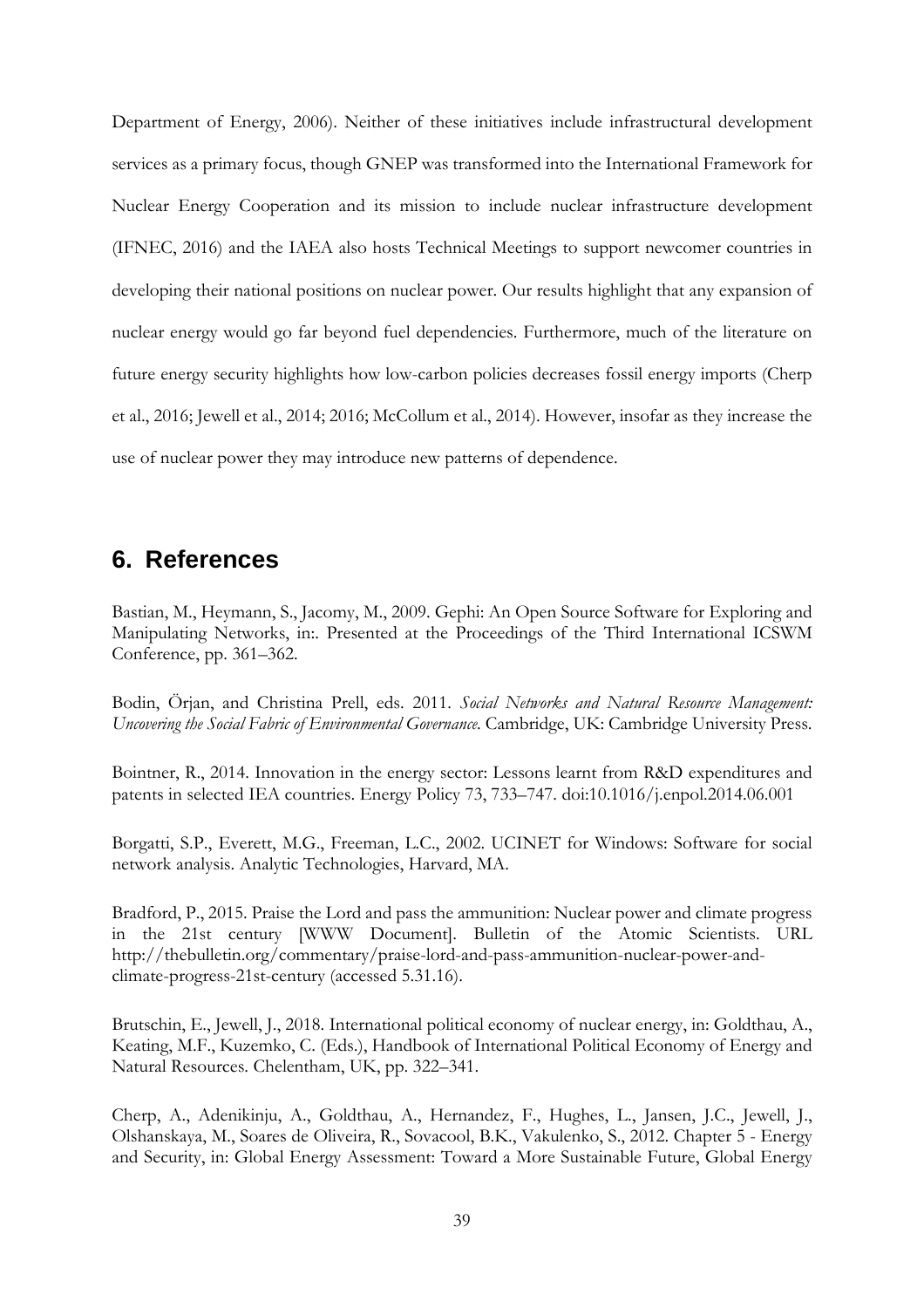Assessment. Cambridge University Press, Cambridge University Press, Cambridge, UK and New York, NY, USA and the International Institute for Applied Systems Analysis, Laxenburg, Austria, pp. 325–383.

Cherp, A., Jewell, J., Vinichenko, V., Bauer, N., De Cian, E., 2016. Global energy security under different climate policies, GDP growth rates and fossil resource availabilities. Climatic Change 136. doi:10.1007/s10584-013-0950-x

Cherp, A., Vinichenko, V., Jewell, J., Suzuki, M., Antal, M., 2017. Comparing electricity transitions. Energy Policy 101, 612–628. doi:10.1016/j.enpol.2016.10.044

Choi, S., Jun, E., Hwang, I., Starz, A., Mazour, T., Chang, S., Burkart, A.R., 2009. Fourteen lessons learned from the successful nuclear power program of the Republic of Korea. Energy Policy 37, 5494–5508. doi:10.1016/j.enpol.2009.08.025

Clarke, L., Jiang, K., Akimoto, K., Babiker, M., Blanford, G., Fisher-Vanden, K., Hourcade, J.-C., Krey, V., Kriegler, E., Löschel, A., McCollum, D., Paltsev, S., Rose, S., Shukla, P.R., Tavoni, M., van der Zwaan, B., van Vuuren, D.P., 2014. Assessing transformation pathways, in: Edenhofer, O., Pichs-Madruga, R., Sokona, Y., Farahani, E., Kadner, S., Seyboth, K., Adler, A., Baum, I., Brunner, S., Eickemeier, P., Kriemann, B., Savolainen, J., Schlömer, S., Stechow, von, C., Zwickel, T., Minx, J.C. (Eds.), Climate Change 2014: Mitigation of Climate Change. Contribution of Working Group III to the Fifth Assessment Report of the Intergovernmental Panel on Climate Change. Cambridge University Press, Cambridge, United Kingdom and New York, NY, USA, pp. 413–510.

Currarini, S., Marchiori, C. & Tavoni, A., 2016 *Network Economics and the Environment: Insights and Perspectives*. *Environmental and Resource Economics* **65,** Springer: London.

Dorussen, H., Gartzke, E. A. & Westerwinter, O., 2016. Networked international politics: Complex interdependence and the diffusion of conflict and peace. *J Peace Res* **53,** 283–291.

Ebinger, C., Massy, K., 2010. Security Implications of the Expansion of Nuclear Energy. South Asian Survey 17, 75–89. doi:10.1177/097152311001700107

European Commission, 2014. Communication from the Commission to the European Parliament and the Council European Energy Security Strategy (No. COM(2014) 330). European Commission, Brussels.

Freeman, L.C., 1978. Centrality in social networks conceptual clarification. Social networks 1, 215– 239. doi:10.1016/0378-8733(78)90021-7

Fuhrmann, M., 2012. Splitting Atoms: Why Do Countries Build Nuclear Power Plants? International Interactions 38, 29–57. doi:10.1080/03050629.2012.640209

Fuhrmann, M., 2009a. Spreading temptation: Proliferation and peaceful nuclear cooperation agreements. International Security 34, 7–41.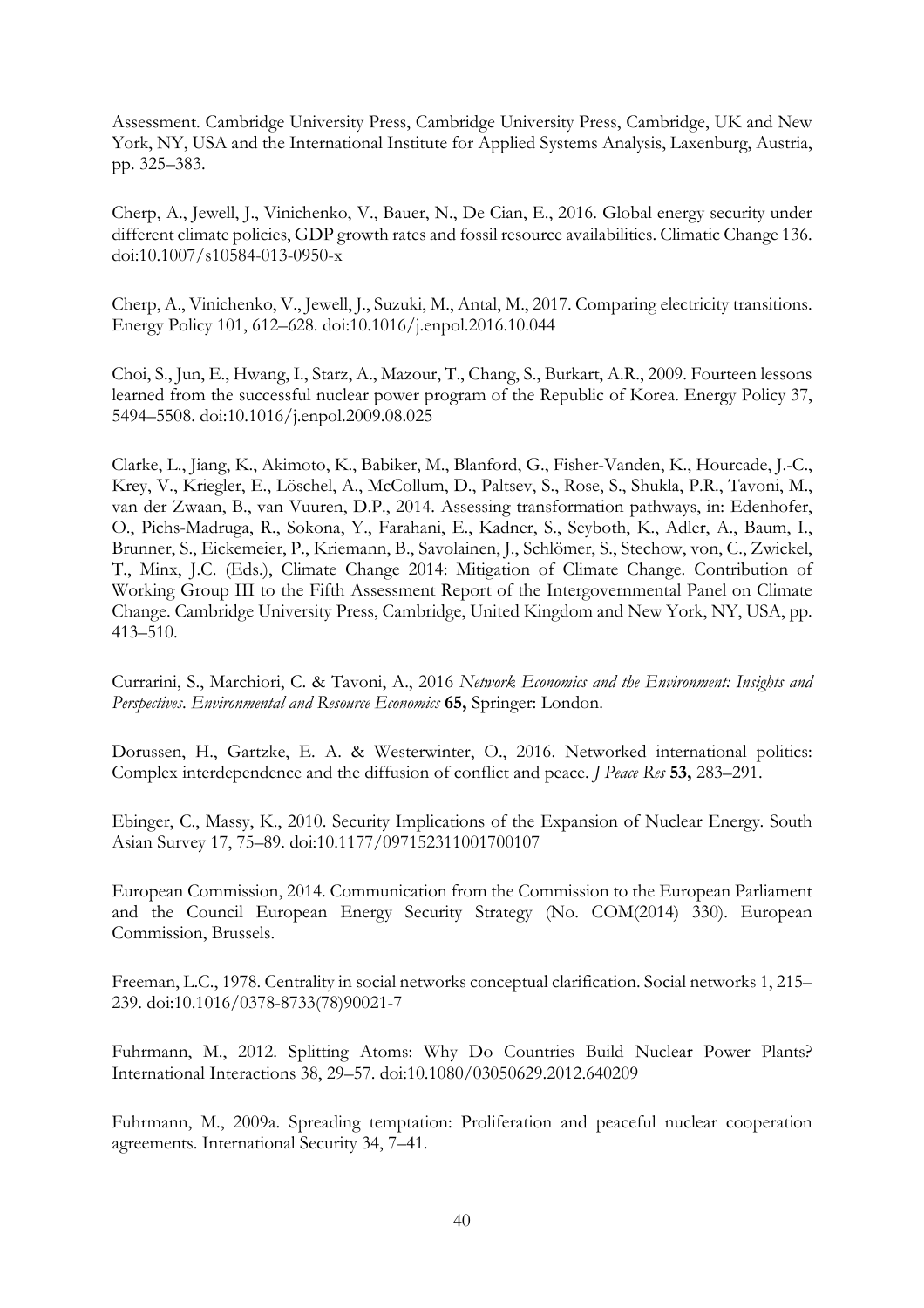Fuhrmann, M., 2009b. Taking a Walk on the Supply Side: The Determinants of Civilian Nuclear Cooperation. Journal of Conflict Resolution 53, 181–208. doi:10.1177/0022002708330288

Galluci, N., Schellenberger, M., 2017. Will the West Let Russia Dominate the Nuclear Market? Foreign Affairs.

Gallop, M. B., 2016. Endogenous networks and international cooperation. *J Peace Res* **53,** 310–324.

Gourley, B., Stulberg, A.N., 2013. Correlates of nuclear energy, in: Stulberg, A.N., Fuhrmann, M. (Eds.), The Nuclear Renaissance and International Security. Stanford University Press, pp. 19–48.

Hafner-Burton, E.M., Kahler, M., Montgomery, A.H., 2009. Network Analysis for International Relations. International Organization 63, 559–592. doi:10.2307/40345947?ref=no-xroute:d7e995bd5c49f3a29fa3e8d1e42efb03

Hansen, J., Emanuel, K., Caldeira, K., Wigley, T., 2015. Nuclear power paves the only viable path forward on climate change. The Guardian.

Hecht, G., 2001. Technology, Politics, and National Identity in France, in: Technologies of Power. Essays in Honor of Thomas Parke Hughes and Agatha Chipley Hughes. Cambridge, Massachusets and London, England, pp. 253–294.

Holloway, J. & Koskinen, J., 2016. Multilevel Bilateralism and Multilateralism: States' Bilateral and Multilateral Fisheries Treaties and their Secretaries. in *Multilevel Network Analysis for the Social Sciences: Theory, Methods and Applications* (eds. Lazega, E. & Snijders, T. A.) 315–354. London: Springer International Publishing. doi:10.1007/978-3-319-24520-1

IAEA, 2015. Milestones in the development of a national infrastructure for nuclear power (No. No. NG-G-3.1 (Rev. 1)). IAEA, Vienna.

IAEA, 2014a. International Status and Prospects for Nuclear Power 2014 (No. GOV/INF/2014/13-GC(58)/INF/6). International Atomic Energy Agency.

IAEA, 2014b. Alternative contracting and ownership approaches for new nuclear power plants (No. IAEA-TECDOC-1750). International Atomic Energy Agency, Vienna.

IAEA, 2012. Nuclear Fuel Cycle Facilities (NFCIS). IAEA.

IAEA, 2010. Power Reactor Information System. Number of reactors under construction worldwide.

IAEA, 2008. Financing of new nuclear power plants. Vienna.

IAEA, 2006. IAEA Seeks Guarantees of Nuclear Fuel [WWW Document]. iaea.org. URL https://www.iaea.org/PrinterFriendly/NewsCenter/PressReleases/2006/prn200615.html (accessed 6.27.16).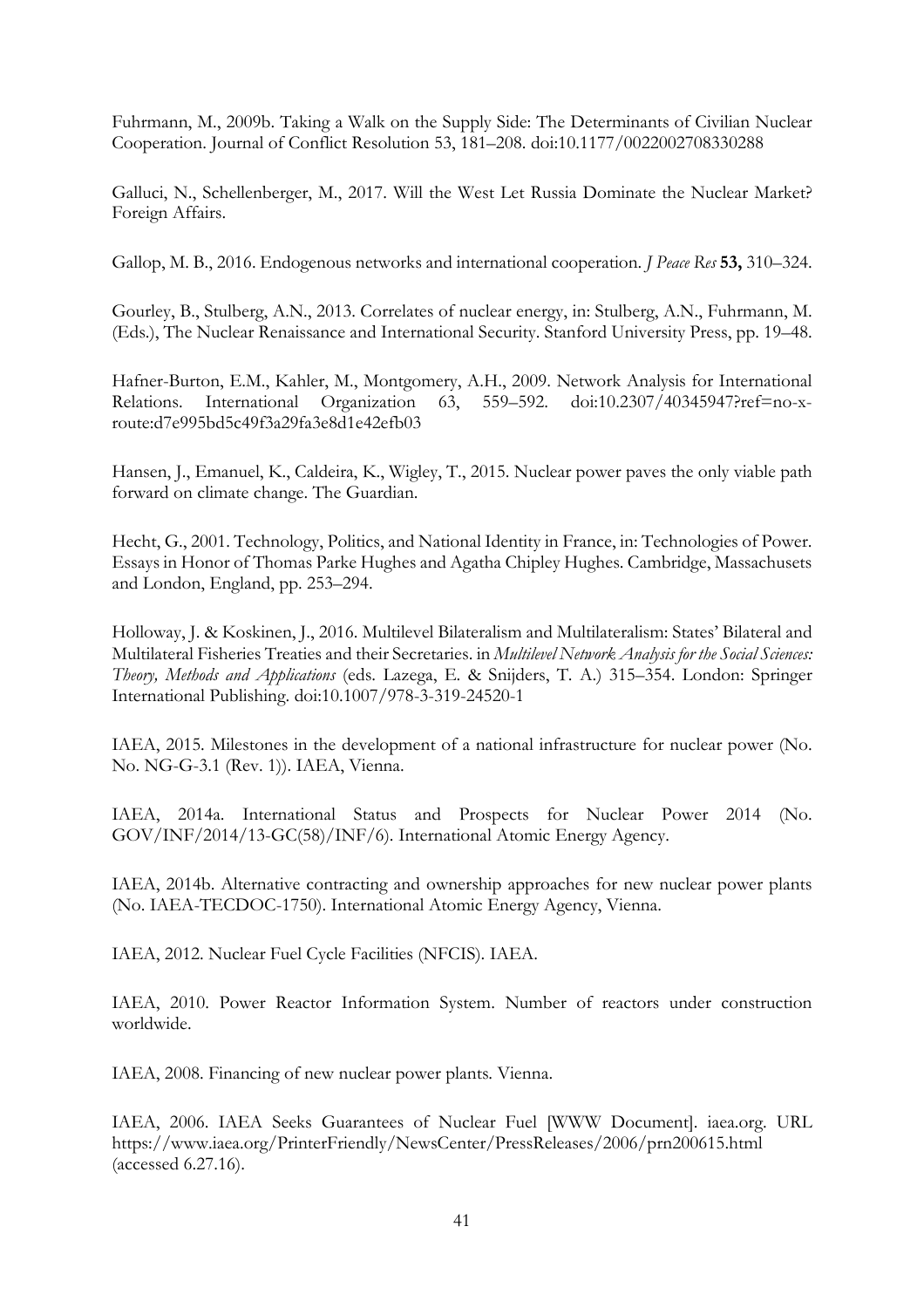IFNEC, 2016. IFNEC - Organization [WWW Document]. ifnec.org. URL https://www.ifnec.org/ifnec/jcms/g\_5189/organization (accessed 6.27.16).

International Energy Agency, 2016. Extended world energy balances, IEA World Energy Statistics and Balances. doi:http://dx.doi.org/10.1787/data-00513-en

Jacomy, M., Venturini, T., Heymann, S., Bastian, M., 2014. ForceAtlas2, a Continuous Graph Layout Algorithm for Handy Network Visualization Designed for the Gephi Software. PLoS ONE 9, e98679–12. doi:10.1371/journal.pone.0098679

Jewell, J., 2011. Ready for nuclear energy? An assessment of capacities and motivations for launching new national nuclear power programs. Energy Policy 39, 1041–1055. doi:10.1016/j.enpol.2010.10.041

Jewell, J., Ates, S.A., 2015. Introducing nuclear power in Turkey: A historic state strategy and future prospects. Energy Research & Social Science 10, 273–282. doi:10.1016/j.erss.2015.07.011

Jewell, J., Cherp, A., Riahi, K., 2014. Energy security under de-carbonization scenarios: An assessment framework and evaluation under different technology and policy choices. Energy Policy 65, 743–760. doi:10.1016/j.enpol.2013.10.051

Jewell, J., Vinichenko, V., McCollum, D., Bauer, N., Riahi, K., Aboumahboub, T., Fricko, O., Harmsen, M., Kober, T., Krey, V., Marangoni, G., Tavoni, M., van Vuuren, D.P., van der Zwaan, B., Cherp, A., 2016. Comparison and interactions between the long-term pursuit of energy independence and climate policies. Nat. Energy 1, 16073–9. doi:10.1038/nenergy.2016.73

Keeley, J.F., 2009a. A List of Bilateral Civilian Nuclear Co-operation Agreements: Volume 1.

Keeley, J.F., 2009b. A List of Bilateral Civilian Nuclear Co-operation Agreements: Volume 5.

Kim, S.H., Wada, K., Kurosawa, A., Roberts, M., 2014. Nuclear energy response in the EMF27 study. Climatic Change 123, 443–460. doi:10.1007/s10584-014-1098-z

Kinne, B. J., 2013. Network dynamics and the evolution of international cooperation. *American Political Science Review* 107**,** 766–785.

Koomey, J., Hultman, N. E., & Grubler, A., 2016. A reply to "Historical construction costs of global nuclear power reactors." *Energy Policy*, 1–4. http://doi.org/10.1016/j.enpol.2016.03.052

Kroenig, M., 2009a. Exporting the Bomb: Why States Provide Sensitive Nuclear Assistance. Am. Pol. Sci. Rev. 103, 113–21. doi:10.1017/S0003055409090017

Kroenig, M., 2009b. Importing the Bomb. Journal of Conflict Resolution 53, 161.

Grubler, A., 2010. The costs of the French nuclear scale-up: A case of negative learning by doing. *Energy Policy*, *38*(9), 5174–5188. http://doi.org/10.1016/j.enpol.2010.05.003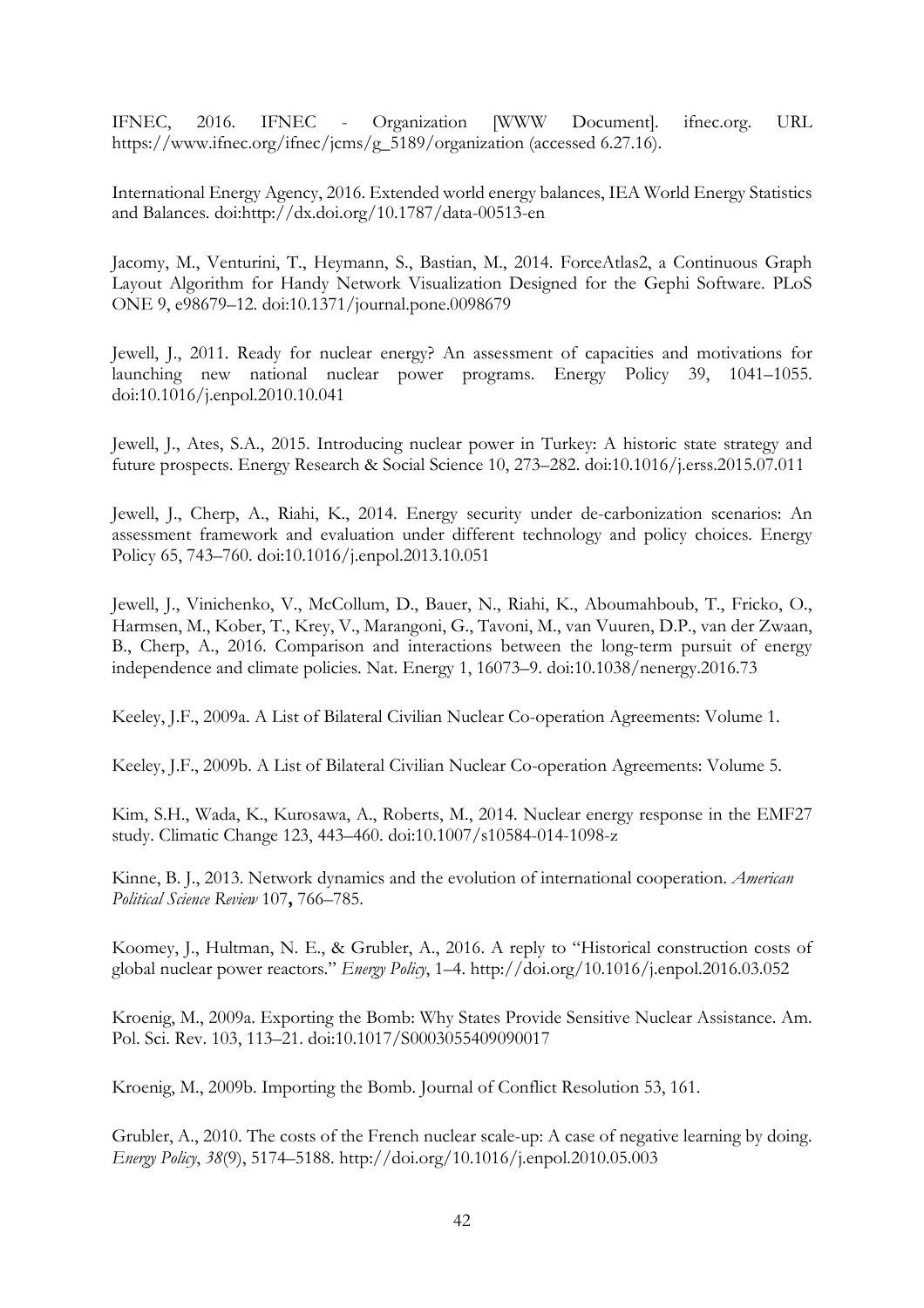Lantis, J.S., 2014. Economic Competition and Nuclear Cooperation. The Nonproliferation Review 21, 21–41. doi:10.1080/10736700.2014.880277

Lehtveer, M., Hedenus, F., 2015a. Nuclear power as a climate mitigation strategy – technology and proliferation risk. Journal of Risk Research 18, 1–18. doi:10.1080/13669877.2014.889194

Lehtveer, M., Hedenus, F., 2015b. How much can nuclear power reduce climate mitigation cost? - Critical parameters and sensitivity. ESR 6, 12–19. doi:10.1016/j.esr.2014.11.003

Lloyd, P., Mahutga, M.C., De Leeuw, J., 2009. Looking Back and Forging Ahead: Thirty Years of Social Network Research on the World-System. Journal of World-Systems Research 15, 48–85. doi:10.5195/jwsr.2009.335

Lovering, J. R., Yip, A., & Nordhaus, T. (2016). Historical construction costs of global nuclear power reactors. *Energy Policy*, *91*(C), 371–382. http://doi.org/10.1016/j.enpol.2016.01.011

Macfarlane, A.M., Miller, M., 2007. Nuclear Energy and Uranium Resources. Elements 3, 185– 192. doi:10.2113/gselements.3.3.185

Maoz, Z., 2012. How Network Analysis Can Inform the Study of International Relations. Conflict Man. & Peace Sc. 29, 247–256. doi:10.1177/0738894212443341

Maoz, Z., 2011. Networks of Nations. Cambridge University Press, Cambridge. doi:10.1017/CBO9780511762659

McCollum, D., Bauer, N., Calvin, K., Kitous, A., Riahi, K., 2014. Fossil resource and energy security dynamics in conventional and carbon-constrained worlds. Climatic Change 123, 413–426. doi:10.1007/s10584-013-0939-5

Mez, L., Piening, A., 2002. Phasing-out nuclear power generation in Germany: policies, actors, issues and non-issues. Energy & Environment 13, 161–181. doi:10.1260/0958305021501155

NEA, Nuclear Energy Agency, 2010. The security of energy supply and the contribution of nuclear energy. OECD.

NEA, Nuclear Energy Agency, 2008. NUCLEAR ENERGY OUTLOOK 2008 1–461.

Nordlund, C., 2011. International Networks, in: Barnett, G.A. (Ed.), Encyclopedia of Social Networks. pp. 425–431.

NSSPI (Center for Nuclear Security Science & Policy Initiatives). n.d. News articles by country. URL: [http://nsspi.tamu.edu/articlesbycountry.](http://nsspi.tamu.edu/articlesbycountry) accessed 5.31.14.

Oliver, C., 2014. Westinghouse urges EU to break dependency on Russian nuclear fuel. Financial Times 1–2.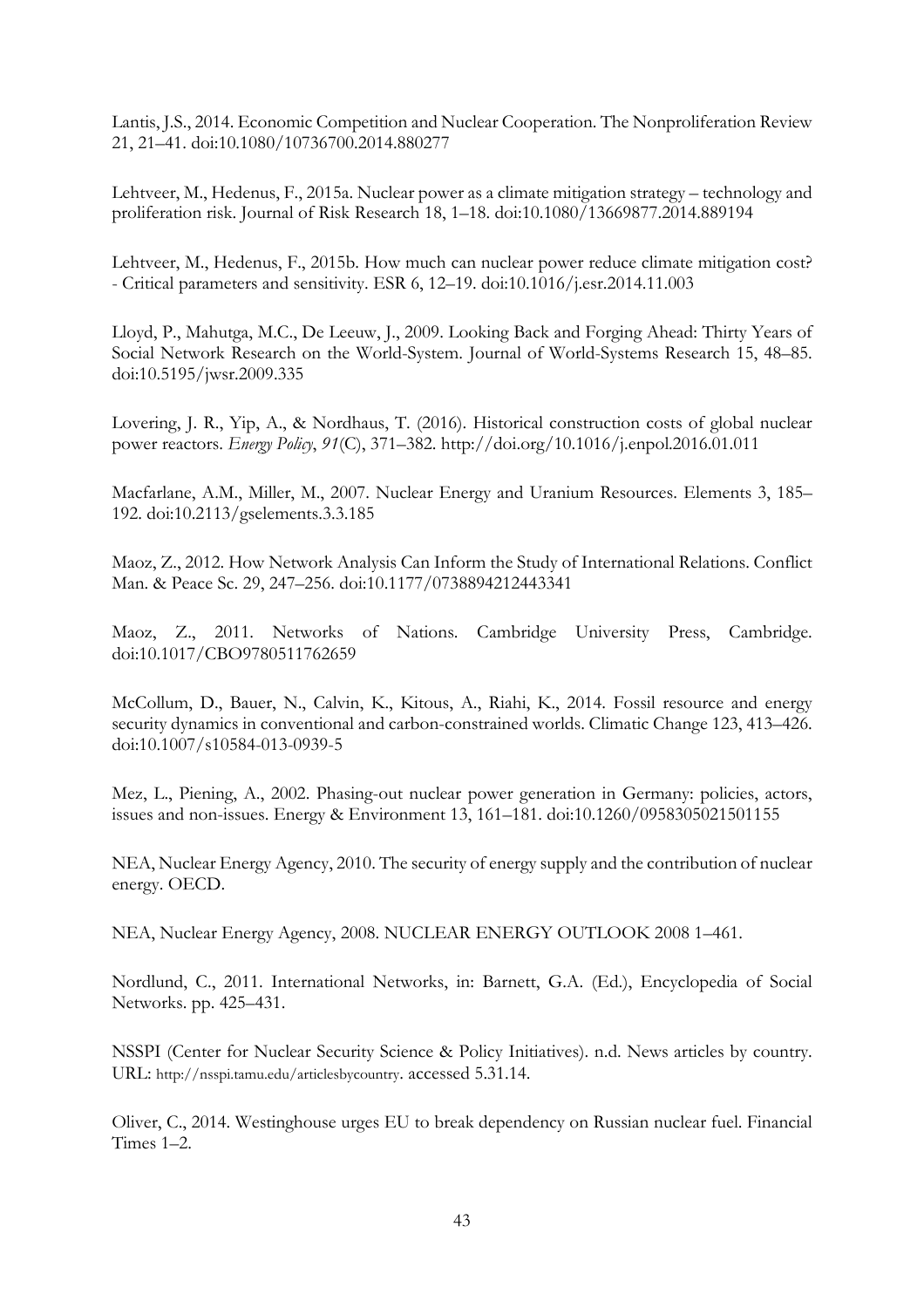ORA-LITE [Computer Software]. (2018). Center for Computational Analysis of Social and Organizational Systems, Institute for Software Research, Carnegie Mellon University. Retrieved from: [http://www.casos.cs.cmu.edu/projects/ora/download.php.](http://www.casos.cs.cmu.edu/projects/ora/download.php)

Oreskes, N., 2015. There is a new form of climate denialism to look out for – so don't celebrate yet. The Guardian.

Poneman, D., 1982. Nuclear power in the developing world. George Allen & Unwin, London.

Price, T., 1990. Political electricity. Oxford University Press, Oxford and New York.

Ramberg, B., 2015. Nuclear Power to the People. Foreign Affairs.

Riahi, K., Dententener, F., Gielen, D., Grubler, A., Jewell, J., Klimot, Z., Krey, V., McCollum, D., Nakicenovic, N., Pachauri, S., Rao, S., van Ruijven, B., van Vuuren, D.P., Wilson, C., 2012. Chapter 17 - Energy Pathways for Sustainable Development, in: Global Energy Assessment: Toward a More Sustainable Future, Global Energy Assessment. Cambridge University Press, Cambridge, UK and NY USA and the International Institute for Applied Systems Analysis, pp. 1203–1306.

Rogner, H.-H., 2013. World outlook for nuclear power. Energy Strategy Reviews 1, 291–295. doi:10.1016/j.esr.2012.12.001

ROSATOM, 2016. Rosatom international relations [WWW Document]. rosatom.ru. URL http://www.rosatom.ru/en/global-presence/international-relations/ (accessed 6.29.16).

Saban, D., Bonomo, F. & Stier-Moses, N. E., 2010. Analysis and models of bilateral investment treaties using a social networks approach. *Phys A Stat Mech its Appl* **389,** 3661–3673.

Saha, S., 2017. Russia's nuclear diplomacy. Foreign Affairs.

Schneider, M., Froggatt, A., 2013. The World Nuclear Industry Status Report 2013. Paris, London, Mycle Schneider Consulting.

Serrano, M. Á. & Boguñá, M., 2003. Topology of the world trade web. *Phys Rev E - Stat Physics, Plasmas, Fluids, Relat Interdiscip Top* **68,** 4.

Smith, K.R., Rose, D.J., 1989. Nuclear Power, in: Electricity in Economic Development: the Experience of Northeast Asia. Greenwood Press, New York, pp. 145–185.

Sovacool, B.K., Valentine, S.V., 2012. The national politics of nuclear power: economics, security, and governance. Routledge, London and New York.

UN Comtrade, 2016. United Nations Commodity Trade Statistics Database. https://comtrade.un.org/db/mr/rfCommoditiesList.aspx?px=H1&cc=2844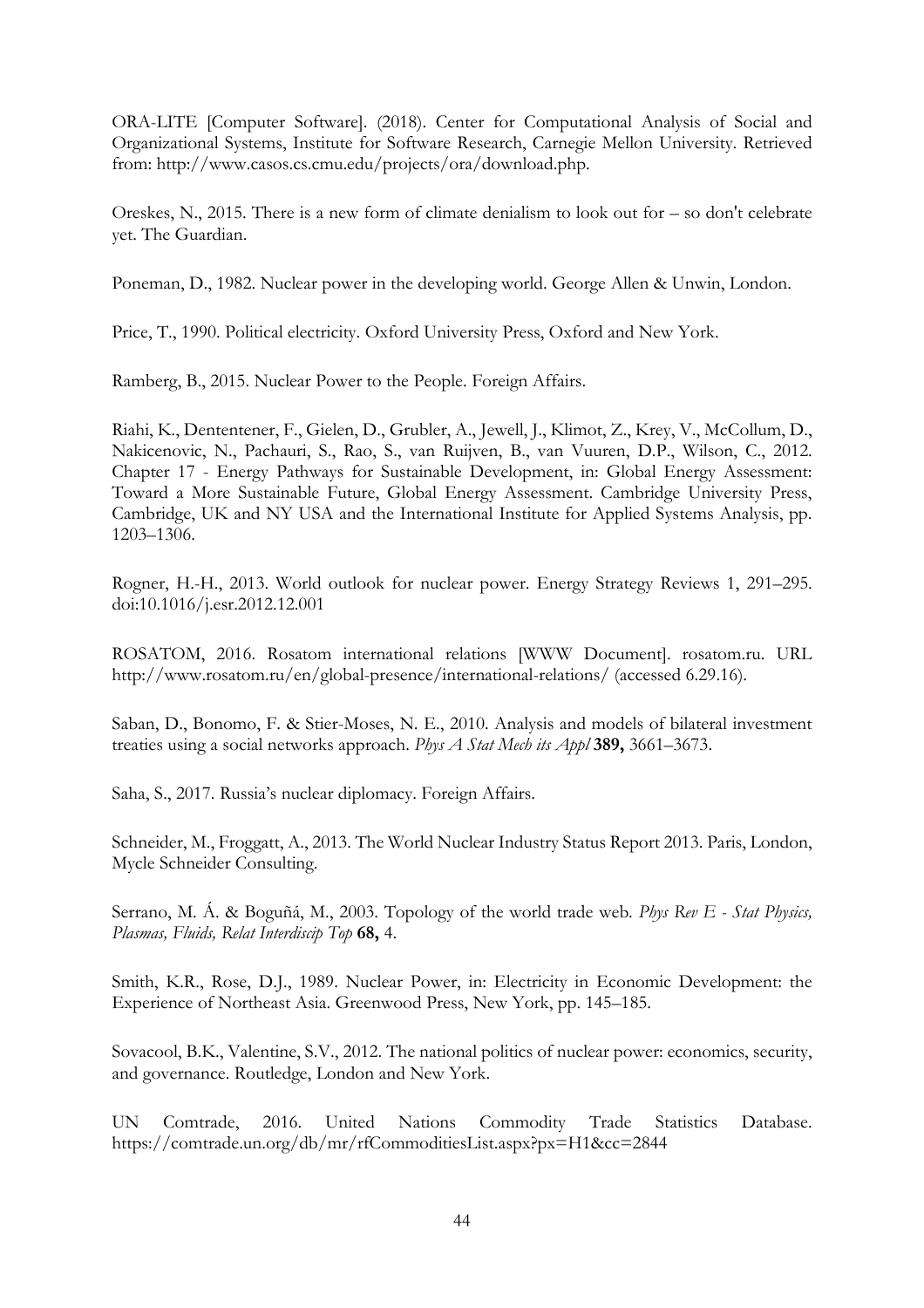US Department of Energy, 2006. The Global Nuclear Energy Partnership. US Government.

Warburg, G.F., 2012. Lessons Learned from the US-India Nuclear Cooperation Agreement. The Nonproliferation Review 19, 451–471. doi:10.1080/10736700.2012.734191

Wasserman, S., Faust, K., 1994. Social network analysis. Cambridge University Press, Cambridge, UK.

Watson, J., Scott, A., 2009. New nuclear power in the UK: A strategy for energy security? Energy Policy 37, 5094–5104. doi:10.1016/j.enpol.2009.07.019

Watts, D.J., Strogatz, S.H., 1998. Collective dynamics of "small-world" networks. Nature 393, 440–442. doi:10.1038/30918

WNA, n.d. Country Profiles. URL: [http://www.world-nuclear.org/info/Country-Profiles/.](http://www.world-nuclear.org/info/Country-Profiles/) (accessed 6.1.14).

WNA, 2016a. The World Nuclear Supply Chain. World Nuclear Association.

WNA, 2016b. Nuclear power in China [WWW Document]. World Nuclear Association. URL http://www.world-nuclear.org/information-library/country-profiles/countries-a-f/chinanuclear-power.aspx (accessed 6.24.16b).

WNA, 2016c. Nuclear Power in India [WWW Document]. World Nuclear Association. URL (accessed 8.31.16c).

WNN, 2016. Rosatom explains benefits of state backing to plant projects [WWW Document]. World Nuclear Association. URL http://www.world-nuclear-news.org/C-Rosatom-explainsbenefits-of-state-backing-to-plant-projects-11021601.html (accessed 6.29.16).

WNN, n.d. World Nuclear News Database. URL: [http://www.world-nuclear-news.org.](http://www.world-nuclear-news.org/) (accessed 5.15.14).

Wübbeke, J., Ting, G., 2016. China's Nuclear Industry Goes Global [WWW Document]. The Diplomat. URL http://thediplomat.com/2016/02/chinas-nuclear-industry-goes-global/ (accessed 6.24.16).

Zeng, M., Wang, S., Duan, J., Sun, J., Zhong, P., Zhang, Y., 2016. Review of nuclear power development in China\_ Environment analysis, historical stages, development status, problems and countermeasures. Renewable and Sustainable Energy Reviews 59, 1369–1383. doi:10.1016/j.rser.2016.01.045